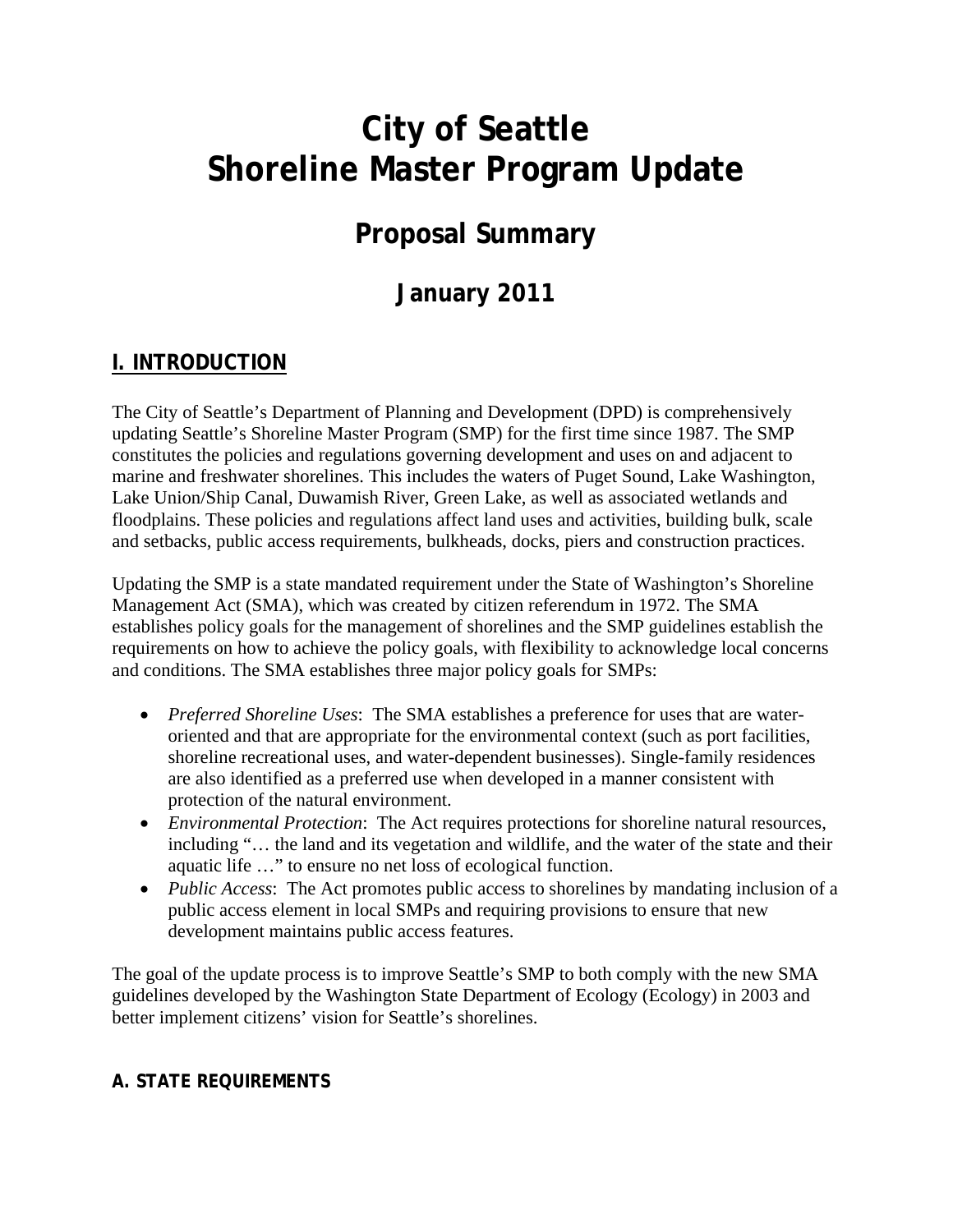Ecology's 2003 SMP Guidelines require that local jurisdictions comprehensively update their SMPs. The main components of the update include:

1. Shoreline Inventory and Characterization. DPD inventoried the shoreline ecological environment and assessed the ecological conditions of the shoreline. A Shoreline Characterization report was produced that rated the ecological condition with five ratings from least impaired to most impaired. The information on the ecological condition of the shorelines will serve as the baseline conditions by which DPD measures impacts and restoration on the shoreline after the new regulations are implemented.

2. Public Participation Plan. DPD produced a public participation plan that included a website, an open house, a public survey of Seattle citizens and seven visioning workshops, a Visioning Report that summarized the public survey and visioning workshops and the formation of a Citizen Advisory Committee (CAC) with a report that summarized the work of the CAC.

3. Shoreline Environments. DPD evaluated existing shoreline environment designations and compared these designations with Ecology's new requirements for protection of shoreline ecological functions while providing for the preferred uses and public access of the shoreline.

4. Shoreline goals, policies and regulations. DPD has proposed updated shoreline goals and polices in the Comprehensive Plan and shoreline regulations in Chapter 23.60 of the Seattle Municipal Code to:

- a. Protect areas of the shoreline that have higher ecological functions based on the results of the Shoreline Characterization report.
- b. Require that all uses on waterfront parcels be water dependent unless a study shows that the demand by water-dependent uses is less than the supply of available land for such uses. Single family residential use is also a preferred use and therefore can be allowed on waterfront parcels if developed in a manner consistent with protection of the natural environment.
- c. Require that all impacts to the shoreline environment meet "no net loss" of ecological functions.

5. Cumulative Impact Analysis. DPD analyzed the draft regulations to determine if the regulations, when implemented, meet "no net loss" of ecological functions. A Cumulative Impact Analysis report detailing the findings of this analysis will be completed in March of 2011.

6. Shoreline Restoration Report. DPD wrote a draft shoreline restoration plan that identifies the type of restoration that will increase ecological functions along Seattle's shorelines. The shoreline is divided into reaches and within each reach, specific actions are identified that will increase ecological functions along the reach. This restoration plan is non-regulatory and plans for the improvement of ecological functions of the shoreline over time.

All SMP update documents may be accessed on DPD's website under the SMP draft and supporting materials page at:

http://www.seattle.gov/dpd/Planning/ShorelineMasterProgramUpdate/Overview/default.asp.

# **B. PUBLIC PARTICIPATION**

The SMA requires that local governments actively encourage participation by the public. To this end DPD has implemented the following to engage and inform the public on the SMP update: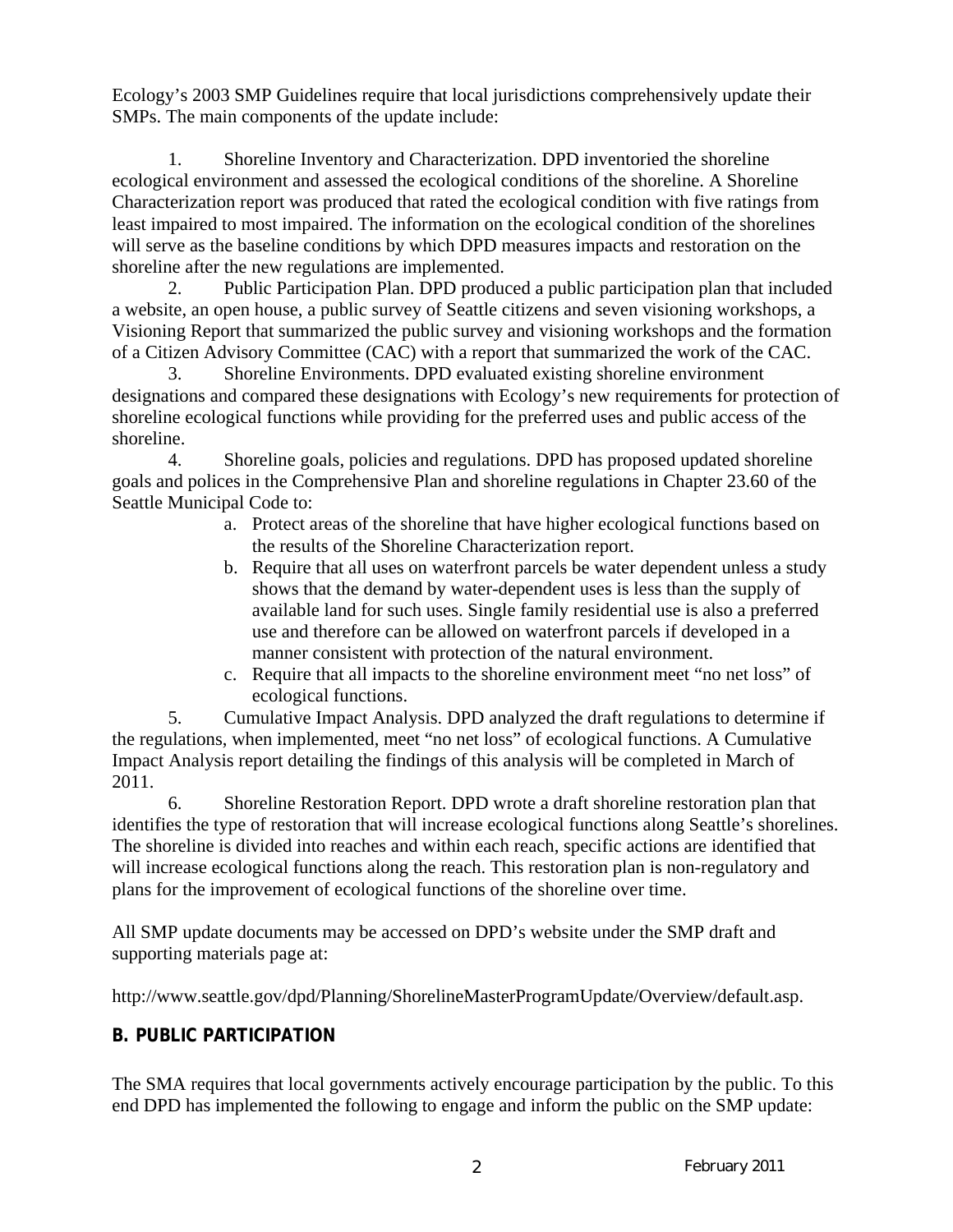## **B.1 Website and ListServ**

DPD established a website and a ListServ in the fall of 2007. The website provides information on the shoreline update process, announces dates and times of public meetings, including CAC meetings, and posts all documents that have been prepared for the SMP update.

Information regarding public meetings and the release of documents are sent to the Listserv so that constituents requesting specific notice are kept informed of the SMP update progress.

## **B.2 Public Meetings**

| Group                         | <b>Date</b>              | <b>Purpose</b>                          |  |  |
|-------------------------------|--------------------------|-----------------------------------------|--|--|
| General public                | November 7, 2007         | Open House - to inform the public that  |  |  |
|                               |                          | DPD was beginning the SMP update        |  |  |
|                               |                          | process and to provide background       |  |  |
|                               |                          | information on the existing SMP and     |  |  |
|                               |                          | Ecology's requirements for the SMP      |  |  |
|                               |                          | update, as well as to inform the public |  |  |
|                               |                          | of the process for the SMP update       |  |  |
| General public                | Seven meetings were held | Visioning Meetings – to develop the     |  |  |
|                               | between March 6 and      | vision of the future of Seattle's       |  |  |
|                               | March 25, 2008           | shorelines. See subsection B.3 for      |  |  |
|                               |                          | additional details.                     |  |  |
| <b>Citizen Advisory</b>       | Eleven meetings were     | CAC Meetings – to discuss major         |  |  |
| Committee and the             | held between May 2008    | issues with shoreline stakeholders. See |  |  |
| general public                | and June 2009.           | subsection B.4 for additional           |  |  |
|                               |                          | information                             |  |  |
| League of Women's             | November, 2008.          | To provide general information on the   |  |  |
| Voters                        |                          | SMP and ECA regulations.                |  |  |
| <b>North Seattle</b>          | February 2009, March     | To provide information regarding the    |  |  |
| <b>Industrial Association</b> | 2009, May 2010.          | SMP update at certain milestones,       |  |  |
|                               |                          | including the release of the Shoreline  |  |  |
|                               |                          | Characterization report and completion  |  |  |
|                               |                          | of the CAC meetings and CAC report.     |  |  |
| Lake Union                    | March, 2009.             | To provide specific information         |  |  |
| Association                   |                          | regarding proposed regulations in the   |  |  |
|                               |                          | Shoreline District in the Lake Union    |  |  |
|                               |                          | area.                                   |  |  |
| <b>Citizen Advisory</b>       | September 6, 2008.       | Boat Tour - to bring CAC members and    |  |  |
| Committee and the             |                          | other interested members of the public  |  |  |
| general public                |                          | onto the water to discuss shoreline     |  |  |
|                               |                          | issues in the context of the existing   |  |  |
|                               |                          | shoreline environment. See subsection   |  |  |
|                               |                          | B.5 for additional information.         |  |  |

# **Table 1. Shoreline Master Program Public Meetings 2007 - 2010**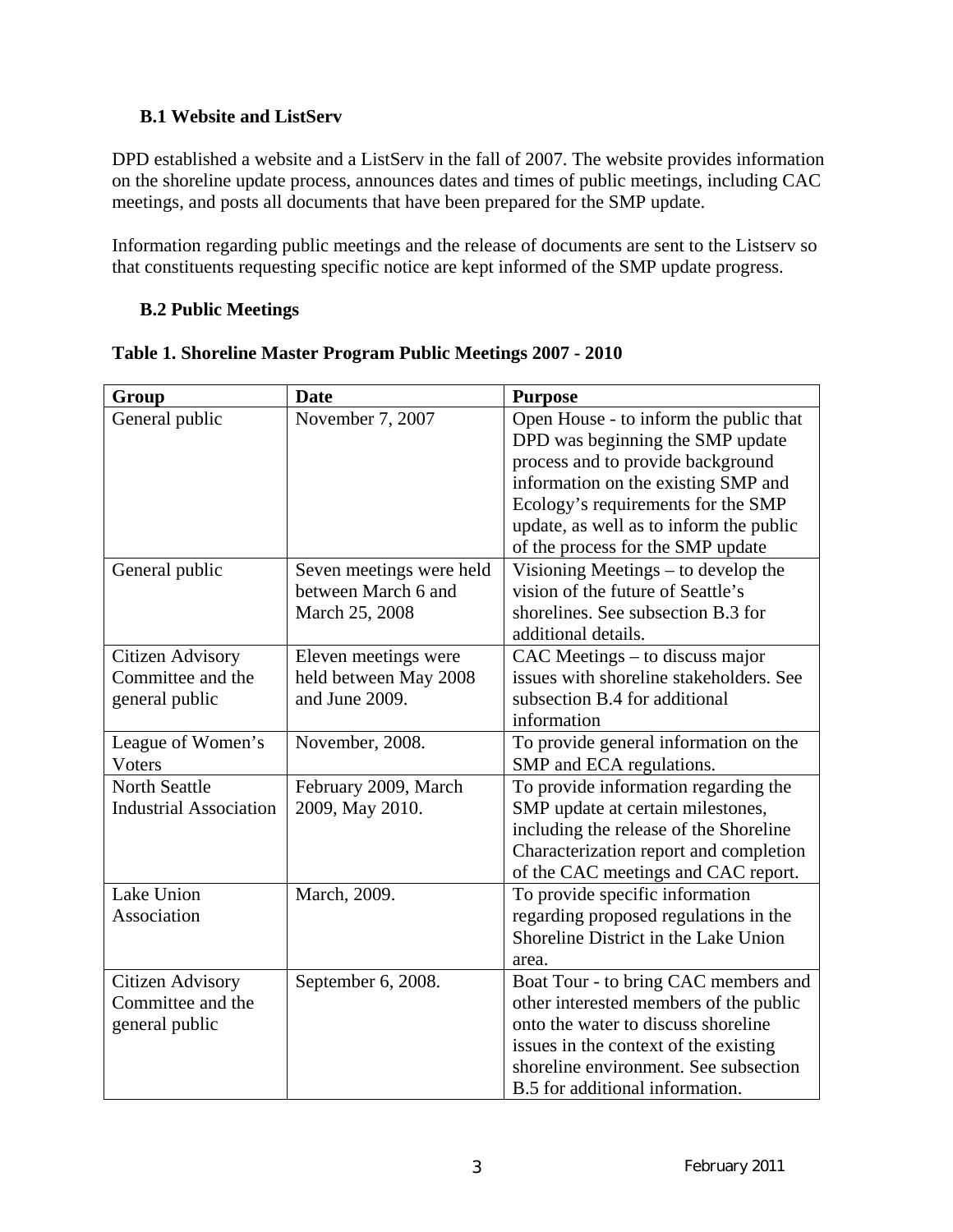## **B.3 Visioning Process**

As part of the Visioning element required by the SMP guidelines, DPD undertook a community visioning process to develop an overall vision for Seattle shorelines and to establish the intent of future shoreline policy. This Visioning process identified a range of visions and views for the city as a whole, as well as each of six shoreline sub-regions (Elliott Bay, Duwamish River, Lake Union/Ship Canal, Lake Washington, Puget Sound and Green Lake).

The community visioning process consisted of: 1) a telephone survey conducted by Elway Research, Inc.; 2) a series of seven visioning workshops in the shoreline sub-regions attended by 117 participants; and 3) comments provided online via the city's SMP Update web site (http://www.seattle.gov/dpd/Planning/ShorelineMasterProgramUpdate).

The telephone survey was designed to quantify general public opinion about Seattle's shorelines. 400 randomly selected Seattle residents were asked fourteen questions. The results of the survey are statistically valid, with a 95% probability that the results are within 5% of what would have been obtained by interviewing all city residents.

The community visioning workshops were designed to generate more in-depth conversation about shorelines and competing values. Workshops were structured around the following questions:

What do we want our shorelines to be like in the future? What are the different visions for shoreline management that exist within each community? How well are competing uses being balanced? What unique conditions exist in each section of shoreline?

A Visioning Report provided a summary of the rich and diverse input provided through this visioning process and concluded that Seattle's shorelines play an important role in how we work and recreate, and they are one of the features that make Seattle a world-class city. The public survey and visioning process demonstrated that citizens of Seattle place a high value on shorelines and that water-dependent businesses, public access, and environmental protection are all priorities for the future. Through this public visioning process, the public helped DPD review and update the City's SMP.

Responses to the telephone survey, the visioning workshops, and via the online comment form are available on the City's SMP Update web site.

### **B.4 Citizen Advisory Committee**

DPD convened a Citizens Advisory Committee (CAC). The CAC's charge was to review, discuss and make recommendations to influence and guide DPD in its consideration of revisions, additions and other changes during the development of an updated SMP. DPD developed a list of potential stakeholders to serve on the CAC, asked for and received nominations from the public. Nominees were interviewed by Triangle Associates (which also provided meeting facilitation for the CAC and the Community Visioning Workshops). Triangle worked with DPD to develop and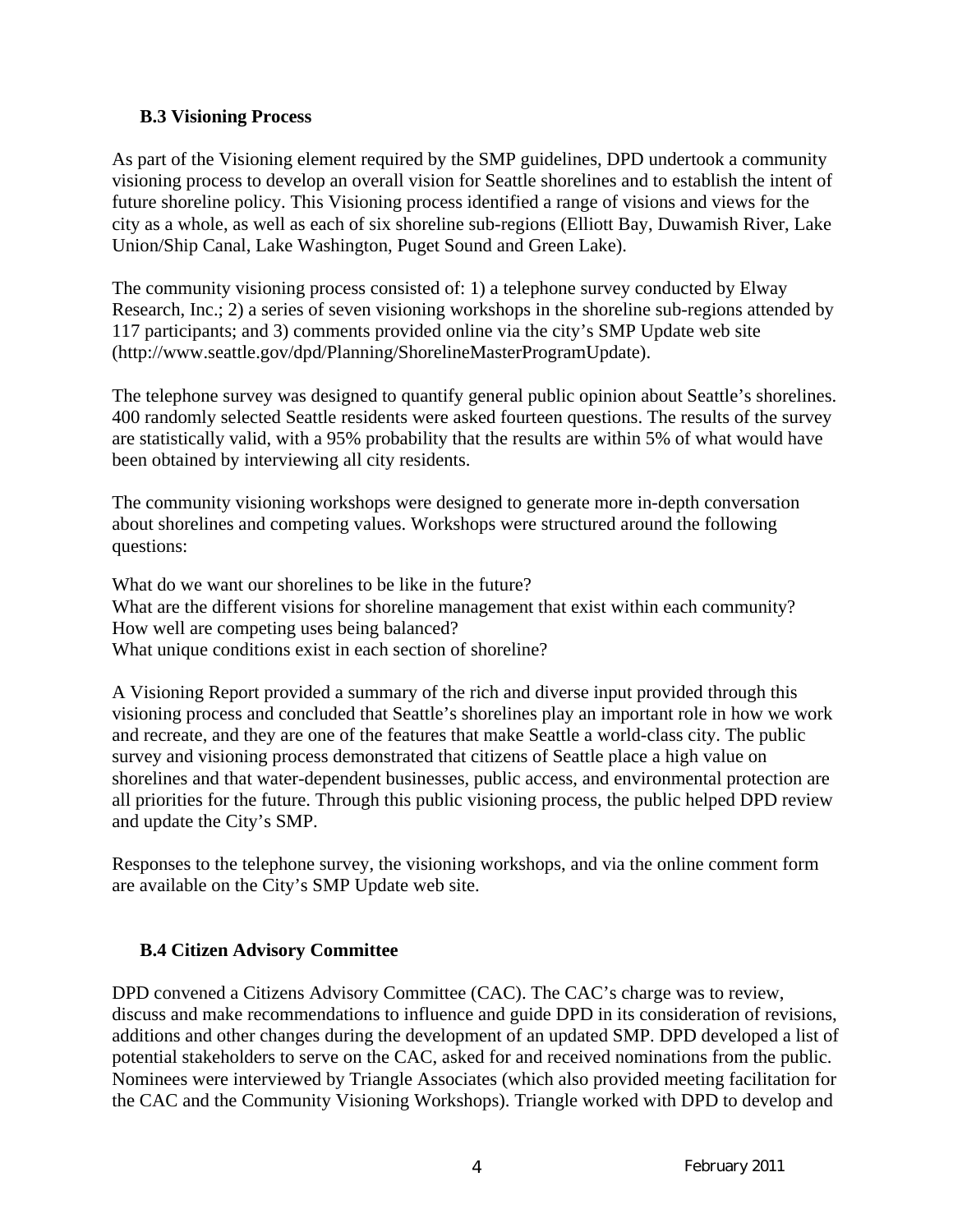present recommendations to the DPD Director, who made final selection as to who would sit on the CAC. The objective was to provide a wide range of perspectives, not a proportionately representational group (a list and biosketches of CAC members are included as an appendix to the final CAC report).

The CAC members also participated in an interactive visioning exercise. The result was a consensus vision statement to guide the CAC's deliberations as they discussed, debated and expressed their viewpoints on the issues. The full record of the CAC's visioning exercise is attached to the final CAC report as an appendix. The vision statement reads as follows:

*The SMP Update Citizens Advisory Committee envisions a future for Seattle's shorelines in which the Shoreline Management Act's three major co-equal policy goals (protecting preferred uses, providing environmental protection, and promoting public access) are truly balanced. This means that the opportunity for citizens to experience and interact with the shoreline in a wide variety of ways will not be limited by a lack of public access points or views. It means that the shoreline's ability to sustain diverse plants and animals will be both protected and restored. It means that existing historic, diverse and active uses of Seattle's shorelines will be maintained. And it means ensuring that Seattle remains a place where marine businesses thrive and make an important contribution to both the economy and our unique character.* 

The major issue areas that were discussed at the CAC meetings were:

- Shoreline Environmental Designations
- Residential Development Standards
- Commercial and Industrial Development Standards
- Shoreline Modifications (including dredging, shoreline stabilization and overwater structures)
- Shoreline Mitigation
- Public Access and Views
- Floating Homes
- Urban Stable/Urban Mixed Use Development and Use Standards
- Non-Conforming Structures and Uses

Three documents were prepared for each of the issue areas identified above, to document the CAC's review and discussion. Prior to each meeting, DPD prepared a policy paper that outlined existing standards and explained how the state's guidelines in the Washington Administrative Code (WAC) applied to the subject at hand, as well as a list of issues that needed to be addressed under that specific issue area.

CAC members discussed each policy paper at the meetings, and were asked to identify areas of agreement, as well as provide statements of support or concern where there was not broad agreement. CAC members were also encouraged to provide written comments on the issue areas between meetings. After each meeting, a summary was prepared by Triangle Associates, to describe areas of agreement and disagreement, clarify where and why there was disagreement and to state points of view fairly and clearly.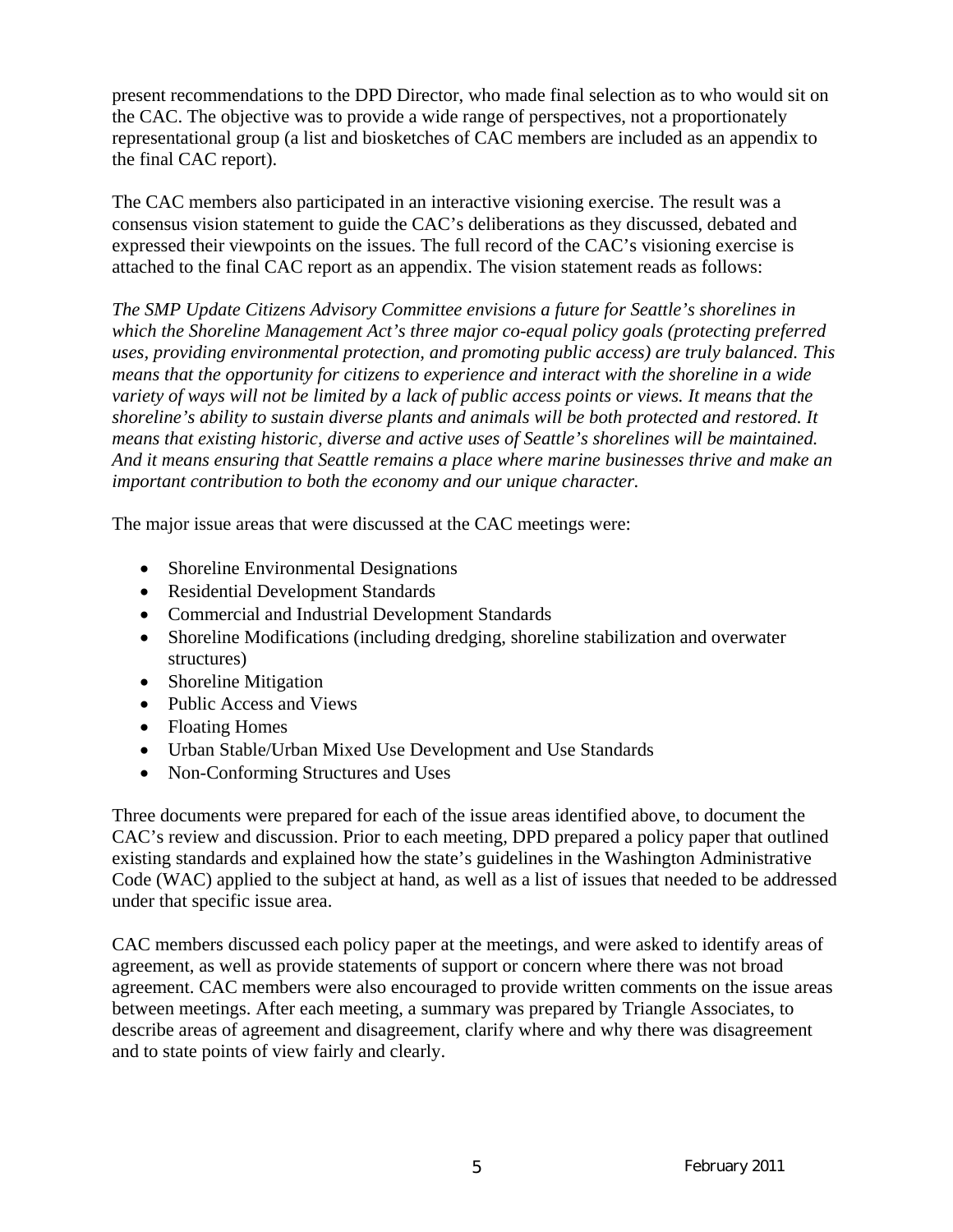DPD then developed response papers for each issue, containing a summary of the proposals DPD presented to the CAC, views expressed by CAC members, and DPD's responses to these comments. All of these documents are provided as appendices to the final CAC report.

# **B.5 Boat Tour**

In September of 2008 DPD organized a boat tour of Seattle's shorelines to provide the members of the CAC and the public an opportunity to view the shorelines from the water and to hear about the history of Seattle's shorelines from Dr. Lorraine McConaghy, the historian at the Museum of History and Industry. Additionally the boat tour provided the opportunity for broad discussions regarding the ecological functions and the industrial, commercial, residential and recreational uses of the shoreline. Judith Noble, a Strategic Advisor for Seattle Public Utilities provided information on the environmental and industrial aspects of the shoreline focusing on the Duwamish River and Elliott Bay and Eric Hanson, the manager of Seaport Planning for the Port of Seattle provided information regarding the Port's roll in providing both economic and environmental benefits to Seattle.

Attendees on the tour included Councilmember Jean Godden, ten CAC members, 29 community members, DPD consultants and staff from the Seattle Department of Transportation (SDOT), Office of Economic Development (OED), Seattle Public Utilities (SPU) and DPD.

# **II. REVIEW PROCESS**

The SMA requires that local governments actively encourage participation of federal, state and other local agencies in updating SMPs. Therefore, DPD staff organized four meetings with the staff of the Washington Department of Fish and Wildlife, the Washington Department of Natural Resources, NOAA Fisheries, U.S. Fish and Wildlife Service and the Army Corps of Engineers during the months of August and September, 2009. Staff from the Muckleshoot Tribe were invited but could not attend the meetings because of time constraints. These meetings were held after completion of CAC meetings so that the discussions could focus on how proposed regulations would address the major issues that were discussed at the CAC meetings. No major concerns were identified during these meetings.

DPD is now releasing the DPD recommended draft regulations for public and Department of Ecology review for a six week comment period. DPD will provide a summary of the comments received and how those comments were addressed, after which the Mayor will submit his recommendations to City Council in the Spring of 2011 for their review and approval.

# **III. ANALYSIS & RECOMMENDATIONS**

# **A. SHORELINE ENVIRONMENT DESIGNATIONS**

Shoreline environments separate Seattle's shorelines into distinct geographic areas based on environmental conditions, land use patterns, and zoning. In updating shoreline environments and designations, DPD assessed the overall framework of goals, policies and locational criteria and determined that the existing eleven shoreline designations reflect the unique goals and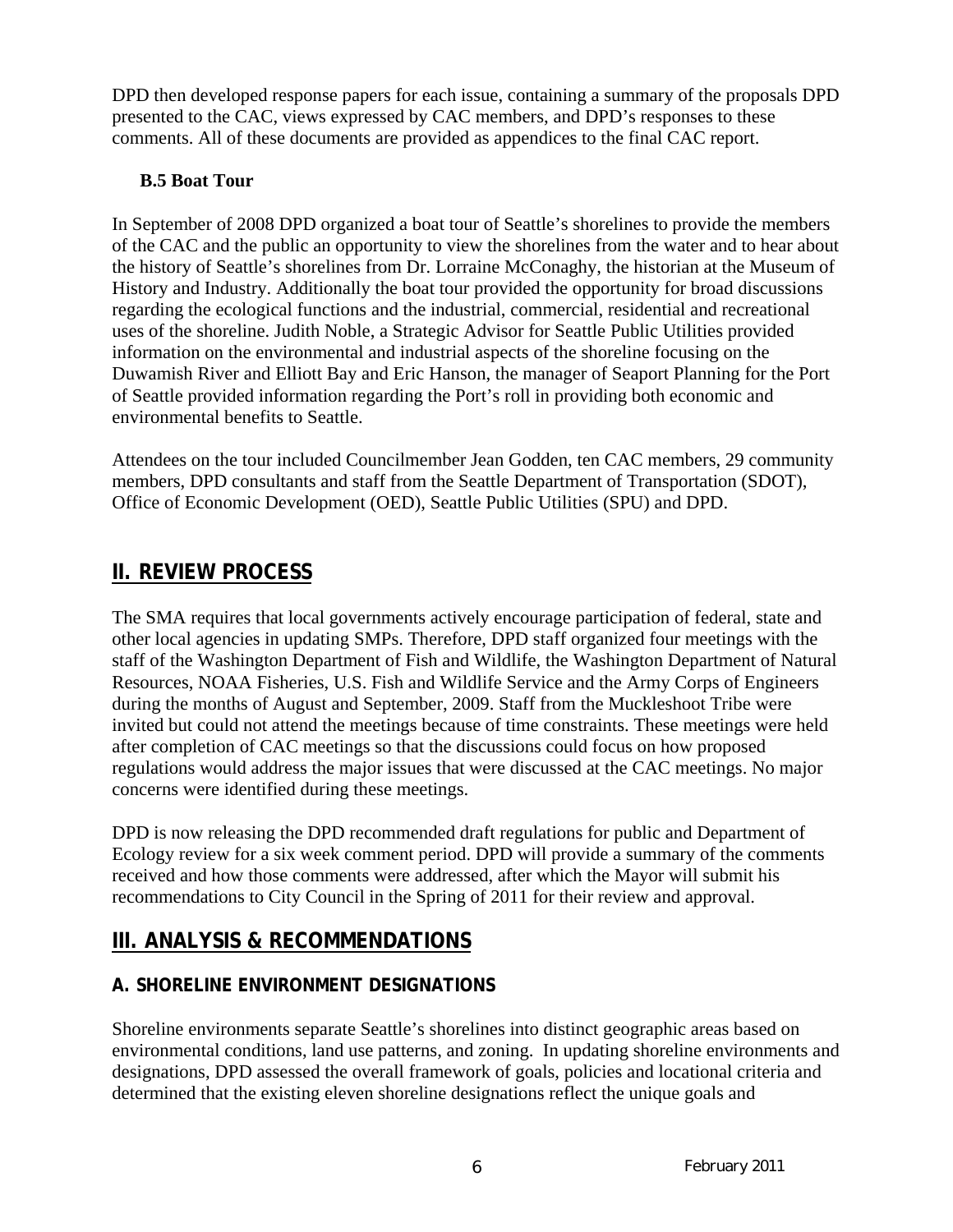characteristics of the shorelines and meet state guidelines; therefore, the existing eleven shoreline environments are proposed to remain subject to the following changes:

- The name of the Urban Stable (US) shoreline environment (Lake Union/Ship Canal) will change to Urban Commercial (UC) to better describe the type of development that characterizes this shoreline environment.
- All the management policies from the environmental designation provisions of the SMP will be moved to Comprehensive Plan. This change will combine overarching policies and integrate these policies with other existing shoreline goals and policies.
- The policy of "no net loss of ecological function" and water quality protection will be specifically included in the SMP as an over-arching policy for all shoreline environments.

Shoreline environment designations were then reviewed against updated goals, policies, and locational criteria based on current conditions, to determine where the designations could be changed. Five sources of information were used in this analysis:

- 1. Land use data collected in the 2007 Land Use Inventory
- 2. Ecological conditions collected by the 2009 Shoreline Characterization Report
- 3. Underlying zoning designations
- 4. Comments from the public and the SMP Citizen Advisory Committee

Based on this analysis, changes to the environment designations are proposed in 21 locations. Details of these proposed changes are shown on the map in Appendix A and listed below:

# **A.1 General Proposal**

- Based on the characterization report, apply the most appropriate environmental designations to publicly-owned land with high quality habitat or high potential for restoration. The proposed changes include re-designating areas 1, 7, 8, 13, 17, 18 and 19 to Conservation Preservation (CP).
- Expand the shoreline jurisdiction to include shoreline-associated wetlands, as authorized by WAC 173-26. Designate newly-added wetland areas as CP (2, 9, 12 and 20).
- Re-designate certain areas in the former US environment (now UC) based on current uses and site characteristics. The proposed changes include areas 3 and 5.
- Adjust boundaries of existing shoreline environments where they conflict with the regulations of underlying land use zones (4, 6).
- Change parks with boat ramps and no major overwater boat storage from Conservancy Management (CM) to Conservancy Recreation (CR) to more clearly differentiate between CM and CR (9, 10 and 11).
- Change dry land at Elliott Bay Marina to CM for consistency with other marinas (14).
- Change Elliott Bay parks from CM to CR to recognize the new waterfront trails and restored ecological functions (15, 16).
- Change parks in the Urban Industrial (UI) shoreline environment to CR to recognize recently created public access and restored ecological functions (17).
- Change land containing multifamily residential development from CM to Urban Residential (UR) or UC for consistency (19).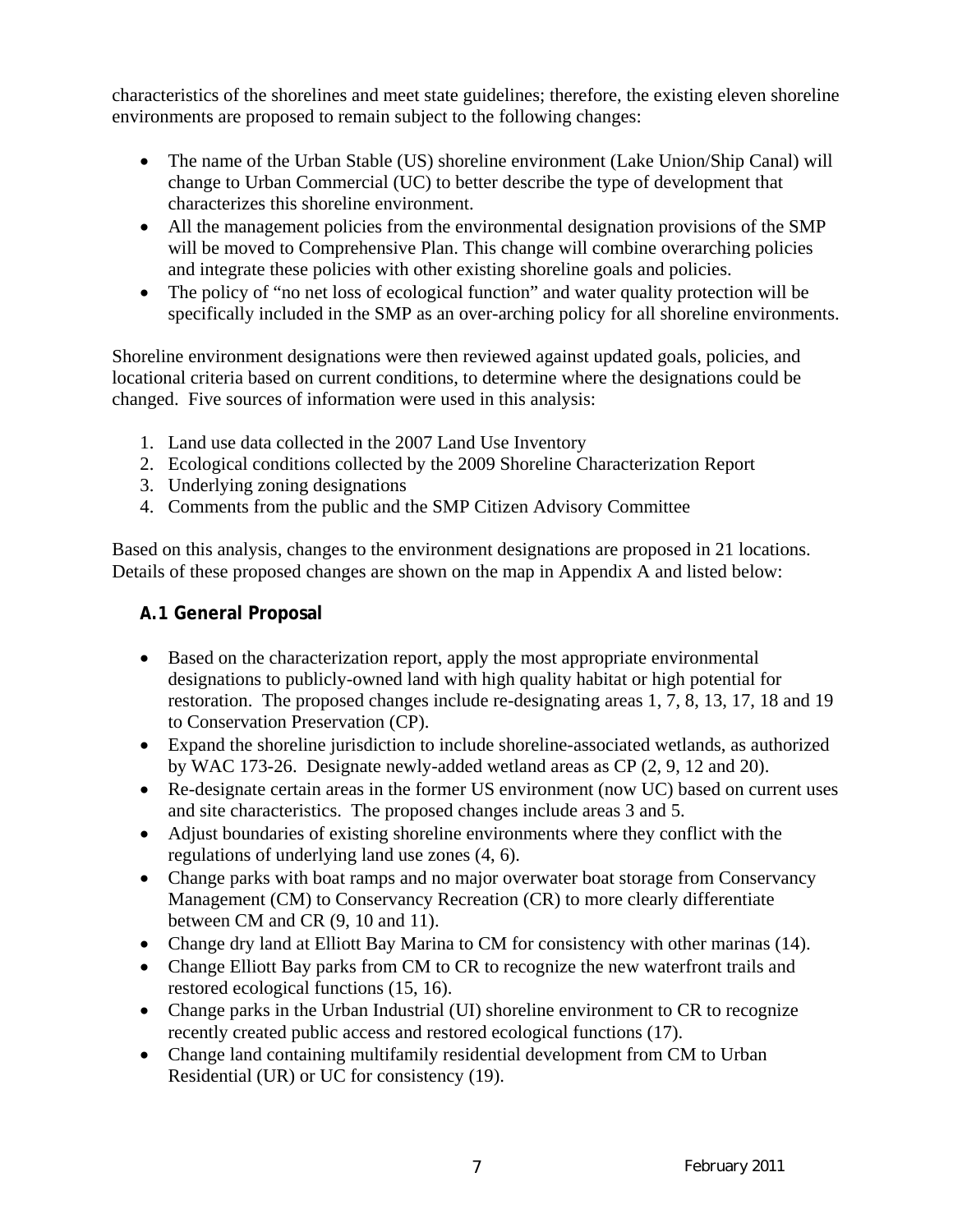# **A.2 Specific Proposals**

- 1. Change designation from Conservancy Navigation (CN) to CP for submerged lands between Golden Gardens and the northern city limit.
- 2. Expand shoreline jurisdiction upstream to capture the associated wetlands of Pipers Creek and designate this area CP.
- 3. Change the Environment Designation from US to UR and the underlying zone to singlefamily residential in the predominantly residential area along north Salmon Bay.
- 4. South of the locks, change a sliver of UR to Urban Maritime (UM) where a conflict exists between the shoreline environment and the underlying zone.
- 5. Change the south side of the Fremont cut from US to Urban General (UG) for consistency with the north side, and to reflect the impracticality of water-related uses along this shoreline.
- 6. Adjust shoreline environment boundaries along Eastlake where underlying zone and shoreline environments conflict.
- 7. Change Matthews Beach Park dry and submerged land from CR to CP to protect creek mouth and high quality shallow-water habitat.
- 8. East of NOAA's pier, change submerged land from CM to CP.
- 9. At the Magnuson boat ramp area, change dry and submerged land from CM to CR for consistency with other recreation areas. Extend shoreline jurisdiction upland to capture associated Magnuson's wetlands and designate these new areas as CP.
- 10. Change dry land at Laurelhurst Country Club from CM to CR for consistency with other recreation areas.
- 11. Change dry and submerged land at Laurelhurst Beach Club from CM to CR for consistency with other recreation areas.
- 12. Extend shoreline jurisdiction upland to capture the associated wetlands on UW property and designate these new areas as CP.
- 13. On submerged land northwest of Elliott Bay Marina, change high quality habitat reach from CR to CP.
- 14. At Elliott Bay Marina, change upland area from UR to CM for consistency with other marinas.
- 15. On submerged land adjacent to Myrtle Edwards (south of grain elevators), convert CM to CR in recognition of multiple beach restoration areas and waterfront trail.
- 16. On dry and submerged land at Seacrest Park, change CM to CR.
- 17. Change dry land at Herring's House Park from UI to CR to protect the recently restored intertidal habitat area. Change submerged land at T-107 Park and Herring's House Park from UI to CP.
- 18. Change submerged land at Madrona Park from CR to CP to better protect undeveloped shoreline.
- 19. Change wetlands at Beer Sheva from CR to CP to protect high-quality habitat. Change land containing marinas and condos from CM to UR or UC.
- 20. Add associated wetlands at Pritchard Island as CP.

# **B. SHORELINE ENVIRONMENTS - USE AND DEVELOPMENT STANDARDS**

Shoreline environments contain specific standards that regulate uses, height, lot coverage and setbacks. Proposed changes to uses and general development standards in the shoreline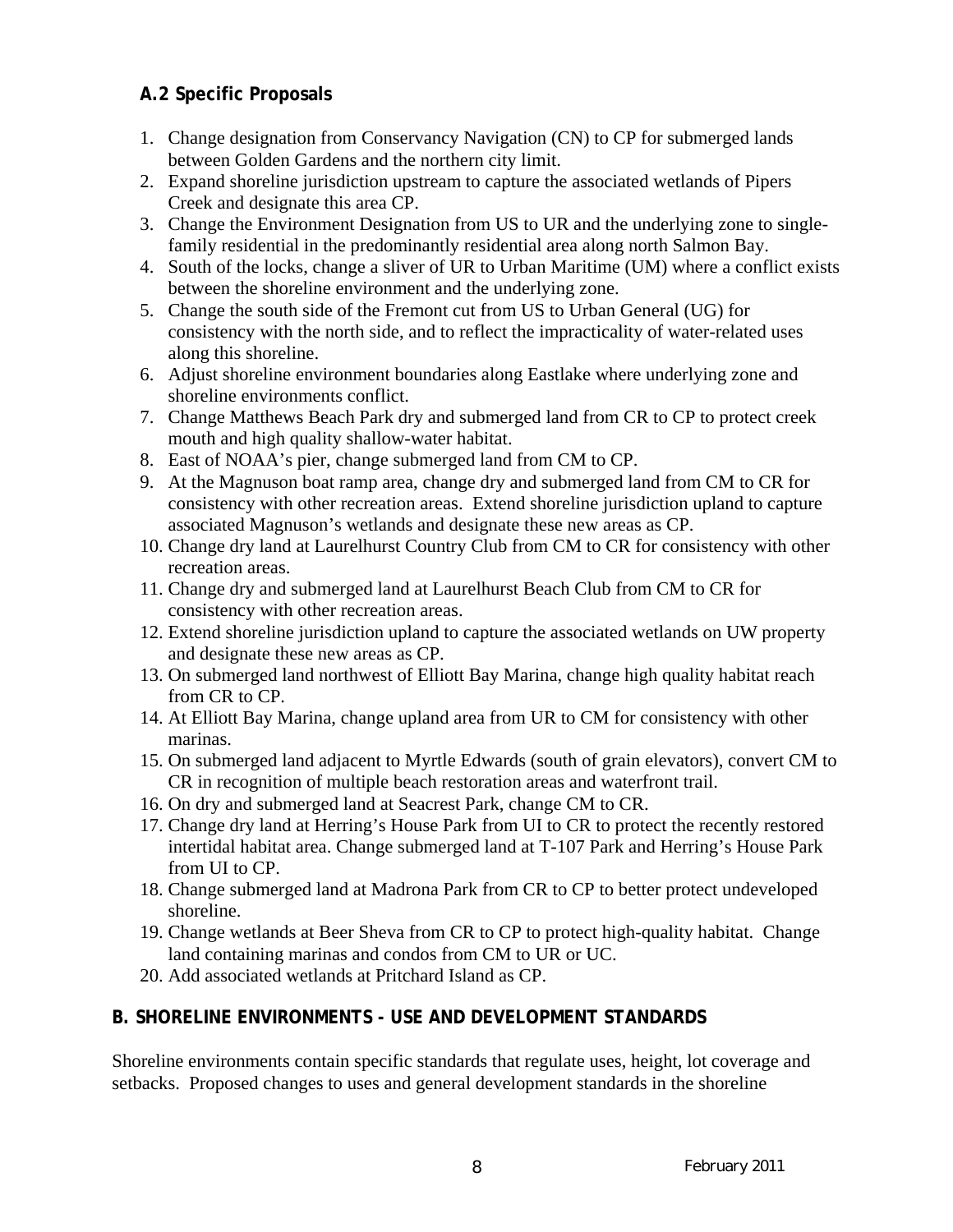environments are discussed below. Specific changes applicable to uses for each shoreline environment are indicated in Tables 2 through 12 of Appendix B.

# **B.1 Common Elements in the Shoreline Environments**

In all shoreline environments the following proposed changes are recommended:

- Aquaculture, where allowed, is proposed as a conditional use because of concerns regarding the impacts of this use on the aquatic environment including water quality.
- Cemeteries are included as a listed use and are prohibited in all shoreline environments.
- Live-work units are included as a listed use and are prohibited in all Conservancy shoreline environments; are allowed on waterfront and upland lots in the Urban Commercial shoreline environment, allowed on upland lots in the Urban Harborfront shoreline environment and prohibited in all other Urban shoreline environments.
- Research uses and Restoration and Enhancement uses are new uses that are regulated and allowed in all shoreline environments.
- Surface water heating cooling pumps are new uses that are regulated and allowed as conditional use in the Conservancy Management, Conservancy Recreation and Urban Shoreline environments.
- Redevelopment on lots with little or no dry land would be allowed as follows:
	- $\triangleright$  If the dry land portion of the lot from ordinary high water mark to the landward lot line is less than 65 feet, but at least 30 feet, the replacement structure can be no farther waterward from the landward lot line than 30 feet and must be located outside of the shoreline setback to the extent reasonable.
	- $\triangleright$  If the dry land portion of the lot from OHW to the landward lot line is less than 30 feet, the replacement structure can be rebuilt within the shoreline setback to the existing footprint of the structure or overwater to the extent reasonable and no larger than the existing footprint of the structure.

# **B.2 Urban Commercial Environment**

The current Urban Stable (US) environment is located in Lake Union, the Ship Canal, Lake Washington near Leschi, and in some areas along Seaview Avenue NW. These areas represent a unique environment within Seattle that accommodates high density development of commercial and residential uses as well as a mix of water-dependent and water-related commercial and recreational uses. Many of the lots have only small areas of dry land, with the majority of each parcel comprised of submerged lands. These lots support buildings that extend over-water on piers and most, but not all, existed before the SMA was enacted. The following changes to regulations in this shoreline environment are proposed:

- Rename the existing US environment to Urban Commercial environment to better describe this area.
- Define Lake Union as the area between the Fremont Bridge and the University Bridge.
- Establish a 15 feet buffer with required landscaping standards and an additional 20 feet building setback, which will result in the following:
	- $\triangleright$  development in buffer would be prohibited excluding water access
	- $\triangleright$  no buildings would be allowed in the setback, but limited development would be allowed for low-intensity uses;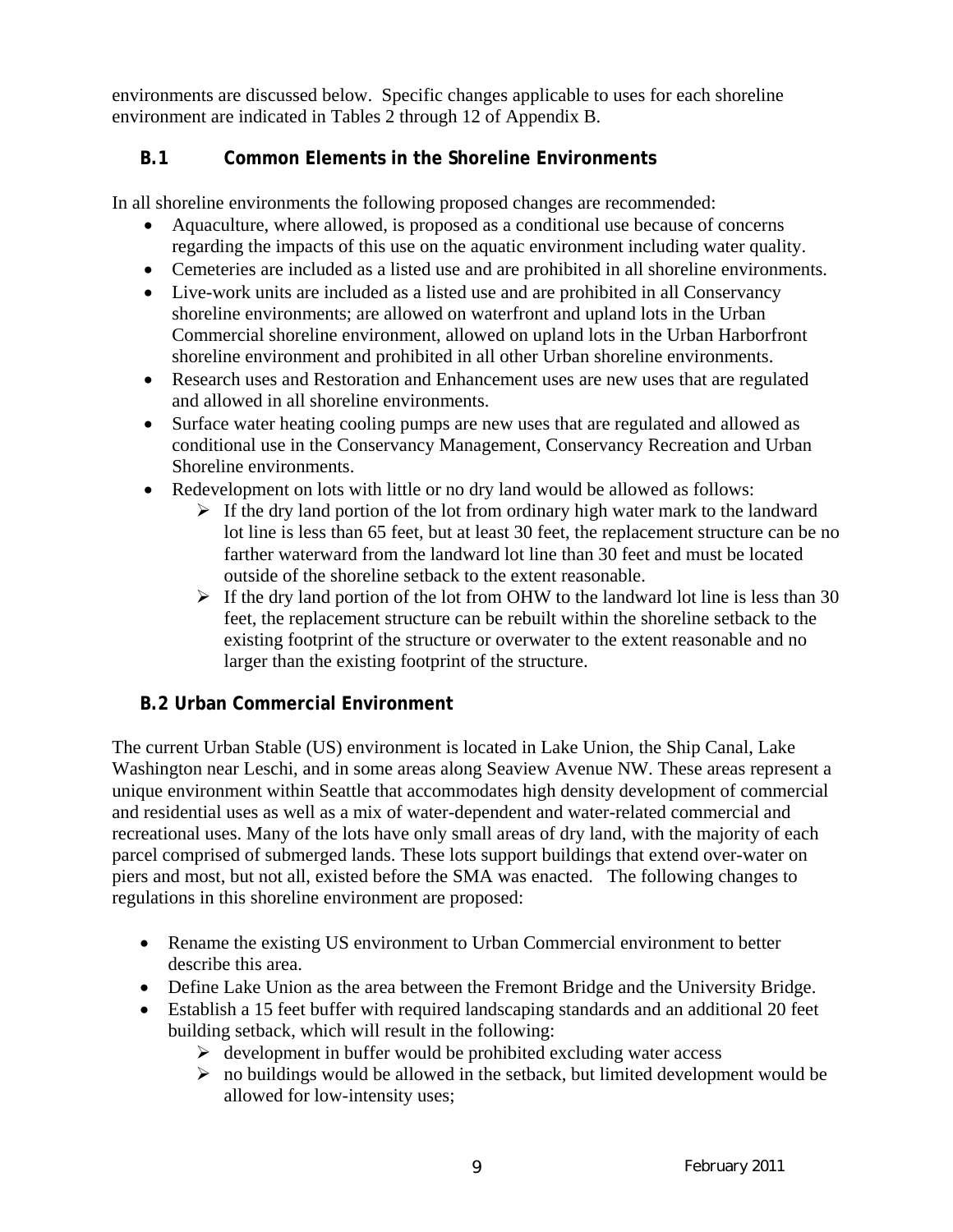- $\triangleright$  structures that exist in the setback will become non-conforming structures and repair and maintenance of these structures is allowed within the setback and expansion of these structures is allowed outside the setback, which is consistent with the regulations for non-conforming structures in all areas of the City.
- Allow for exceptions to the previous standard that reduce or eliminate the setback required on lots with little or no dry land. See last bullet in subsection B.1 for the specific allowances.
- Continue to allow residential, office and mixed non-water-dependent commercial uses on the dry land portion of waterfront lots in limited quantity; retain existing provisions with the following proposed changes:
	- $\triangleright$  Either provide public access, which is allowed in the existing regulations or provide ecological improvements, a new option, when permitting a non-water dependent commercial use. The public access requirement is for a major open space including a waterfront walkway instead of other public access options that are currently allowed, unless it is infeasible due to parcel size or incompatibility with water-dependent uses. The ecological improvement option is for a project that substantially improves the shoreline condition based on the number of habitat units provided. Habitat units are described in subsection D.4.
	- $\triangleright$  Allow counting the vegetated buffer in the calculation for the size of a major open space where required.
	- $\triangleright$  Apply existing commercial use floor area ratio (FAR) & parking limits to residential uses.
	- $\triangleright$  Increase the minimum percent of water dependent use required to escape public access or ecological improvement requirements from 40% to 50%.
- Allow certain uses that are not water-dependent or water-related over water in existing buildings and require 14 habitat units per square foot of gross floor area of the new use to meet other goals of the Shoreline Management Act. Habitat units are described in subsection D.4.
- Allow residential, office and non-water-dependent commercial uses on upland lots.
- Change major durable retail sales from a conditional use to a prohibited use on waterfront lots.
- Consider potential incentives to encourage a reduction in the number of overwater buildings as opportunities arise, after the adoption of the SMP to the extent that resources allow.
- Consider the development of a fee-in-lieu program to allow off-site public access to meet the public access requirements in areas where there is a Public Access Plan that comprehensively plans for public access in a specific geographic area, after the adoption of the SMP to the extent that resources allow.

All proposed changes to existing shoreline uses in the Urban Commercial shoreline environment are shown in Table 2 in Appendix B.

# **B.3 Urban General, Urban Harborfront, Urban Industrial and Urban Maritime Environments**

Urban General, Urban Harborfront, Urban Industrial, and Urban Maritime shoreline environments are the heavy commercial and industrial shorelines of the city. These areas contain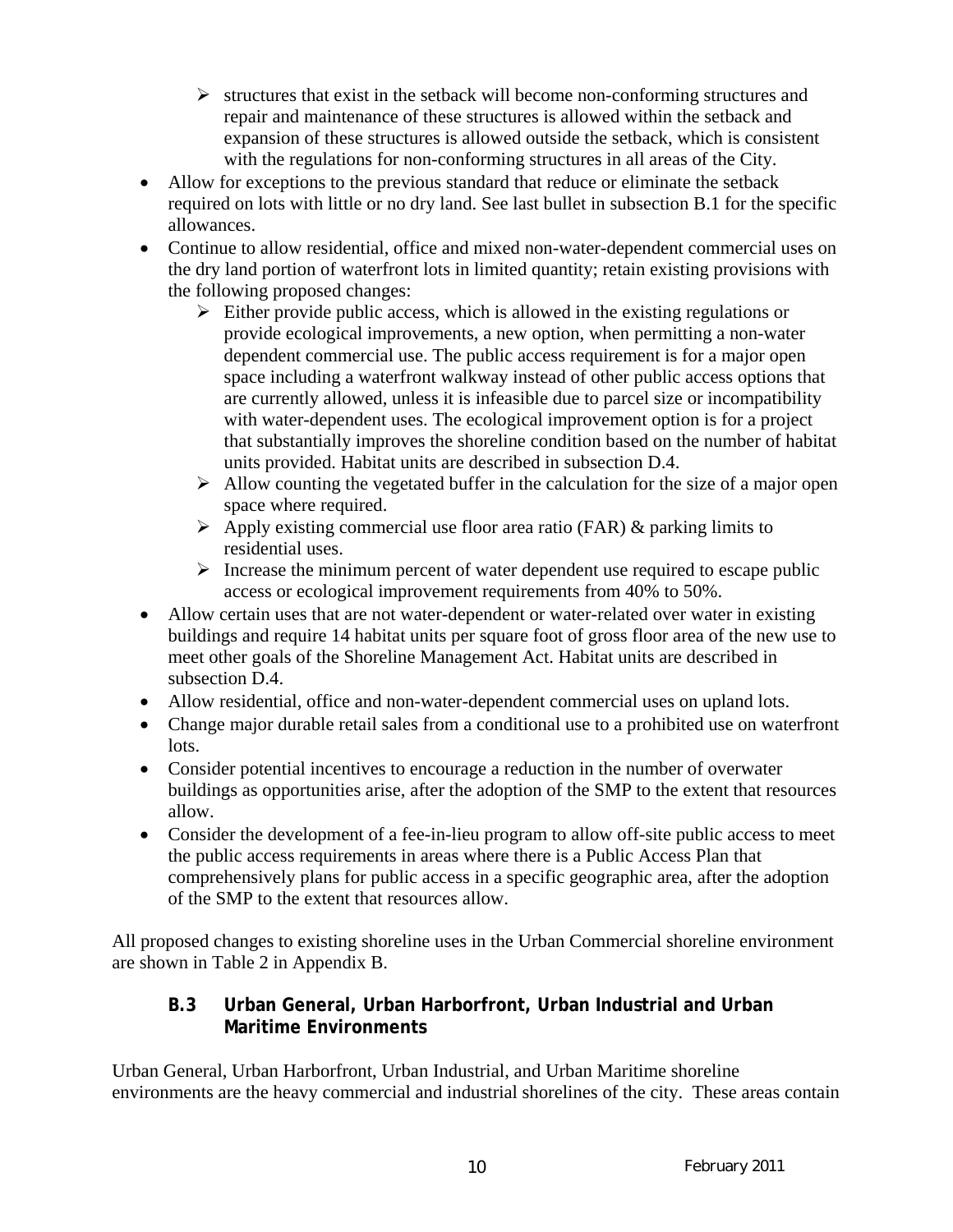the bulk of water-dependent and water-related uses that occur in Seattle, particularly marine industrial uses, and they play a critical role in the economic vitality of the city. Proposed changes in these shoreline environments are as follows:

- Maintain the requirement for water-dependent and water-related uses on waterfront lots, but allow greater flexibility on upland lots.
- Require a 15-ft building setback in the UH, UI and UM shoreline environments to provide some protection to the shoreline and provide the opportunity for shoreline vegetation where it does not compete with the allowed use on the property. The size of this setback is reduced to to facilitate the use of this land by water-dependent and waterrelated uses.
- Require a 35 foot shoreline setback in the UG shoreline environment. This shoreline environment contains lots that are separated from the shoreline and there is no access to the water; therefore, water-dependent uses are generally not located in this shoreline environment. Allow for an exception to this requirement on lots that have water access and contain a water-dependent use.
- Structures, including docks, piers, loading facilities and equipment necessary to accommodate access to the water by water-dependent uses are allowed within the 15 feet shoreline setback.
- Allow for reduced or no shoreline setback on lots with little or no dry land. See last bullet in subsection B.1 for the specific allowances.
- Continue to seek re-vegetation as part of mitigation plans to increase vegetation in these areas.

The state requires that uses on waterfront lots be water-dependent unless the demand by waterdependent uses is less than the supply of land available for such uses. Some waterfront property owners are concerned that their properties are vacant because there is no demand for the use of their property by water-dependent users.

DPD commissioned a study by Easton and Associates to determine the demand and availability of waterfront land for water-dependent uses in order to understand whether the current inventory of land is adequate. Results of the study indicated that the demand for use of shoreline property by water dependent businesses is not less than the supply of shoreline property, however, the location and size of the shoreline property does not always meet the needs of the waterdependent businesses. Additionally, the study identified non-water dependent businesses that support water-dependent and water-related businesses that could help the economic viability of water-dependent and water-related uses if they were allowed to be located on the shoreline property.

Based on this information and with the goal of ensuring an adequate supply of land for waterdependent and water-related uses while accommodating the efficient and profitable use of shoreline property the following change to the uses is proposed:

• Allow for 20% of a waterfront shoreline property to be used for the uses identified in the Shoreline Market study. The identified uses include material suppliers, grocery suppliers, hardware stores and machine shops.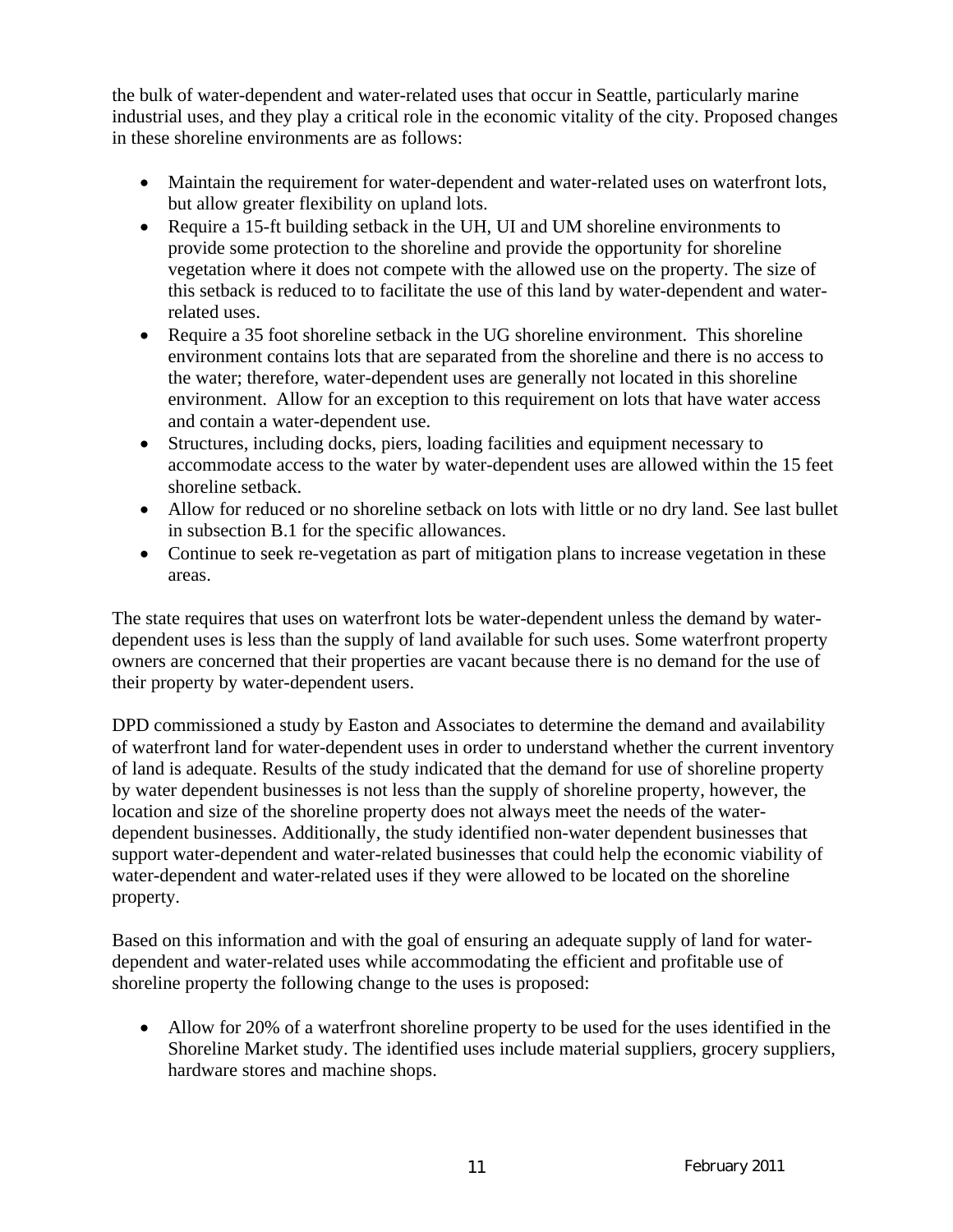Additional proposed changes to the uses in these shoreline environments are as follows:

- Allow water-related museums on upland lots in the UM environment.
- Allow certain commercial and institutional uses overwater on existing wharf structures.
- Allow existing recreational marinas and yacht boat and beach clubs in the UI and UM shoreline environments and prohibit new recreational marinas and yacht boat and beach clubs in these two environments. Non-conforming uses will not be created from this proposal and future conflicts between recreational use and industrial use of the water will be prevented. Note that recreational moorage will continue to be allowed in commercial marinas.
- Prohibit bus bases and overwater parking in the UH environment.
- Provide clearer definitions of "water-dependent" uses and "water-related" uses to meet the SMP update requirements.

All proposed changes to existing shoreline uses in the Urban General, Urban Harborfront, Urban Industrial and Urban Management shoreline environments are shown in Tables 2 through 5 in Appendix B.

# **B.4 Residential Environments**

The Urban Residential environment represents the only explicitly residential environment in the Shoreline District. Floating homes primarily occur in the UR environment but are discussed separately and in more detail in Section F of this report. Proposed changes are as follows:

- No substantial changes are proposed for use, height, and lot coverage standards. A variety of residential and limited institutional uses will continue to be allowed in this environment, similar to underlying residential zones. Height and lot coverage will continue to be consistent with underlying zoning.
- Extend existing 25 foot shoreline setback for primary structures to 35 feet and expand setback to include accessory structures, including garages, pools, decks, etc. DPD considered keeping the existing 25 foot setback; however the best available science regarding the impacts of development on aquatic habitat indicates that the minimum setback for protection of the aquatic environment is 35 feet. In order to provide minimum protection the restriction is needed for all structures and impervious surface. Structures that exist in the setback will become non-conforming structures and repair and maintenance of these structures is allowed within the setback and expansion of these structures is allowed outside the setback, which is consistent with non-conforming structure regulations in all areas of the City.
- Allow for reduced or no shoreline setback on lots with little or no dry land. See last bullet in subsection B.1 for the specific allowances.
- The existing residential view setback, which prevents new homes from being located waterward of adjacent residences, will remain in effect.
- Implement new shoreline landscaping requirements when redevelopment or expansion of a development occurs. The landscaping requirements will be proportionate to the size of the redevelopment or expansion.

All proposed changes to existing shoreline uses in the Urban Residential shoreline environment are shown in Table 7 in Appendix B.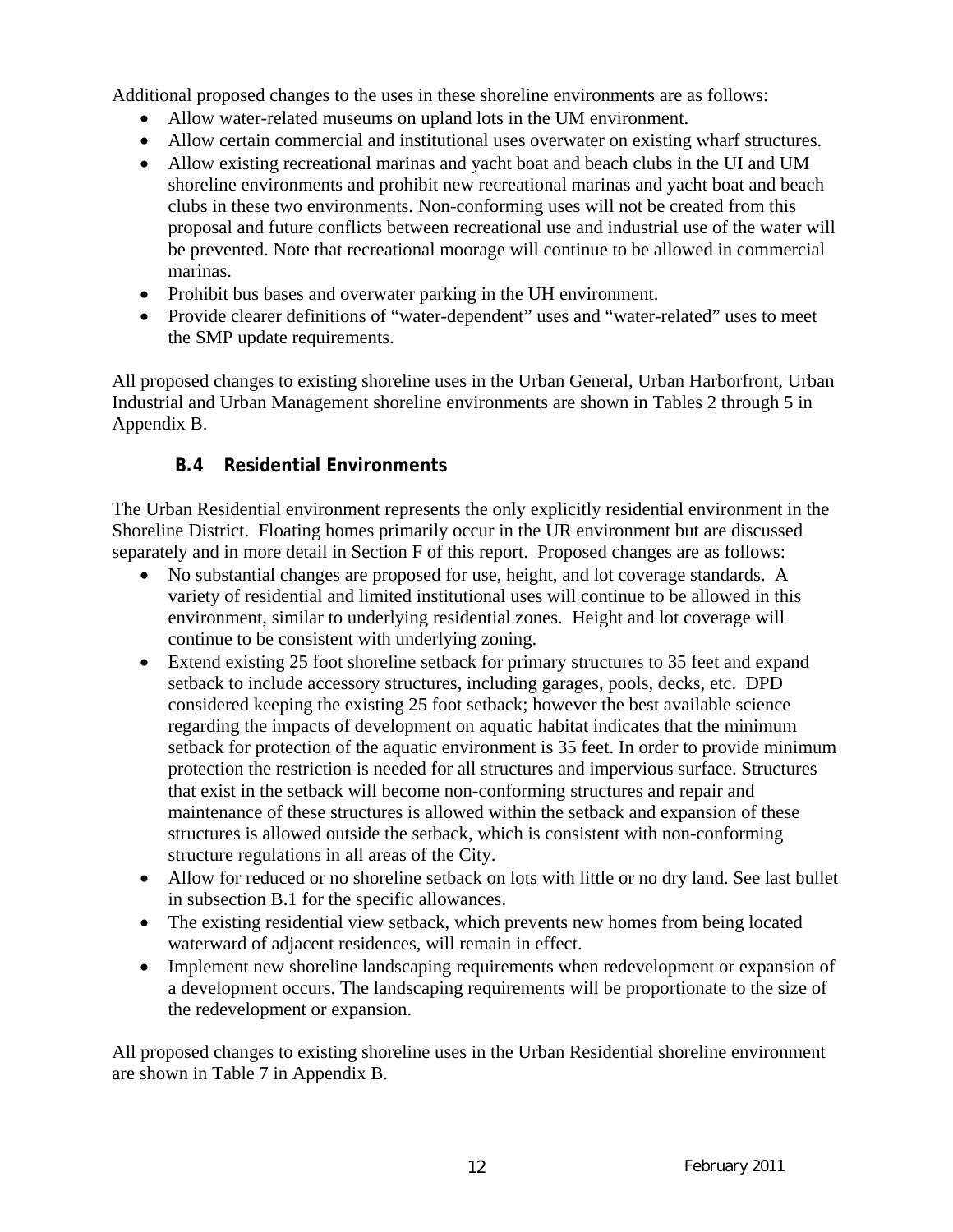## **B.5 Conservancy Environments**

The SMP contains five conservancy environments: Conservancy Management, Conservancy Navigation, Conservancy Preservation, Conservancy Recreation, and Conservancy Waterway. These environments include areas of high ecological value and submerged and aquatic lands that play important roles in providing navigation, recreation, or major public works such as the Hiram M. Chittenden Locks and the West Point treatment plant.

The common change to all Conservancy shoreline environments is to establish a shoreline setback of 35 feet based on the best available science. A limited amount of development including trails to provide public access is allowed in the shoreline setback. Proposed changes to uses allowed in the Conservancy shoreline environments include:

- Allow, as a Special Use, certain commercial and institutional uses in existing buildings located in designated historic districts in the CM shoreline environment.
- Allow, as a conditional use, utility service uses in the CR shoreline environment.
- Require water-related uses to provide public access as required by Ecology.
- Remove public access requirement for waterways where the dry-land portion of the lot is used for industrial purposes.
- Clarify when public access is allowed overwater.

All proposed changes to existing shoreline uses in the Conservancy shoreline environments are shown in Tables 7 through 11.

# **C. SHORELINE MODIFICATIONS**

A new section is proposed to be added to address shoreline modifications as required by the State. Shoreline modifications are structures or activities that permanently change the physical configuration or quality of the shoreline, particularly at the point where land and water meet, or over tidelands. Shoreline modifications include, but are not limited to the following: dredging; filling; shoreline armoring; bulkhead installment, repair and replacement; overwater structures such as piers and vegetation and impervious surface management. Each of these shoreline modifications are discussed below (houseboats and overwater residences are addressed under the "Floating Homes" and "Urban Stable/Urban Commercial Use" sections of this report).

# **C.1 Dredging and Filling**

- Make minor changes to the existing location standards for dredging and filling to ensure that these modifications are only permitted where necessary for access to waterdependent uses, transportation projects of state-wide significance, environmental mitigation or enhancement, cleanup of contaminated materials, and installation of utilities and bridges.
- Prohibit dredging accessory to residential docks and piers in the CR and UR environments.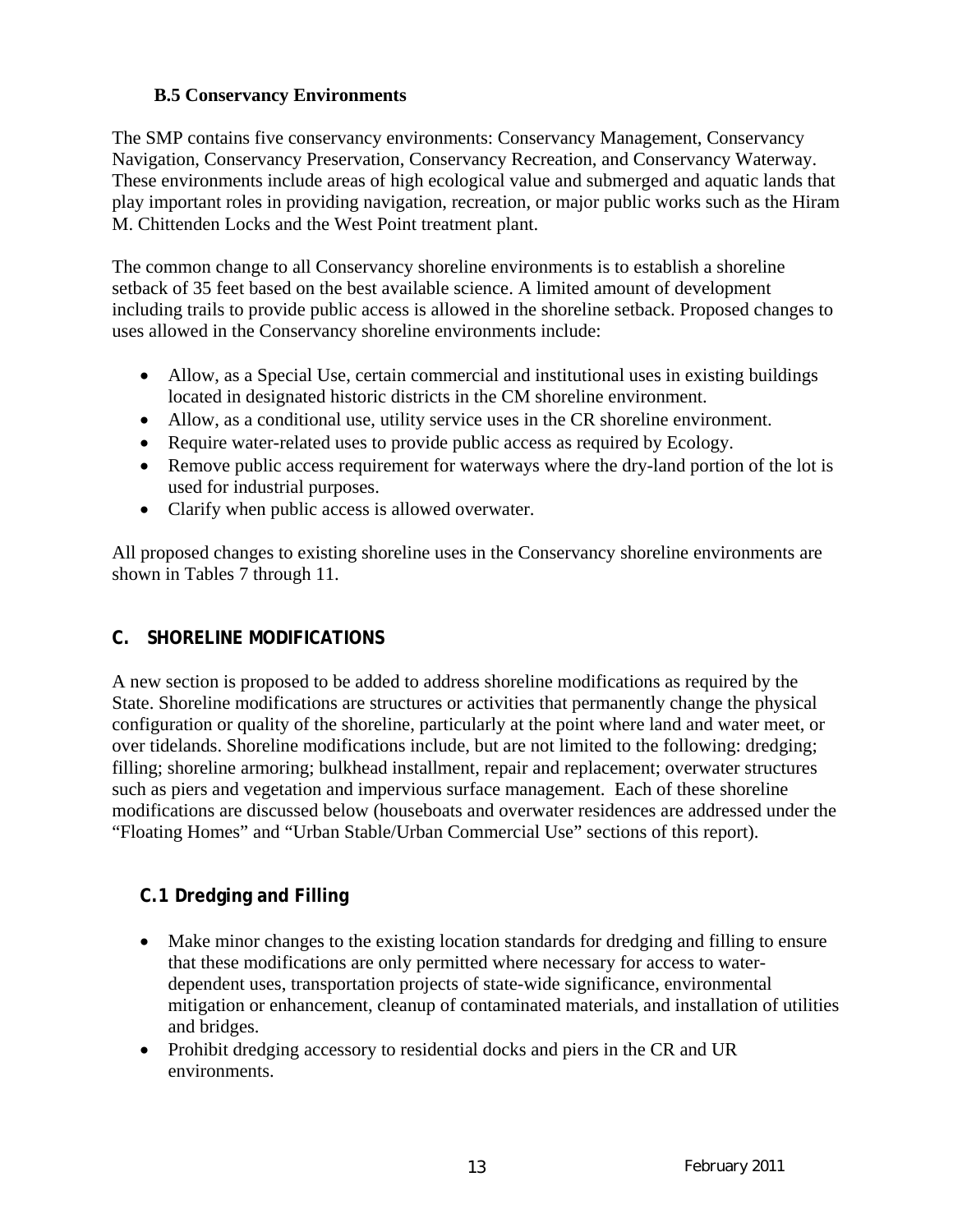- Add clarification on the types of best management practices that are required to address existing standards regarding dredged material containment, turbidity generation, dewatering of dredge materials and identification of contaminated materials.
- Allow dredging and filling for environmental mitigation or enhancement in all shoreline environments.

# **C.2 Shoreline Stabilization**

Shoreline stabilization includes actions taken to impede erosion of land at the shoreline. Shoreline erosion is a natural process that provides the building blocks for essential aquatic habitat. Shoreline stabilization impacts property and structures. These actions can include structural ("hard engineering" or "armoring") and nonstructural methods ("soft engineering"). "Hard" structural stabilization measures refer to those with solid, hard surfaces, such as concrete bulkheads or rip rap. "Soft" structural measures rely on softer materials such as vegetation, sand and gravel, and drift logs. Nonstructural methods may also include building setbacks, relocation of structures to be protected, storm water management and other planning or regulatory measures to avoid the need for structural stabilization. Proposed changes include:

- Provide ongoing exemptions for repair and replacement of existing shoreline armoring.
- Provide ongoing exemptions for beach nourishment and bioengineering.
- Revise existing shoreline stabilization standard to allow new or replacement of "hard engineering" only where it is demonstrated that principal structures or uses are threatened. A geotechnical study must demonstrate why softer solutions are not feasible for new or expanded bulkheads and that adjacent properties with soft shorelines will not be harmed by the installation of a new or expanded bulkhead.

# **C.3 Overwater Structures**

Overwater structures include piers (fixed, pile supported structures and floating structures connected to the shoreline) and floats (floating structures that are moored, anchored or otherwise secured in the water and not connected to the shoreline). Floating homes and overwater buildings are also overwater structures and are discussed here in the context of the amount of overwater coverage that is allowed in each shoreline environment. A more in-depth analysis of floating homes and overwater buildings is included in the "Floating Homes" and "Urban Stable/Urban Commercial" sections of this report. Overwater structures typically require permits from local, state and federal agencies.

Proposed changes for commercial/industrials uses include:

- Continue to regulate primarily through submerged lot coverage regulation, which are not proposed to change.
- Clarify that new overwater coverage is allowed for the components of water-dependent uses that are necessary to provide access to the water or necessary for use of the water such as piers, floats and loading equipment.
- Require that all principal residential and recreational moorage facilities locate ells and boat moorage areas a minimum of 30 feet waterward from the ordinary high water mark, in saltwater and Lake Washington.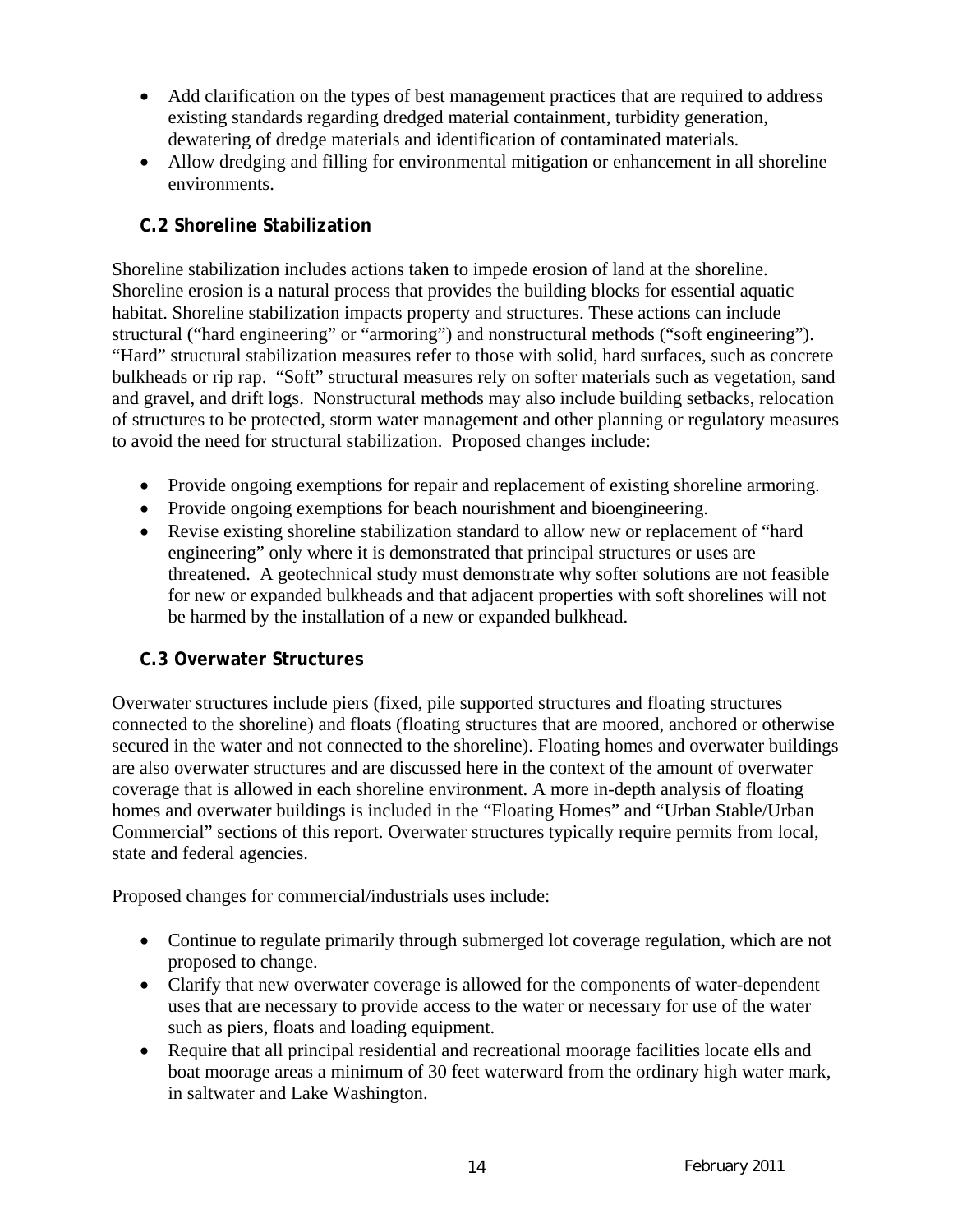- Require that principal residential and recreational moorage facilities locate ells and boat moorage areas 15 feet waterward of the ordinary high water mark, in Lake Union.
- Require that commercial moorage locate ells and boat moorage areas 15 feet waterward of the ordinary high water mark where doing so does not interfere with the function of water-dependent and water-related uses. Commercial moorage can be located closer than 15 feet if required for the operation of the water-dependent use.

For residential uses, DPD was encouraged by the Department of Ecology to revise the residential pier standards to meet the US Army Corps of Engineer's residential pier standards. DPD considered this change; however, there were concerns raised over this approach because the Army Corps of Engineers often modifies their standards on a case by case basis. An alternative to using the Army Corps of Engineers residential pier standards was considered. This alternative included using less prescriptive standards in the SMP regulations for residential piers and relying on the review by the Army Corps of Engineers for the final determination of the configuration of a proposed pier structure. DPD analyzed this alternative and based on discussions with the Ecology, this approach would not meet the state requirements and DPD believes that this would lead to a less clear permit process for DPD applicants. Therefore, DPD's proposal is to update the existing regulations for new piers based on the best available science, as follows:

|                     | <b>Current Regulations</b>            | <b>Proposed Regulations</b>          |
|---------------------|---------------------------------------|--------------------------------------|
| Length              | A pier cannot extend farther than a   | Minimum distance - 30 feet from      |
|                     | water depth of 8 feet or the          | the shoreline.                       |
|                     | subtended line between two adjacent   | Maximum distance - 100 feet from     |
|                     | piers, whichever is greater. Limited  | shoreline; except when the depth     |
|                     | to a maximum length of 100 feet,      | of water at 100-ft is less than 6-ft |
|                     | except through a variance.            | in which case the maximum            |
|                     |                                       | distance is the distance to which    |
|                     |                                       | the depth of the water is 6-ft deep. |
| Width               | $Maximum - 6 feet$                    | Maximum - 4 feet for single          |
|                     |                                       | resident piers.                      |
|                     |                                       | Maximum - 6 feet for shared piers    |
|                     |                                       | including multifamily residential    |
|                     |                                       | development.                         |
| Height              | A Pier cannot exceed 5 feet in height | A Pier cannot exceed 5 feet in       |
|                     | above ordinary high water.            | height above ordinary high water.    |
|                     |                                       | The bottom of a pier structure       |
|                     |                                       | except floats must be at least 1.5   |
|                     |                                       | feet above ordinary high water.      |
| <b>Overwater</b>    | Overwater projections can be no       | Overwater projections can be no      |
| Projection (ells, T | greater than 100 sq ft per dwelling   | greater than 100 sq ft per dwelling  |
| or spur pier,       | unit for single family, duplex and    | unit for single family, duplex and   |
| angled extension,   | triplex development and 100 sq. ft    | triplex development and 100 sq. ft   |
| float or platform)  | per each two dwelling units for       | per each two dwelling units for      |
|                     | multifamily development of 4 or       | multifamily development of 4 or      |
|                     | more.                                 | more.                                |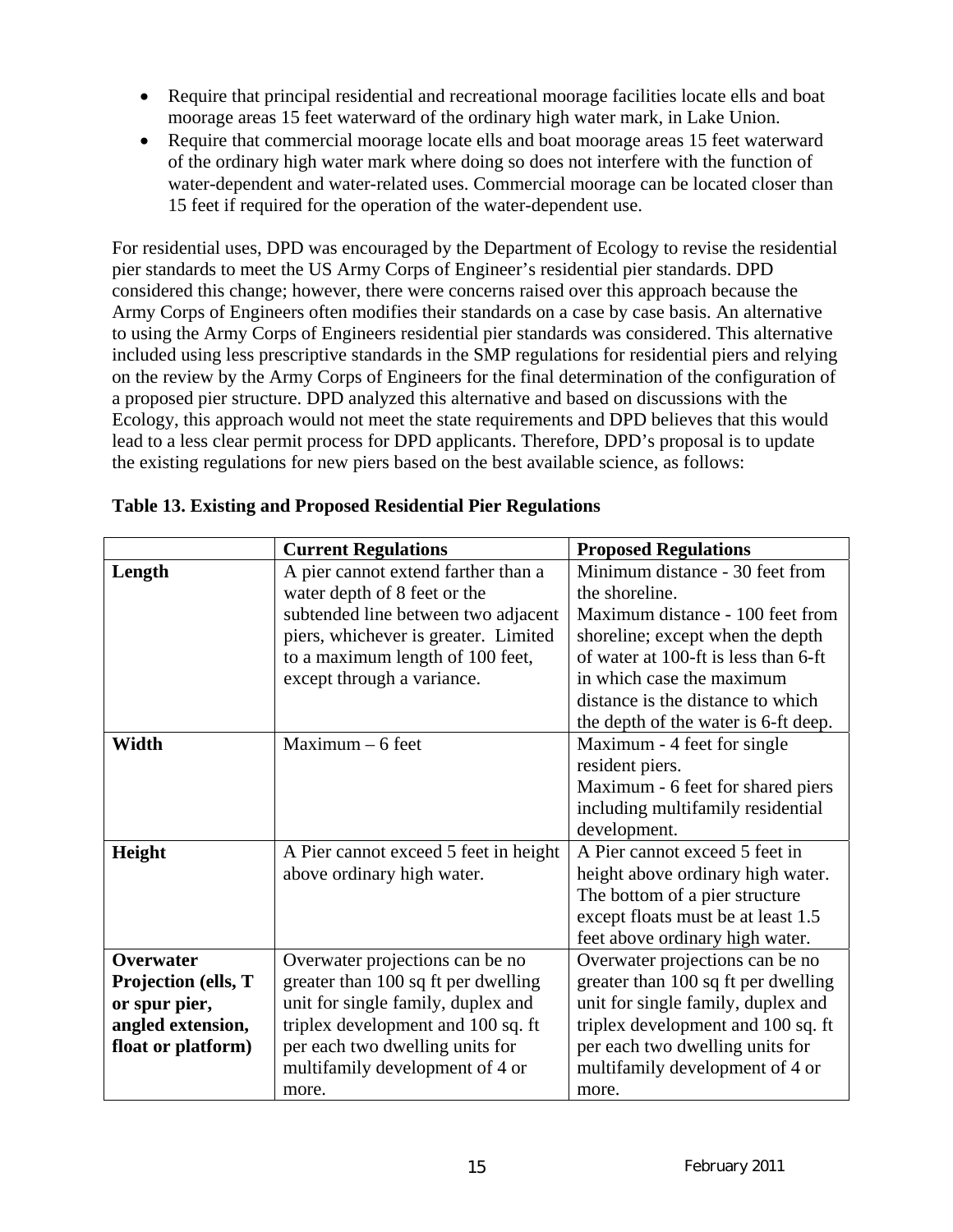|                                                                    | <b>Current Regulations</b>                                                                                                                                              | <b>Proposed Regulations</b>                                                                                                                                                                                                                                                                                                                                                                                                                   |
|--------------------------------------------------------------------|-------------------------------------------------------------------------------------------------------------------------------------------------------------------------|-----------------------------------------------------------------------------------------------------------------------------------------------------------------------------------------------------------------------------------------------------------------------------------------------------------------------------------------------------------------------------------------------------------------------------------------------|
|                                                                    | For shared piers, one overwater<br>project of 150 square feet is allowed<br>for each dwelling unit.                                                                     | For shared piers, one overwater<br>project is allowed for each<br>dwelling unit.                                                                                                                                                                                                                                                                                                                                                              |
| <b>Boat Lifts</b>                                                  | Boat lifts in scale with the pier are<br>allowed                                                                                                                        | Two boat lifts are allowed for<br>single family residences.<br>For shared piers no more than twp<br>boat lifts are allowed per dwelling<br>unit.                                                                                                                                                                                                                                                                                              |
| <b>Pier Grating</b>                                                | No prescriptive standards exist.<br>60 % grating is required as part of<br>mitigation requirements.                                                                     | Piers and ramps must be fully<br>grated with at least 60% light<br>permeability.<br>Floats must contain the maximum<br>grating feasible.                                                                                                                                                                                                                                                                                                      |
| <b>Materials</b>                                                   | No prescriptive standards exist.<br>General mitigation requirement<br>prohibits use of treated wood for<br>pier decks and piling except under<br>unusual circumstances. | No treated wood shall be used for<br>pier decks or piling.                                                                                                                                                                                                                                                                                                                                                                                    |
| <b>Location of boat</b><br>moorage and<br>overwater<br>projections | Not specifically regulated                                                                                                                                              | Boat moorage, overwater<br>projections and boat lifts are<br>required to be located in a water<br>depth of 8 feet or greater, with the<br>following exceptions:<br>Minimum distance - 30 feet from<br>the shoreline<br>Maximum distance - 100 feet from<br>shoreline; except when the depth<br>of water at 100-ft is less than 6-ft<br>in which case the maximum<br>distance is the distance to which<br>the depth of the water is 6-ft deep. |

Existing docks may be maintained and repaired, but when a non-conforming dock is replaced or undergoes "substantial improvement," it is proposed that it must either meet the new standards or reduce the overwater coverage of the dock by 20%. Substantial improvement means maintenance, renovations, repairs or alterations where the cost of the work in any five year period, beginning from the date of this ordinance, equals or exceeds 60% of the market value of the non-conforming portion of the development, prior to undertaking the work.

# **C.4 VEGETATION AND IMPERVIOUS SURFACE MANAGEMENT**

A new section is added to address the state requirement for vegetation management. To meet state requirements, DPD has proposed a vegetation and impervious surface management section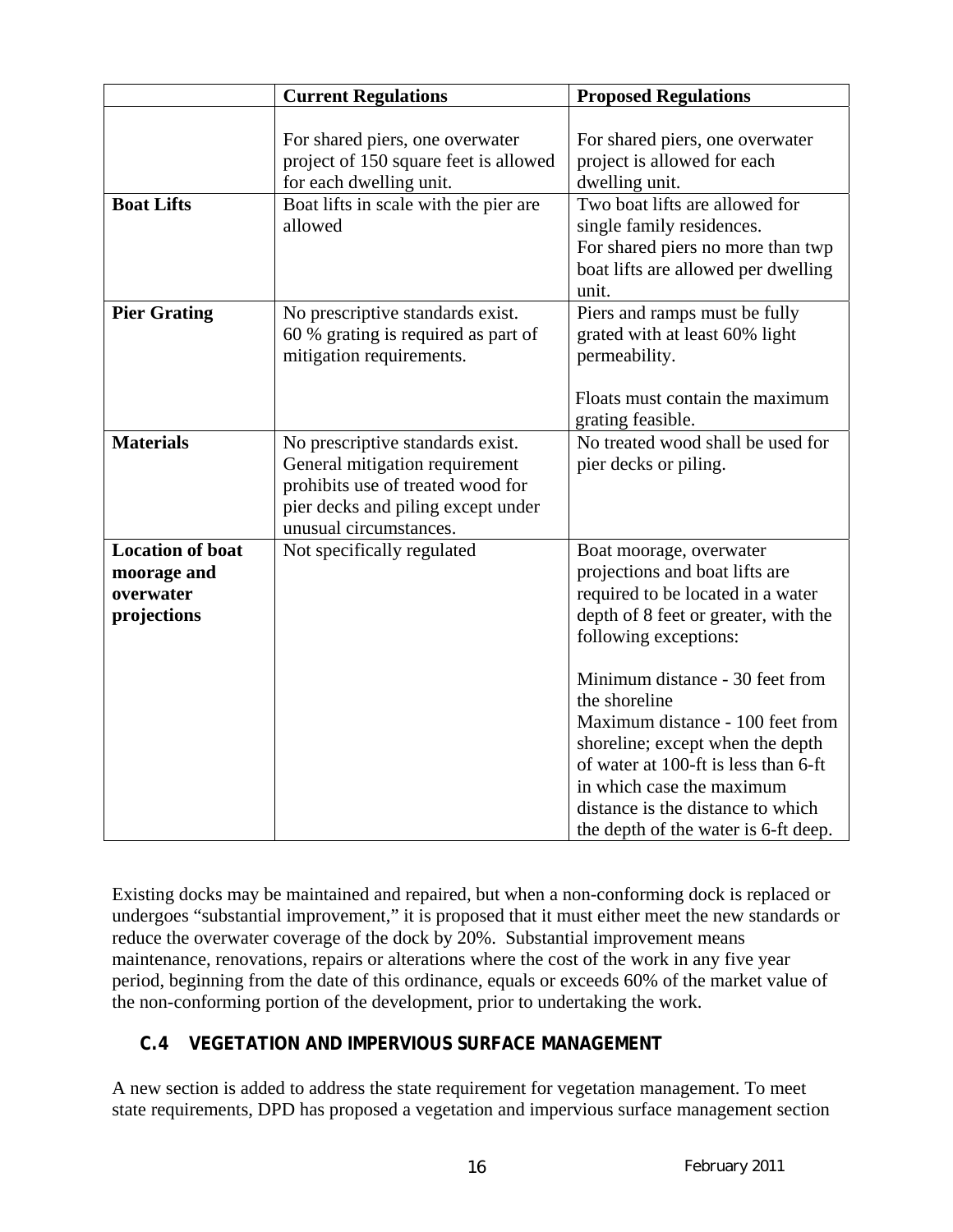that includes the vegetation management requirements from the current environmentally critical areas regulations as follows:

- Native vegetation removal is prohibited in the shoreline setback; and
- Native vegetation removed or an increase in impervious surface is required to replace the function of the native vegetation or pervious surface to meet the no net loss of ecological function requirement.

# **D. DEVELOPMENT STANDARDS**

Development standards are similar across all shoreline environments and include standards for public access, view corridors and parking. Regulating environmentally critically areas through the SMP and meeting "no net loss" of ecological functions through mitigation are new state requirements. These new regulations are located in the Development Standards sections of the regulations. Changes to existing development standards and a description of new development standards are proposed as follows:

# **D.1 PUBLIC ACCESS AND VIEWS**

Public access to shorelines is one of the three major goals of the SMA. Seattle currently provides public access to shorelines through a combination of parks, trails, bikeways, street ends and easements on private property. Generally, Seattle's goals for improving public access are to add new public access where the state requires local SMPs to include policies and regulations to protect and enhance both physical and visual access and to provide specific standards for improving public access for water-related, water-enjoyment and non-water-dependent developments. Proposed changes include:

- Expand existing public access requirements to include new water-related uses in the Urban Commercial shoreline environment.
- Include a policy in the Comprehensive Plan to encourage the preparation of Shoreline Public Access Plans, to implement an integrated system of shoreline access throughout the city to the extent that resources allow.
- Develop a public access plan for the Lake Union and Duwamish shoreline areas that will include fee-in-lieu programs to allow off-site public access improvements in the Urban Commercial, Urban Industrial and Urban Maritime shoreline environments.
- Establish new development standards in the Urban Harborfront environment to improve public access over water and promote higher-quality shoreline improvements.
- Implement a new SMA requirement for public access as part of subdivision applications for creation of 4 or more lots. This new provision requires a single public access pathway 10 feet wide or greater as part of new subdivisions.

# **D.2 PARKING**

New parking over water is prohibited to meet the intent of state guidelines.

# **D.3. ENVIRONMENTALLY CRITICAL AREAS**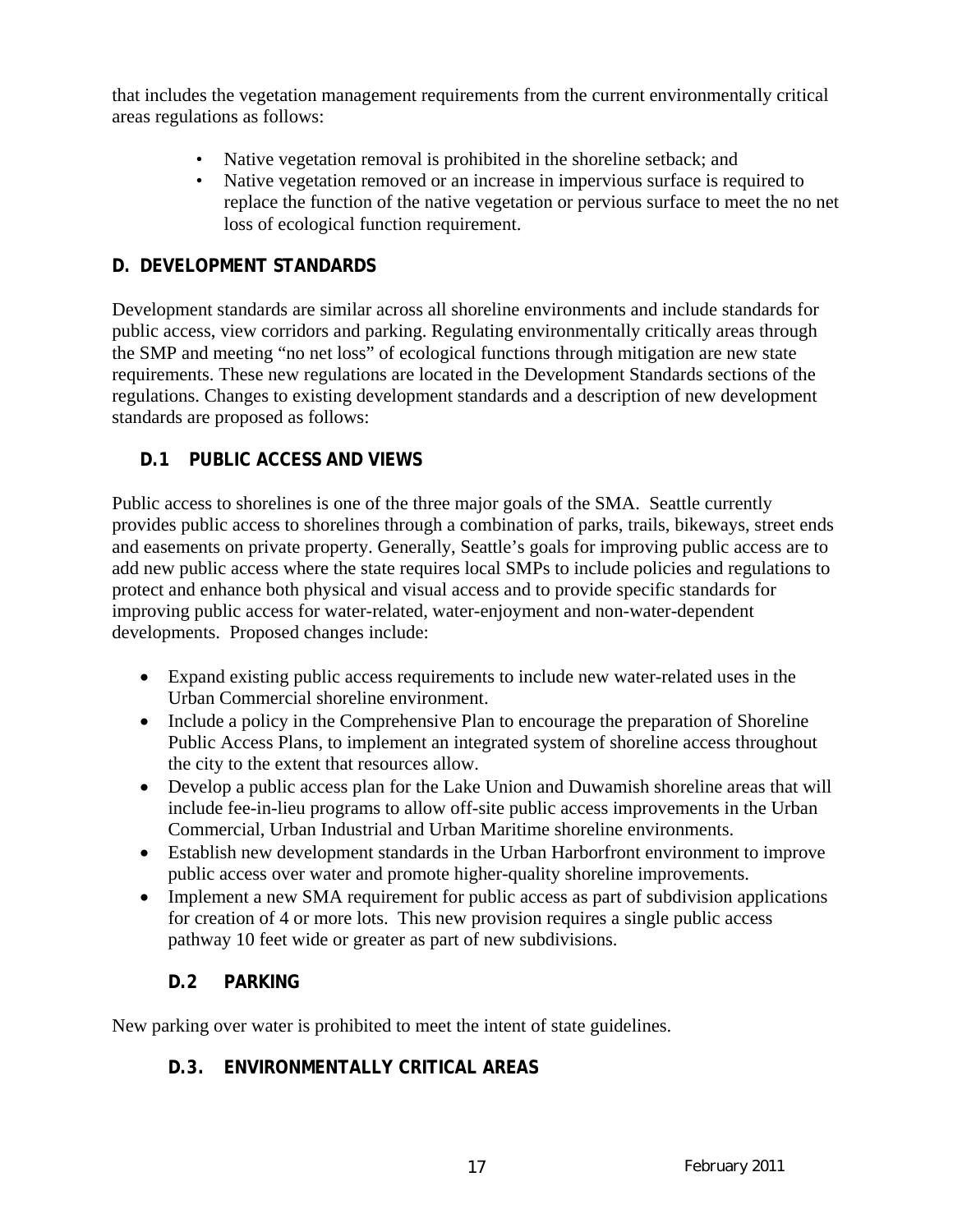The state requires that environmentally critical areas (ECA) be regulated in the SMP regulations; therefore, to implement this requirement DPD has proposed to regulate the ECAs within the SMP through reference to the current ECA regulations with changes to meet the state requirements. These proposed changes are as follows:

- The process for evaluating and granting ECA exceptions will be through the Shoreline Variance process.
- Exceptions for development in steep slopes would be limited on feeder bluffs and waterfront parcels.
- Small project waivers would not be allowed in the shoreline setback area.

# **D.4 NO NET LOSS OF ECOLOGICAL FUNCTIONS/SHORELINE MITIGATION**

Mitigation is the process of reducing environmental impacts caused by development. Mitigation measures are ranked in order of priority: 1. Avoid the impact; 2. Minimize and reduce the impact; and 3. Compensate for the impact of development. The existing SMP requires that impacts to the shoreline environment be mitigated; therefore, DPD currently requires mitigation for impacts to the shoreline caused by development. The SMA mandates that environmental impacts must be mitigated to ensure "no net loss of ecological function." The "no net loss of ecological function" is a new standard for mitigation that requires quantification of the impacts. To meet this requirement, DPD reviewed the current SMP and determined that the existing regulations do not provide enough specificity to meet the intent and direction of the new SMP requirements to achieve no net loss of ecological function. Therefore, to meet the requirements the following changes are proposed:

- Where possible, include the types of mitigation required for specific impacts in the regulations.
- Implement a new prescriptive mitigation system based on the Shoreline Alternative Mitigation Plan (SAMP). SAMP was developed for the Lake Union/Ship Canal area to identify specific impacts from shoreline development and to determine the appropriate types and quantity of mitigation necessary to lessen the impacts of proposed development. The SAMP system calculates the impact of proposed development using habitat units as the metrics and provides a list of mitigation actions in the form of habitat units. Off-site mitigation is allowed through a fee-in-lieu program for water-dependent and water-related businesses. Additional information on the SAMP can be found at: http://www.seattle.gov/DPD/Planning/Shoreline\_Alternative\_Mitigation\_Plan/Overview/

# **E. STANDARDS APPLICABLE TO SPECIFIC USES**

Standards for specific uses are similar across all environments and include standards for floating homes, marinas, signs and yacht, boat and beach clubs. New standards are added to the code to address uses that have not been regulated in the past and include standards for vessel moorage and live-aboards. The proposed changes to the existing development standards are described as follows.

# **E.1 FLOATING HOMES**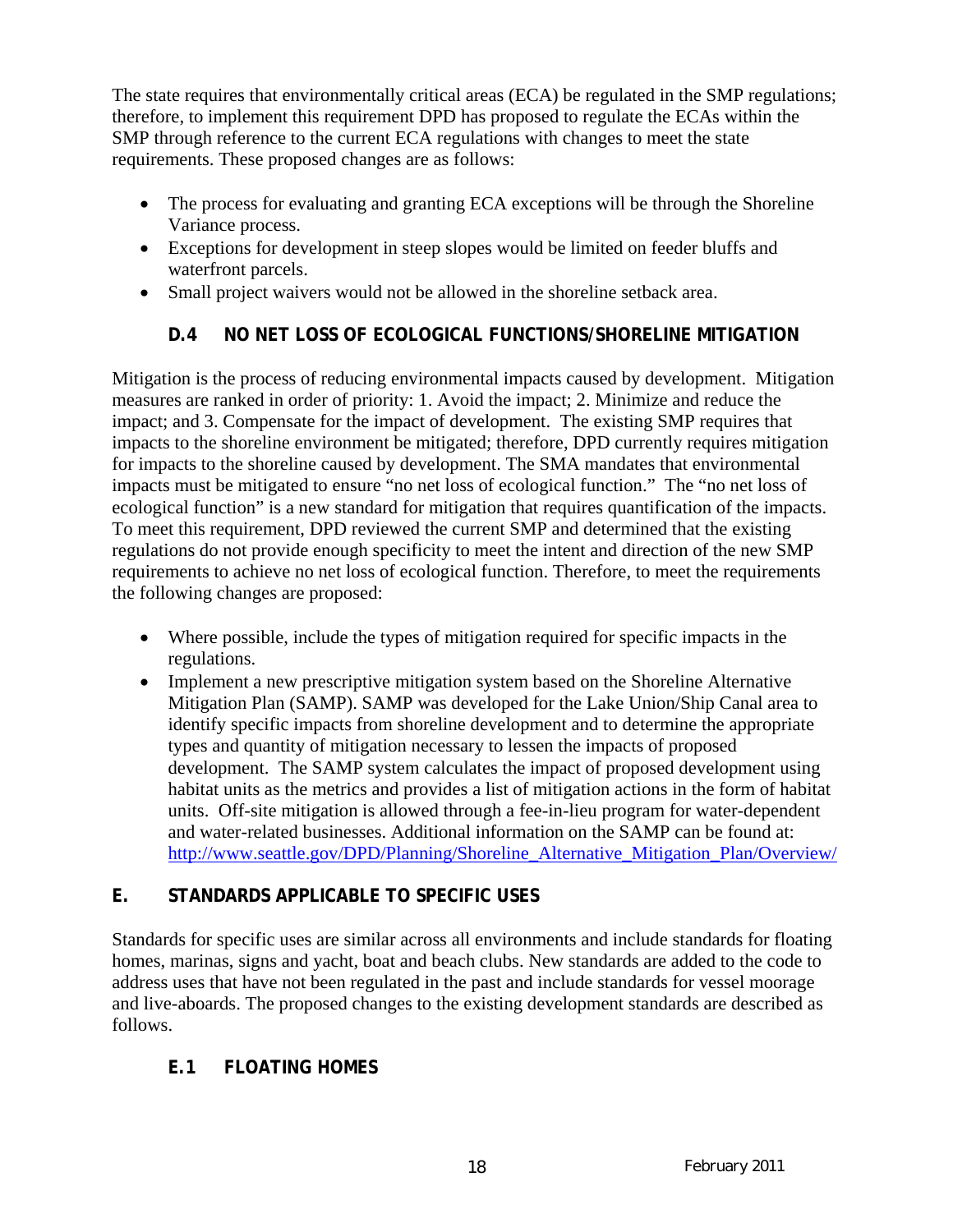The Seattle Comprehensive Plan recognizes the value and importance of the floating home community by stating the need to "preserve the existing floating homes." The State's guidelines address "overwater residences, including houseboats, and have determined that they are not a preferred use and should be prohibited" (WAC 173-26-241[3] [j]). However, the SMA also states: "It is recognized that certain existing communities of floating and/or over-water homes exist and should be reasonably accommodated to allow improvements associated with life safety matters and property rights to be addressed provided that any expansion of existing communities is the minimum necessary to assure consistency with constitutional and other legal limitations that protect private property."

To meet the Comprehensive Plan goals, WAC requirements and protect ecological functions, DPD is proposing the following:

- Continue to regulate floating homes as a conforming use.
- Continue to allow the maintenance, repair, replacement and expansion, within development standards, of existing floating homes.
- Consolidate existing floating home regulations into one standard. The intent of this policy is to simplify these standards which currently require historical research to implement and combine the standards in a manner that maintains standards for "conforming" homes and prevents increasing non-conformity of non-conforming homes.
- Prohibit the construction of new floating homes.
- Prohibit new floating home basements.

## **E.2 Vessel Moorage**

To meet the WAC requirements and protect ecological functions, DPD is proposing that the owners of vessels use Best Management Practices to keep pollutants out of the water.

# **E.3 Uses on Vessels**

The existing SMP regulates uses on vessels except for the live-aboard use of vessels. The state requires that the impacts of live-aboards on the shoreline be addressed; therefore, DPD has proposed standards for moorages that allow live-aboard uses. DPD has modeled the regulations for live-aboards after the Port of Seattle regulations for live-aboards at Shilshole Bay Marina and proposes the following standards to meet State requirements:

- Live-aboards are allowed where moorage is allowed and the number of vessels that can be used as a live-aboard cannot exceed 25% of the moored vessels that are allowed at the site.
- When a site provides moorage for live-aboards the following facilities are required:
	- $\triangleright$  Shower facilities
	- $\triangleright$  Bathroom facilities
	- $\triangleright$  The requirement that the live-aboard vessel demonstrate the appropriate handling of black water through the use of a pump-out facility or a pump-out service.

# **F. NON-CONFORMING USES & STRUCTURES**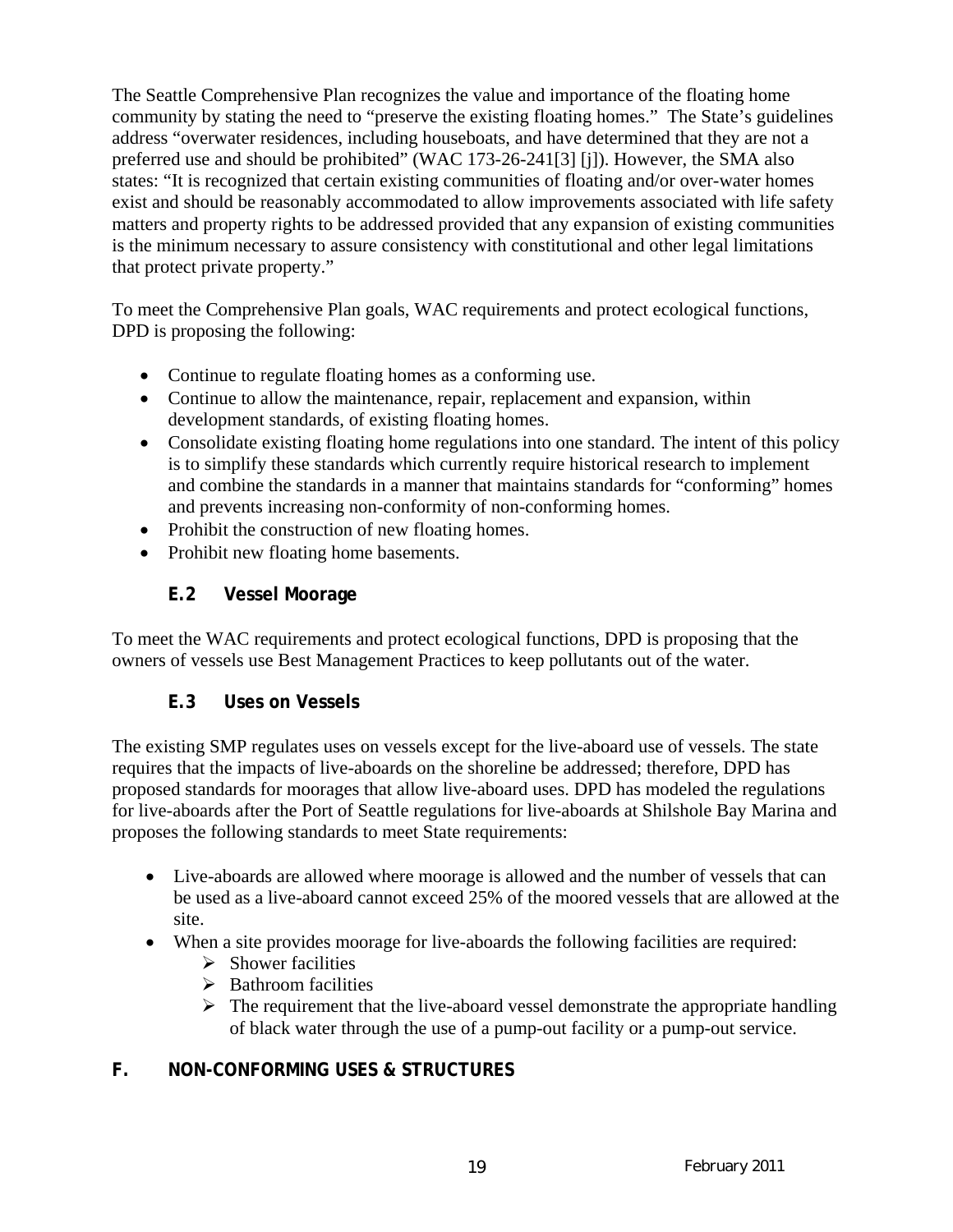A non-conforming use is a pre-existing use on a property that, while it may have been legal at the time it was established, is not allowed under current regulations. One example is an industrial use in a residential environment. A non-conforming structure is a pre-existing structure that is non-conforming to specific development standards such as height, lot coverage, setback or parking. A property may be non-conforming to use standards, structure development standards or both. A legal non-conforming use or structure is a use or structure that was legally built under previous regulations, but does not meet existing standards. An illegal non-conforming use or structure is a use or structure created in violation of existing regulations at the time it was created. Illegal non-conforming uses or structures are violations and do not have the same rights as legal non-conforming uses. For the purposes of this section, the discussion is limited to legal non-conforming use and structures. Proposed changes include:

- For areas outside of shoreline setbacks, allow more flexibility by making the current nonconforming language more consistent with the regulations in the Land Use code.
- For areas within shoreline setbacks or over-water:
	- o strengthen existing language on non-conforming structures to require compliance with existing code when substantial improvements are undertaken. (See subsection C.3 for the definition of substantial improvement.) Continue to allow non-conforming structures where meeting the code would prevent reasonable use of the property.
	- o continue to prohibit replacement of non-conforming uses with other nonconforming uses.
- Allow certain non-water-dependent uses in existing non-conforming structures in the Urban Commercial environment where water-dependent businesses are not in high demand if the specific non-water dependent uses provide ecological restoration in order to meet other goals of the SMP.

# **IV. COUNCIL AND DEPARTMENT OF ECOLOGY ADOPTION PROCESS**

The Mayor will submit legislation to amend the SMP, Chapter 23.60, of the Seattle Municipal Code, to City Council in the spring of 2011. City Council will provide additional opportunities for public participation and will review and adopt the legislation.

After City Council adopts the new SMP, DPD will submit the SMP to Ecology for final review and approval. Ecology will review the SMP for consistency with WAC 173-26. If Ecology determines that Seattle's SMP is consistent with WAC 173-26 the SMP will be enacted. If Ecology determines that Seattle's SMP is inconsistent with WAC 173-26 Ecology will require changes to the SMP and these changes will need to be approved by City Council before the final document is approved by Ecology and the SMP regulations are enacted.

# **V. CONCLUSION**

The proposed SMP regulations meet the requirements of WAC 173-26 and effectively balance the three main goals of the Shoreline Management Act. The recommended provisions strike the necessary balance among these goals.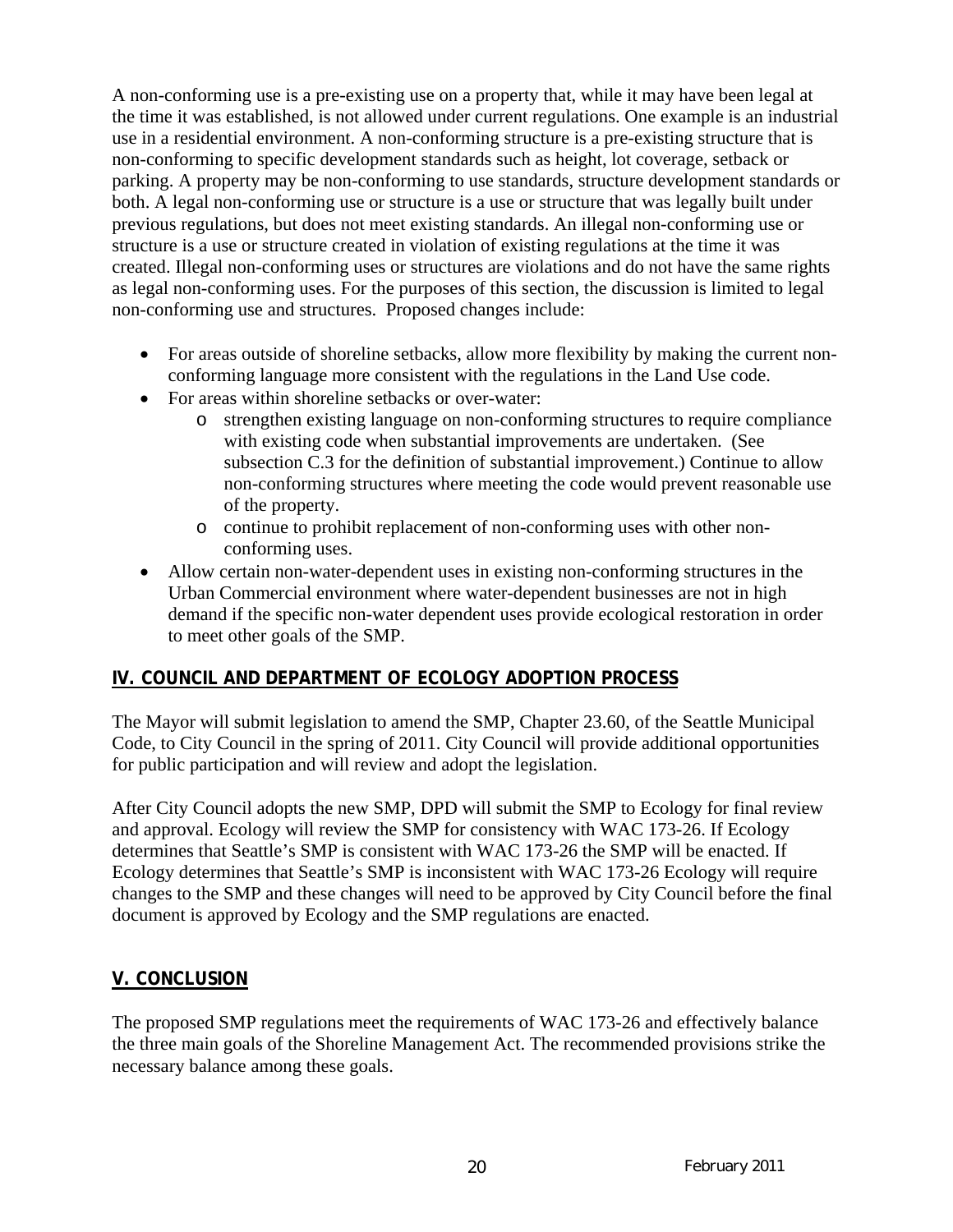# **APPENDIX A**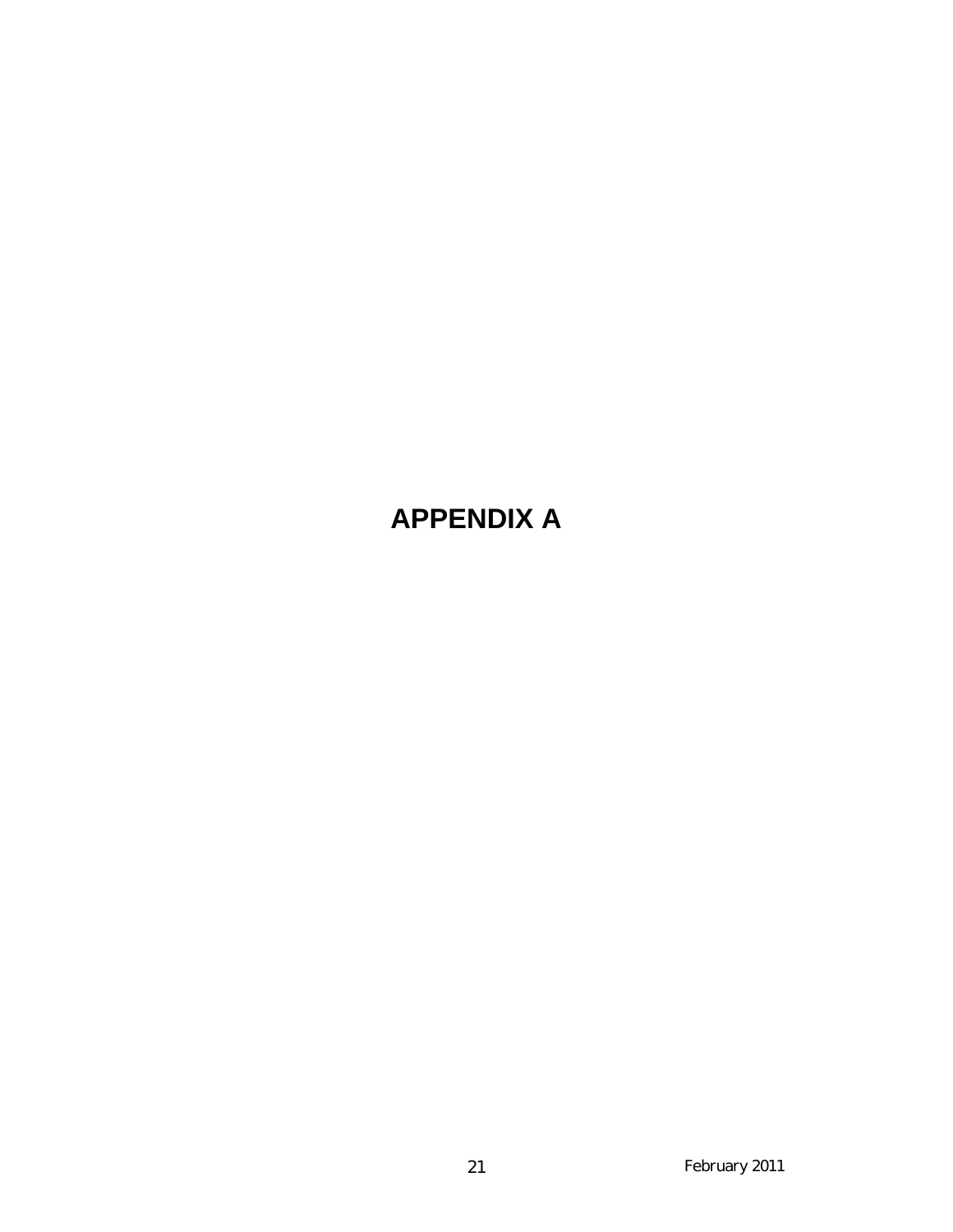

 *February 2011* 22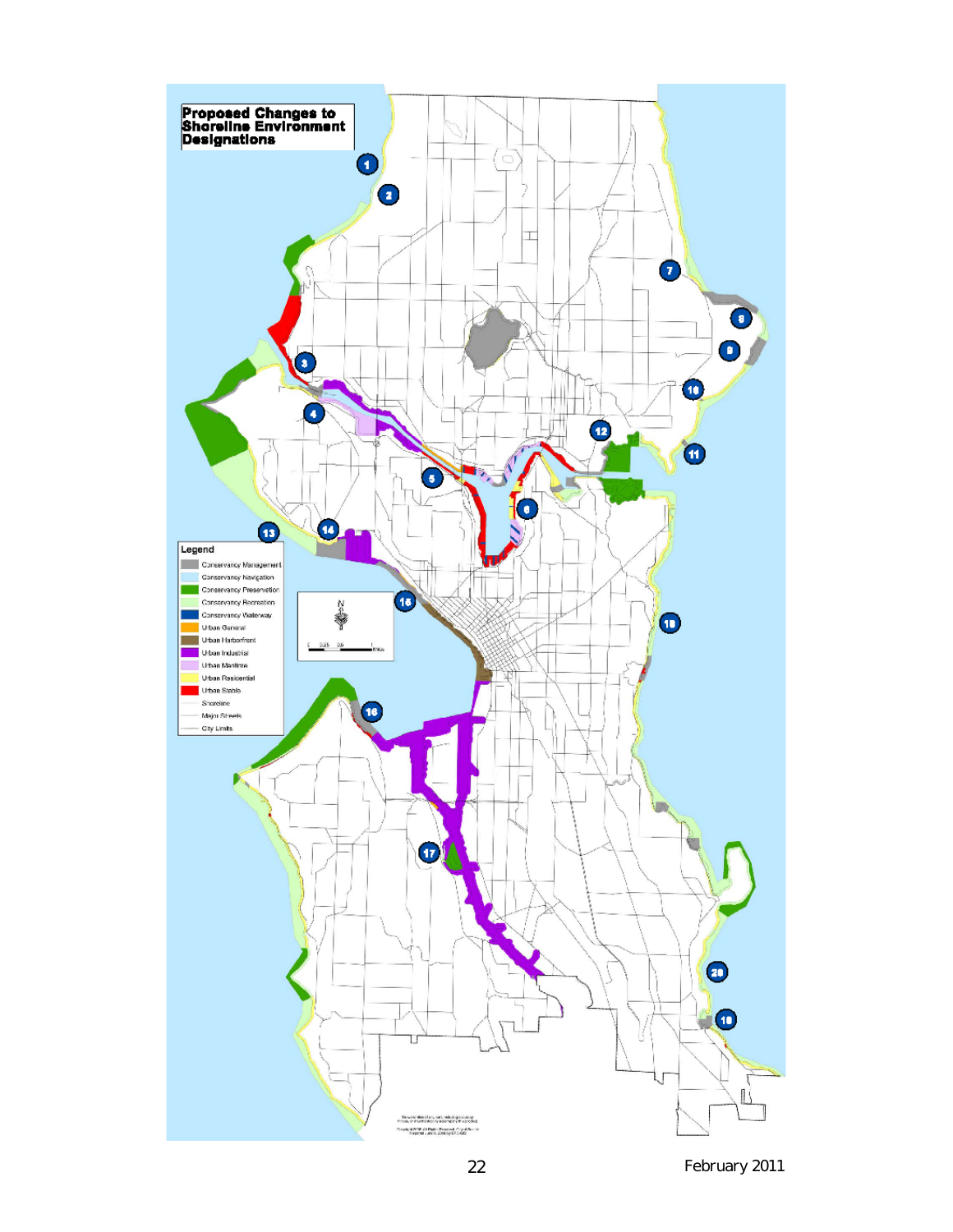# **APPENDIX B**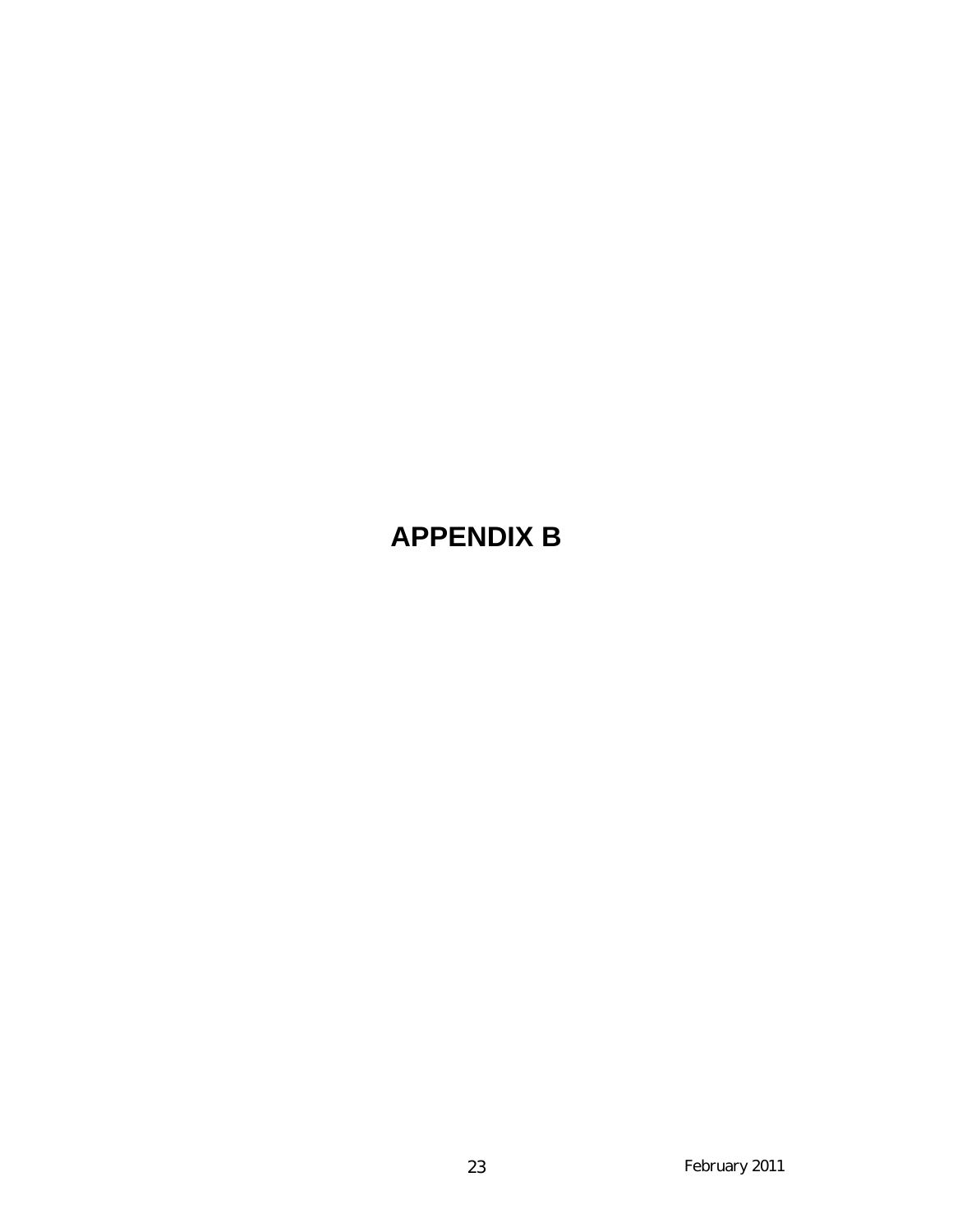#### **Use Table Caveats February 2011**

### **The following numbers correspond with the numbers located in Tables 2 through 12 and explain additional conditions required of the corresponding use.**

- 1. WD
- 2. WDWR
- 3. non-WD
- 4. non-WDWR

7. Necessary to service lots in the Shoreline District

8. If no reasonable alternative location exists;

9. The following residential uses: 1. Residences on dry land when the underlying zoning is Residential Commercial (RC) and when the residential use is located above the ground floor of a structure containing nonresidential uses on the ground floor, 2. Existing residences on dry land provided there is no increase in the number of units, 3. Existing over-water single-family residences provided there is no additional water coverage,

10. New dwellings may be allowed on the dry land portion of the lot when: a. Not located near uses which are normally incompatible with residential use because of factors such as noise, air and water pollutants, or aesthetic values protected by this chapter, b. Located above the ground floor of a structure containing nonresidential uses on the ground floor, except that single-family residences along Seaview Avenue Northwest between 34th Avenue Northwest and Northwest 60th Street may be located on the ground floor, c. Located near other residences on waterfront lots, d. Not located on a lot or in an area which would make the lot suitable for use by waterdependent or water-related use by having any of the following characteristics: (1) Existing piers or other structures suitable for use by a water-dependent use, (2) Adequate amounts of submerged and dry lands, or (3) Adequate water depth and land slope, 2. Reserved. 3. Floating home moorages in Lake Union or Portage Bay when: a. After considering the nature and condition of nearby structures and uses the Director determines that the immediate environs are not incompatible with residential use, b. The residential use will not usurp land better suited to water-dependent, water-related or associated industrial or commercial uses, c. The structural bulk of the floating home development will not adversely affect surrounding development, and d. When the floating home development is buffered by distance, screening or an existing recreational marina from adjacent nonresidential uses and vacant lots;

11. Constructed partially or wholly over water and meeting the following conditions: 1. If located on a residentially zoned and privately owned lot established in the public records of the County or City prior to March 1, 1977 by deed, contract of sale, mortgage, platting, property tax segregation or building permit; and 2. If the lot has less than thirty (30) feet but at least fifteen (15) feet of dry land calculated as provided for in measurements Section 23.60.956; and 3. If the development is limited to the dry-land portion of the site, to the greatest extent possible, and particularly to the most level and stable portions of the dry-land area.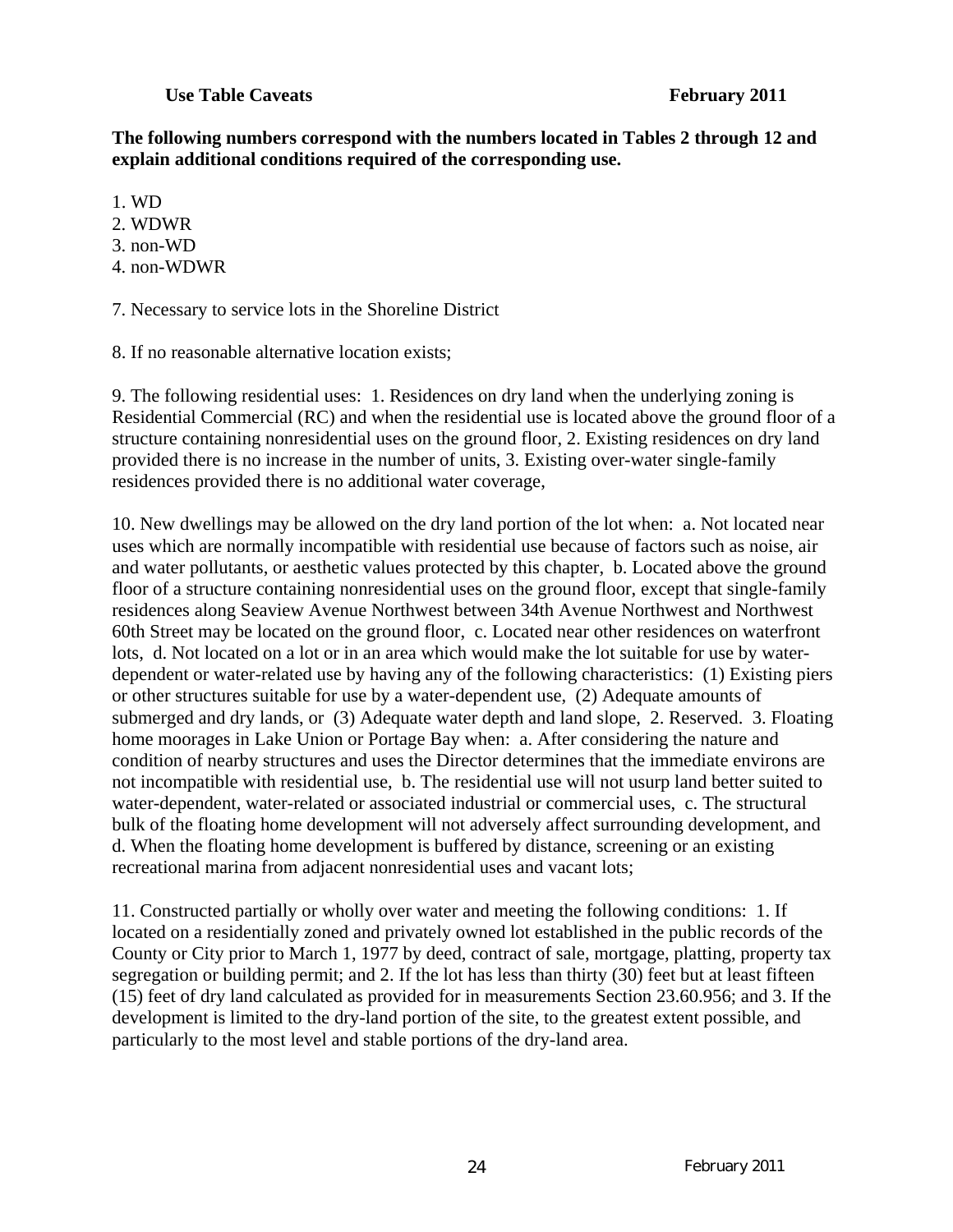12. Development standards of the underlying zone applicable to the single-family use in a CR environment may be waived or modified by the Director to minimize the amount of development over submerged lands.

15. If following criteria are satisfied: 1. The use is for takeoff and landing of helicopters which serve a public safety, news gathering or emergency medical care function, is part of an approved transportation plan and is a public facility, or is part of an approved transportation plan and located at least two thousand (2,000) feet from a residential zone; 2. The use is located so as to minimize adverse physical environmental impacts on lots in the surrounding area, and on public parks and other areas where substantial public gatherings may be held; 3. The lot is of sufficient size that operations of the use and flight paths of helicopters can be buffered from the surrounding area; 4. Open areas and landing pads shall be hardsurfaced; and 5. The use meets all federal requirements including those for safety, glide angles and approach lanes.

16 Regulations on water incentive (see 23.60.666)

17. These non-water-dependent uses shall only be permitted on the dry land portions of waterfront lots when a water-dependent use occupies forty (40) percent (50% percent for proposed regulations) of the dry-land portion of the lot or the development provides one (1) or more of the following facilities or amenities in addition to regulated public access: a. Facilities for the moorage, restoration, or reconstruction of one (1) or more historic vessels, b. Terminal facilities for one (1) or more cruise ships, harbor tour boats, or foot passenger ferries, c. More than five hundred (500) lineal feet of moorage for commercial fishing vessels at rates equivalent to that charged at public moorage facilities, d. Facilities for a maritime museum or waterfront interpretive center that is a separate nonprofit organization existing at time of application, e. More than one thousand five hundred (1,500) lineal feet of saltwater moorage for recreational vessels, f. A major public open space, occupying at least one-third ( 1/3) of the dry-land lot area, which includes a public walkway with benches and picnic tables along the entire water frontage, and connecting public walkways to adjacent sites and any nearby public parks or other public facilities. The Director shall require adequate signed parking for the open space, or g. Other facilities or amenities similar to those listed above which provide an opportunity for substantial numbers of people to enjoy the shoreline, when approved by the Director. Offices in the Lake Union using this provision shall be limited to those that are above the ground floor of a structure when permitted uses other than office or residential uses occupy the ground floor level and parking on the ground floor level is limited to required parking.

18. Only when non-water-dependent uses located over water on lots with a depth of less than 50 feet (35 feet proposed) of dry land. Eating and drink establishment must also meet the following requirements: a water-dependent use occupies forty (40) percent (50% percent for proposed regulations) of the dry-land portion of the lot or the development provides one (1) or more of the following facilities or amenities in addition to regulated public access: a. Facilities for the moorage, restoration, or reconstruction of one (1) or more historic vessels, b. Terminal facilities for one (1) or more cruise ships, harbor tour boats, or foot passenger ferries, c. More than five hundred (500) lineal feet of moorage for commercial fishing vessels at rates equivalent to that charged at public moorage facilities, d. Facilities for a maritime museum or waterfront interpretive center that is a separate nonprofit organization existing at time of application, e. More than one thousand five hundred (1,500) lineal feet of saltwater moorage for recreational vessels, f. A major public open space, occupying at least one-third ( 1/3) of the dry-land lot area,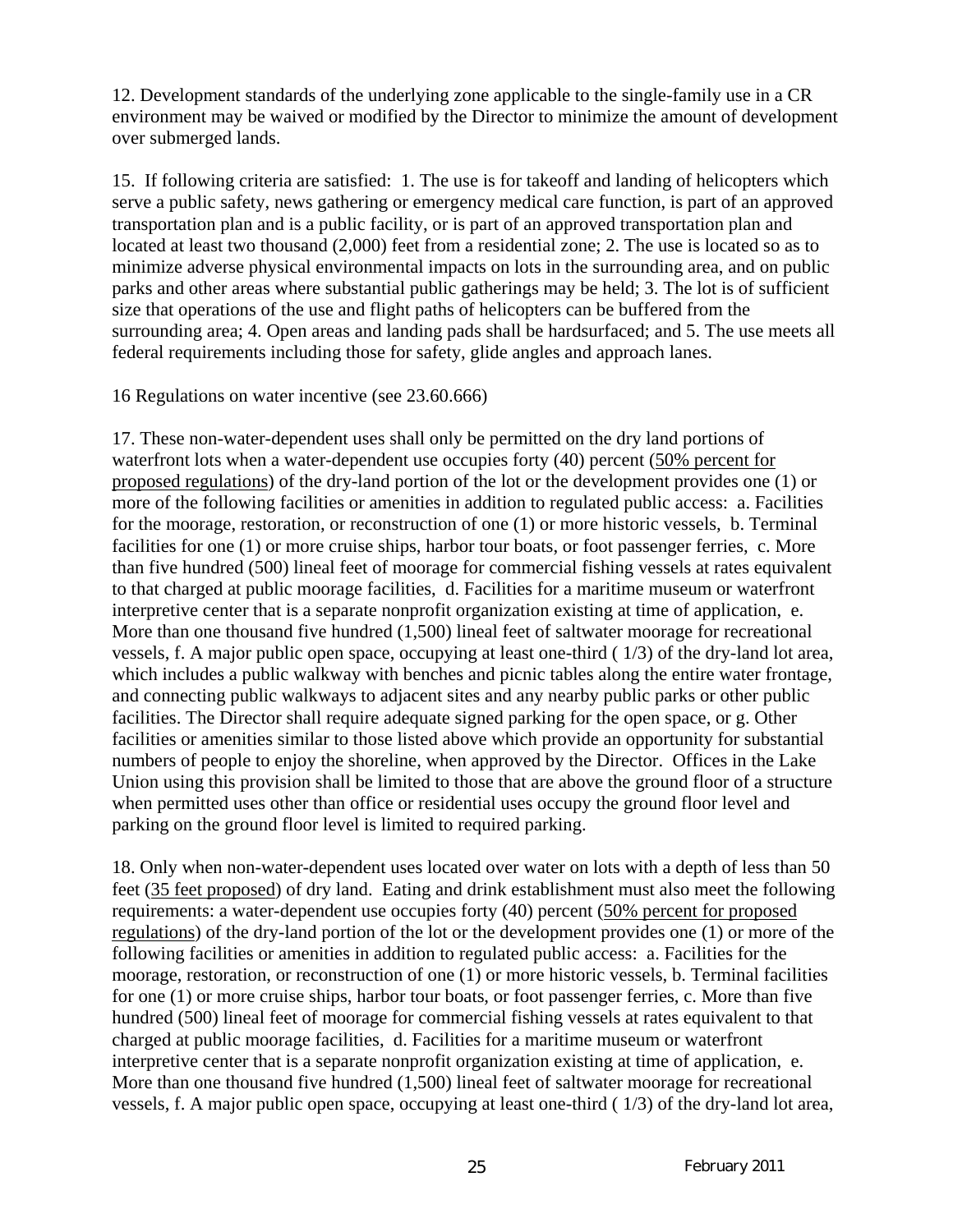which includes a public walkway with benches and picnic tables along the entire water frontage, and connecting public walkways to adjacent sites and any nearby public parks or other public facilities. The Director shall require adequate signed parking for the open space, or g. Other facilities or amenities similar to those listed above which provide an opportunity for substantial numbers of people to enjoy the shoreline, when approved by the Director.

21. The following non-water-dependent uses associated with a recreational marina may be permitted when meeting the following criteria in subsection: a. The use is associated with a recreational marina with at least nine thousand (9,000) lineal feet of moorage, b. The size and location of the use will not restrict efficient use of the site for water-dependent recreation or public access, and c. The use is located on dry land, provided the use may be located over water if the lot has a depth of less than fifty (50) feet and a dry land location is not feasible;

22. The following non-water-dependent uses may be permitted on an historic ship when a. The use is located on a ship designated as historic by the Landmarks Preservation Board or listed on the National Register of Historic Places, b. The use is compatible with the existing design and/or construction of the ship without significant alteration, c. Other uses permitted outright or as special uses are not practical, because of ship design or such uses cannot provide adequate financial, support necessary to sustain the ship in a reasonably good physical condition, d. A Certificate of Approval has been obtained from the Landmarks Preservation Board, and e. No other historic ship containing restaurant or retail uses is located within one-half (1/2) mile of the proposed site;

23. The following Non-water-dependent uses associated with a public park may be permitted when meeting the following criteria: a. The use is associated with a public park; b. The use is located on a lot which does not exceed two thousand four hundred  $(2,400)$  square feet in area, and c. All personal and household goods sold or rented are for use on the lot or immediate adjacent waters. Subsections a, b and c of this number 23 are not required in the existing CR environment and are not proposed to be required in any shoreline environment in the new regulations.

24. The following non-water-dependent uses are allowed and may be relocated on a lot when meeting the following criteria: a. The total of non-water-dependent uses occupy no more than 10 percent (20 proposed) of the dry-land portion of the lot; and b. The non-water-dependent uses are located to accommodate any water-dependent or water-related uses on the lot.

25. In the Duwamish Manufacturing/Industrial Center only

26. In the Ballard Interbay Northend Manufacturing/Industrial Center only

28. When located above wharf level,

29. At street level

- 30. See existing 23.60.196 and 23.60.600.A.4
- 31. Outside the Lake Union area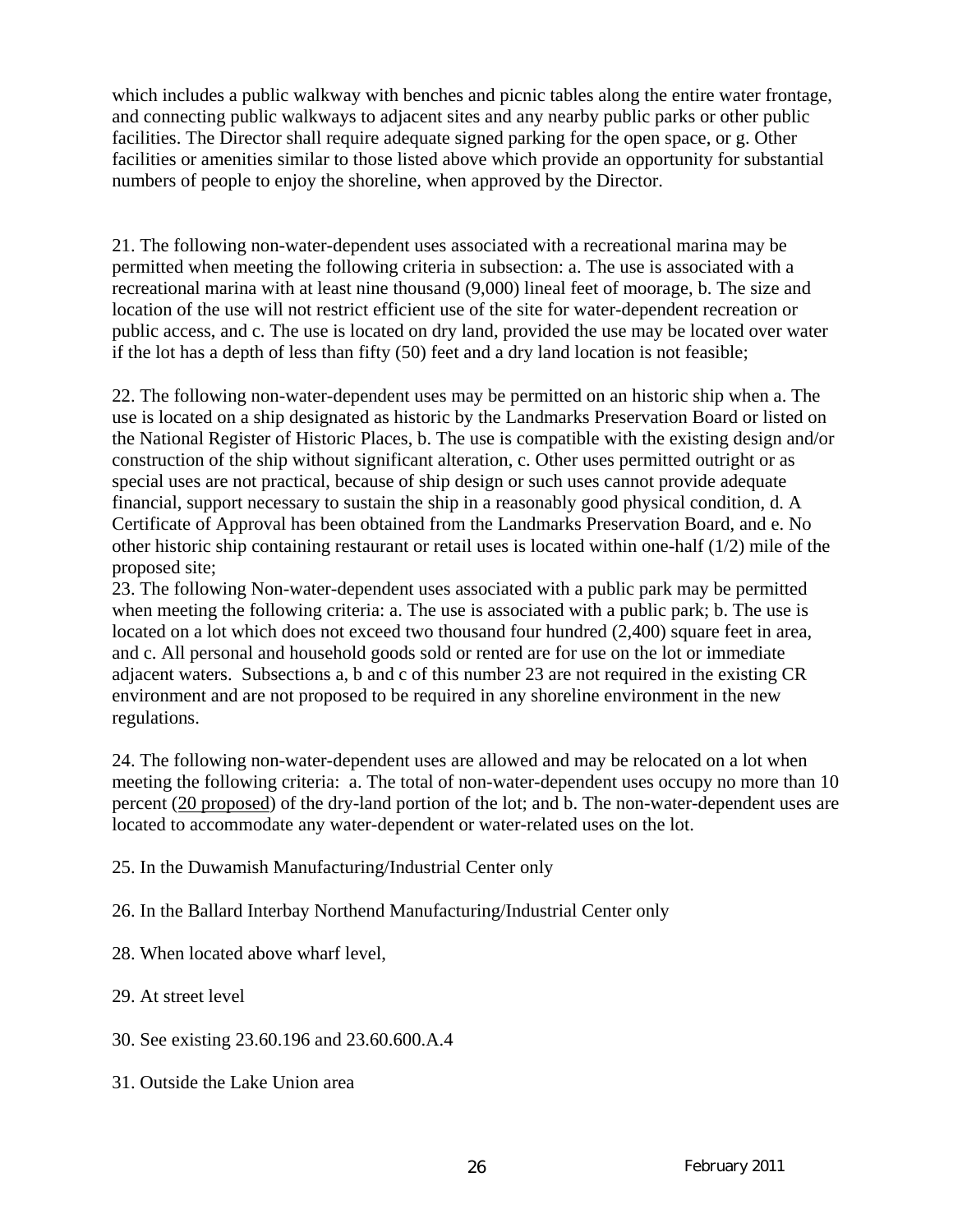### 32. Except of historic ships

## 33. For historic ships

35. Yacht, boat, and beach clubs which do not have eating and drinking establishments and recreational marinas when: 1. a. Not located where frequent interference with the turning basins or navigational areas of large vessels or other conflict with shipping is likely to occur, and b. Not located where likely to conflict with manufacturing uses because of dust, noise or other environmental factors, or parking and loading access requirements or other safety factors; and 2. If located outside the Duwamish area, the yacht, boat or beach club or marina is located on a lot not suitable for a water-dependent or water-related manufacturing use, or for permitted waterdependent commercial uses because of: a. Shallow water depth, or b. An inadequate amount of dry land; provided that yacht, boat or beach clubs may have non-water-dependent facilities over water only when: (1) The dry-land portion of the lot is less than fifty (50) feet in depth, and (2) The location of such facilities on the dry-land portion of the lot is not feasible.

#### 37. Existing uses

38. New facilities or uses only

42. Maritime museums only

48. Permitted on dry land when:

a. The non-water-dependent commercial uses occupy no more than ten (10) percent of the dry-land area of the lot except that when the lot provides more than nine thousand (9,000) lineal feet of moorage for commercial vessels, the non-water-dependent commercial uses may occupy up to twenty (20) percent of the dry-land area of the lot,

b. The total of all non-water-dependent commercial and manufacturing uses occupy no more than twenty (20) percent of the dry land area of the lot, and

c. The uses are located on site to accommodate water-dependent or water-related uses on site,

3. The uses listed in subsection B1 are permitted on dry land or over water when:

a. The lot has less than fifty (50) feet of dry land and, if located over water, a dry-land location of the uses is not feasible,

b. The non-water-dependent commercial uses occupy no more than five

(5) percent of the total lot area including submerged lands,

c. The total of all non-water-dependent commercial and manufacturing uses occupy no more than ten (10) percent of the total lot area including submerged land, and d. The non-water-dependent uses are located to accommodate the water-dependent or

water-related uses on site,

4. The uses permitted in subsection B1 may be relocated on a lot provided the requirements of subsection B2 or B3 are met;

49. C. Multifamily residential and research and development laboratory uses when:

1. The lot abuts a lot designated Urban Residential:

2. All Urban Stable Development Standards are met;

3. The facilities or amenities required by Section 23.60.600 C are provided;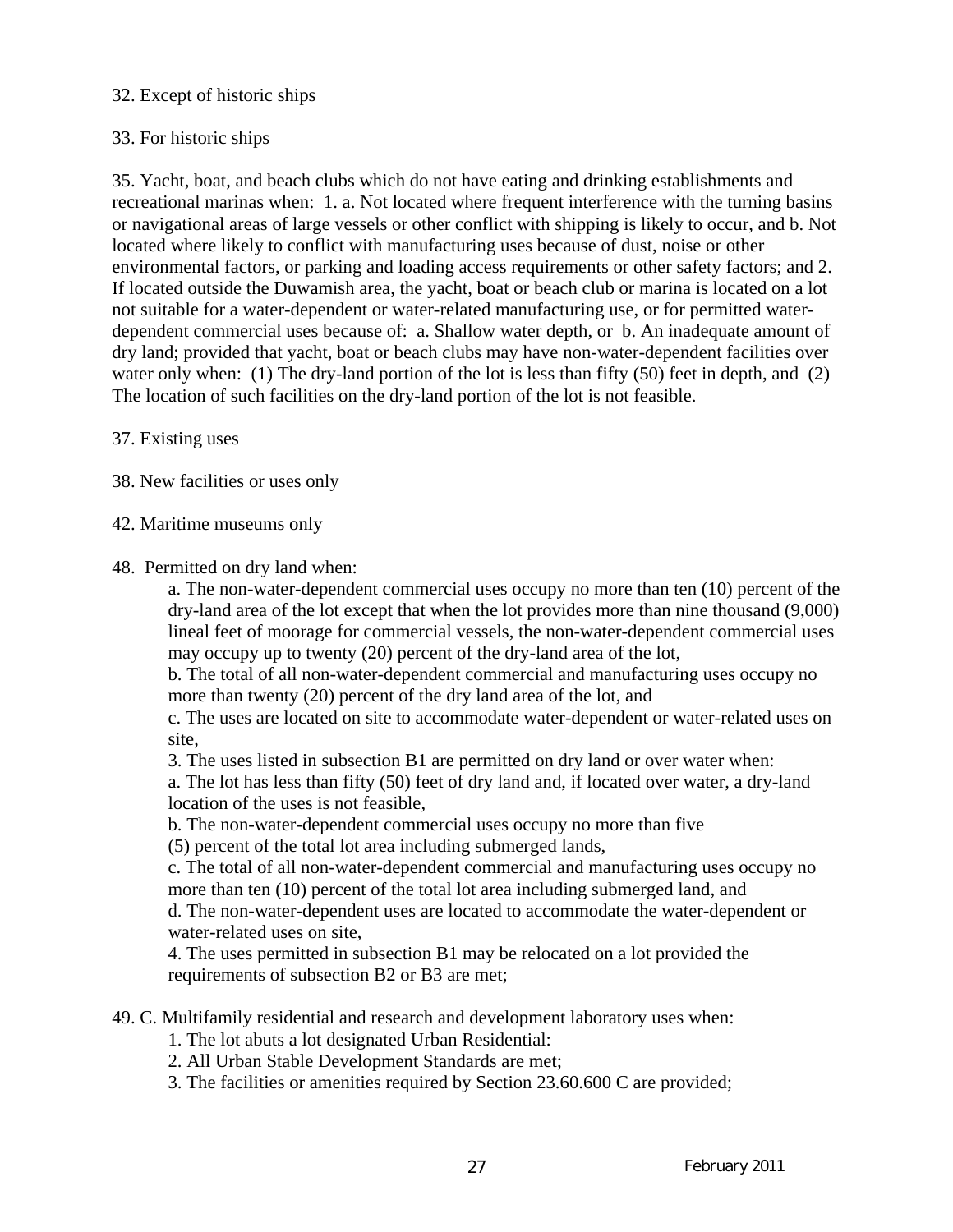4. Residential uses are limited to locations on dry land and above the ground floor of a structure; and

5. Not located within one hundred (100) feet of an abutting lot designated Urban Industrial.

50. In structures designated as Landmarks, pursuant to Chapter 25.12, Landmarks Preservation on dry land

56 – Moorage shall be limited to hourly use

if accessory to an abutting conforming use and is limited to seven days for major and minor vessel repair that will occur on the abutting property and 24 hours for all other abutting uses Check to see if this is correct for all #56.

57 – Use that reasonably require a shoreline location only

59 – Adult motion picture theaters and panoramas

60 – Residential use in UC

E. Existing artist studio/dwellings, multifamily structures, and single-family dwelling units are allowed provided there is no increase in the number of units.

62- Eating and drinking establishments, entertainment uses, office uses, and institutional uses are prohibited, except these uses are allowed in existing buildings within designated historic districts as a shoreline conditional use if other uses allowed or allowed as special uses are not practical, because of building design or because such uses cannot provide adequate financial support necessary to sustain the building in a reasonably good physical condition.

64. Research - Scientific, historic, cultural and educational research uses are prohibited except such uses are allowed as a special use if: 1. no permanent structures or erected on or in the water; and 2. no interference with navigation occurs.

65. Restoration and enhancement uses are allowed, allowed as a special use or allowed as a shoreline conditional use as required by each component of the restoration and enhancement project.

66. Bridges containing rail transit facilities in the CP shoreline environment or bridges containing rail transit facilities, streets or railroads in the CN shoreline environment.

68. Utility lines are allowed on dry land as a special use and are allowed in water as a shoreline conditional use if no reasonable alternative location exists.

70. 1. Single family dwelling units constructed partially over water are allowed as a shoreline conditional use if the following conditions are met:

a. There is no existing principle use on the lot; and

b. The lot on which the dwelling unit is to be located: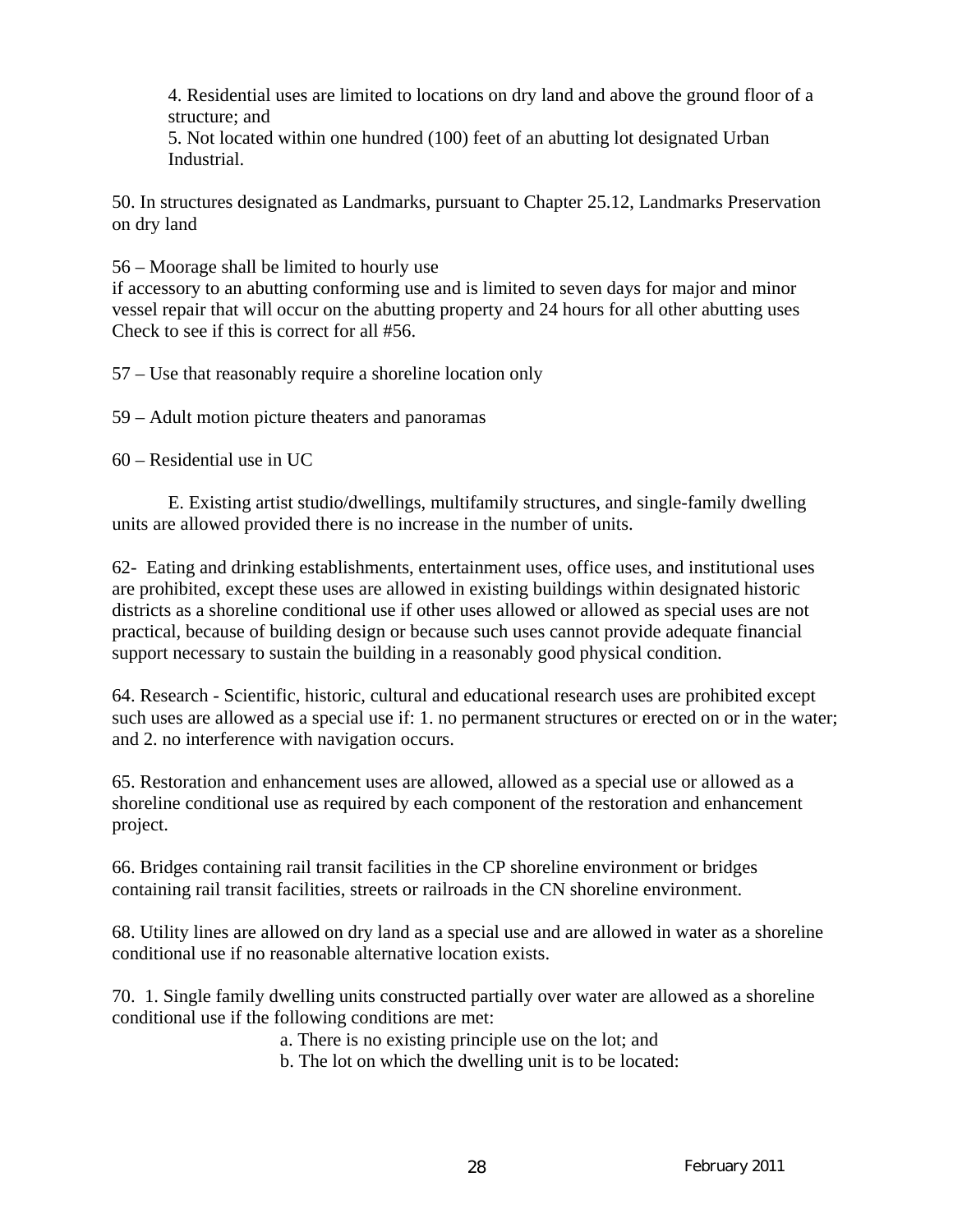1) is a residentially zoned and privately owned lot established in the public records of the County or City prior to March 1, 1977, by deed, contract of sale, mortgage, platting, property tax segregation or building permit; and

2) has a lot area that is less than 1,200 square feet of dry-land and a dry-land lot depth that is less than 30 feet but at least 15 feet as calculated pursuant to Section 23.60.956; and

c. The development is limited to the greatest extent reasonable to the level and stable, dry-land portions of the site; and

d. The development standards of the underlying zone applicable to the single-family use in a CR Environment may be waived or modified by the Director to minimize the amount of development over submerged lands; and

2. Existing single family dwelling units constructed partially over water may be maintained, repaired, structurally altered, substantially improved, or replaced, but may not change location or configuration in a manner that increases adverse environmental impacts and decks located overwater shall be reduced to 150 square feet or less when either the dwelling unit or deck structure is substantially improved or replaced.

71. Bridges for pedestrians that provide public access across the waterway if they connect parts of a public park.

72. Allowed in existing structures as a shoreline conditional use if the lot depth is less than 35 feet measured from OHW mark to the landward lot line and fourteen habitat units per square foot of gross floor area of a new use are provided within the same Geographic Area as the proposed project.

74. Principal parking is allowed if located in a structure and the street front is occupied by a use other than parking. All other principal parking is prohibited.

75. The following uses are prohibited on submerged land, except they are allowed on existing pier structures at existing terminals if water-dependent, water-related or an accessory office as provided below and the uses are sited to accommodate water-dependent or water-related uses on site:

- 1.Cargo terminal;
- 2. Passenger terminal;
- 3. Food processing and craft work use;
- 4. Light manufacturing;
- 5. Warehouse Storage; and

 6. Accessory offices less than 1000 square feet for water-dependent uses allowed, or allowed as a special use or a shoreline conditional use provided in Section 23.60.482.

77. If the storage is for non-motorized boats otherwise prohibited.

78. Except mortuaries.

79. Uses connected to a major institution and permitted by an approved master plan, otherwise prohibited.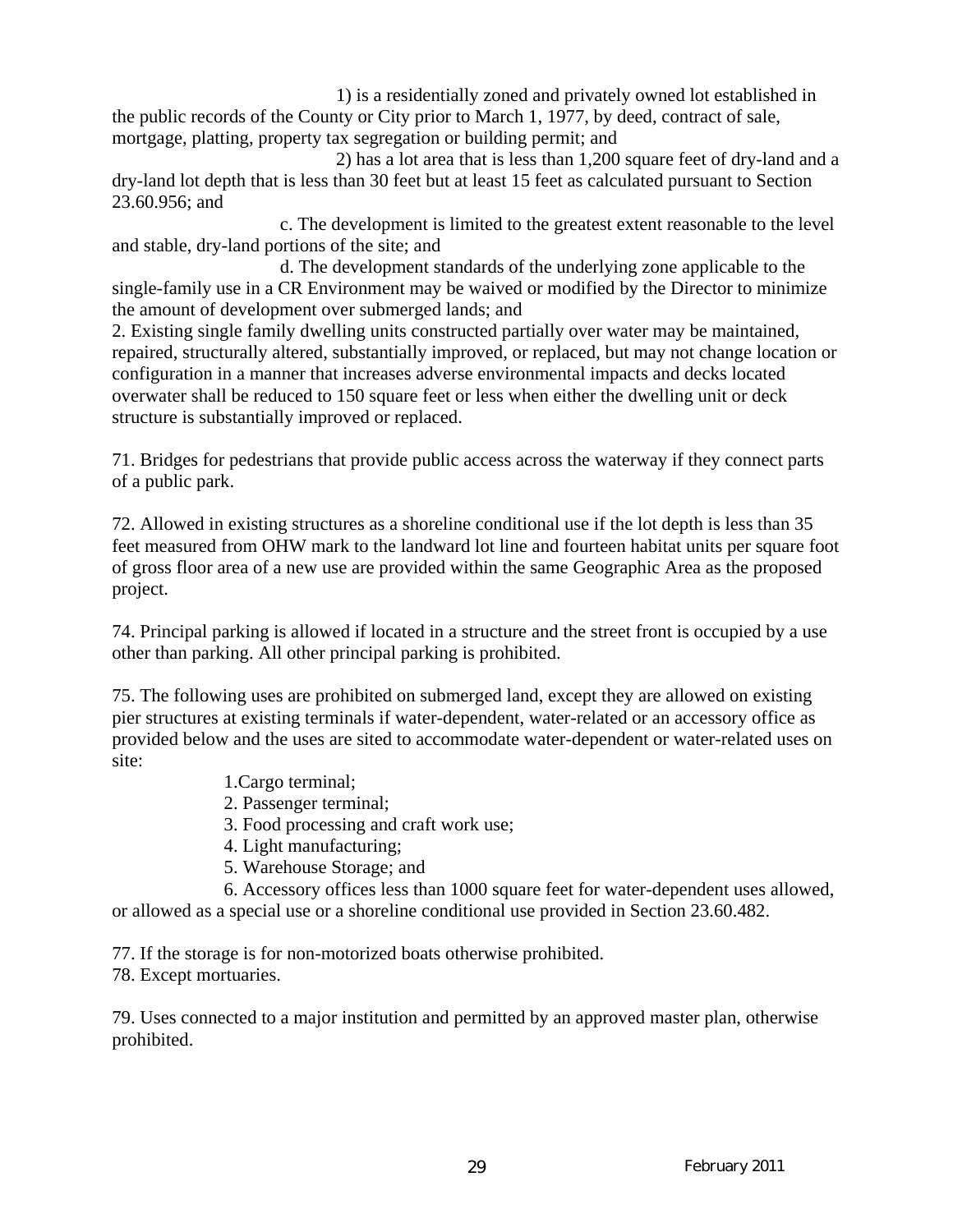80. Minor vessel repair is allowed if repair work is limited to non-motorized vessels, there is no painting involved with the repair work and no boatsheds are a part of the development and are otherwise prohibited.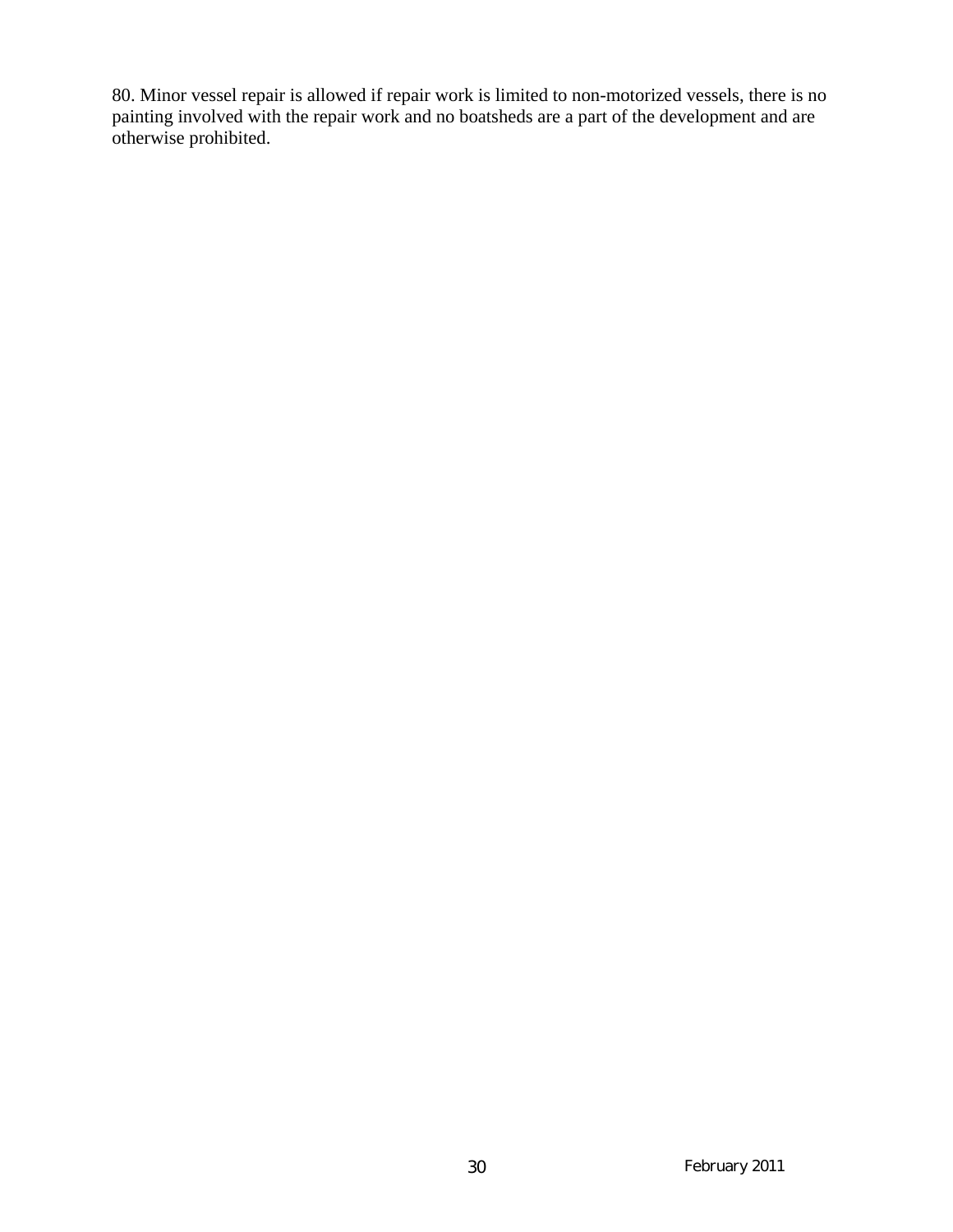#### **Urban Shoreline Environment Tables Indicating Changes to Uses**

#### **Table 2. Proposed changes to uses allowed in the Urban Commercial (former Urban Stable) Shoreline Environment.**

| <b>Uses UC</b>                      | Existing<br>Waterfront | Proposed<br>Waterfront | Existing<br>Upland | Proposed<br>Upland |
|-------------------------------------|------------------------|------------------------|--------------------|--------------------|
| A. AGRICULTURAL                     |                        |                        |                    |                    |
| A.1. Animal husbandry               | X                      | X                      | X                  | A                  |
| A.2. Aquaculture                    | A                      | CU                     | A                  | A                  |
| <b>B. CEMETERIES</b>                | n/a                    | X                      | n/a                | Χ                  |
| <b>C. COMMERCIAL</b>                |                        |                        |                    |                    |
| C.2. Eating and drinking            | A 17, CU 18,           | A 17, CU 18,           |                    |                    |
| establishments                      | <b>CU 22</b>           | CU 22, CU 72           | A                  | A                  |
|                                     |                        | A 17, CU 18,           |                    |                    |
| C.3. Entertainment uses             | A 17, CU 18            | CU 22, CU 72           | A                  | Α                  |
| C.4. Food processing and craft work |                        |                        |                    |                    |
| uses.                               |                        |                        |                    |                    |
| C.4.a. Food processing              | $A$ 2, $X$ 4           | A 1, X 3               | $A$ 2, $X$ 4       | A                  |
|                                     |                        | A 17, CU 18,           |                    |                    |
| C.4.b. Custom and craft work        | A 17, CU 18            | CU 22, CU 72           | A                  | Α                  |
|                                     | A 17, CU 18,           | A 17, CU 18,           |                    |                    |
| C.10. Sales and services, general   | <b>CU 22</b>           | CU 22, CU 72           | A                  | A                  |
| C.11. Sales and service uses, heavy |                        |                        |                    |                    |
| C.11.c. Retail sales, major         |                        |                        |                    |                    |
| durables                            | A 17, CU 22            | X                      | A                  | Α                  |
| C.12. Sales and services, marine    |                        |                        |                    |                    |
| C.12.a. Marine service station      | A, CU 18               | A                      | Α                  | A                  |
| C.12.b. Sale or rental of large     |                        | A, CU 18, CU           |                    |                    |
| boats,                              | A, CU 18               | 72                     | Α                  | Α                  |
| C.12.c. Sale or rental of small     | A, CU 18, CU           | A, CU 18,              |                    |                    |
| boats, boat parts, or accessories   | 22                     | CU 22, CU 72           | A                  | A                  |
| C.12.d. Vessel repair, major        | A, CU 18               | A                      | A                  | A                  |
| C.12.e. Vessel repair, minor        | A, CU 18               | Α                      | Α                  | Α                  |
| <b>E. INSTITUTIONAL USES</b>        |                        |                        |                    |                    |
| E.1. Adult care centers             | $A$ 2, $X$ 4           | X                      | A                  | Α                  |
| E.2. Child care centers             | A 2, X 4               | X                      | A                  | Α                  |
| E.3. Colleges                       | A 2, X 4               | A <sub>1</sub>         | Α                  | A                  |
| E.4. Community Center or Club       |                        |                        |                    |                    |
| E.4.b. Community yacht, boat &      |                        |                        |                    |                    |
| beach clubs                         | Α                      | A <sub>2</sub>         | Α                  | A                  |
| E.5. Family support center          | $A$ 2, $X$ 4           | X                      | A                  | A                  |
| E.6. Hospitals                      | A 2, X 4               | X                      | A                  | A                  |
| E.7. Institute for advanced study   | A 2, X 4               | A 1, X 3               | A                  | A                  |
| E.8. Library                        | A 2, X 4               | X                      | A                  | A                  |
| E.9. Major institutions             | $A$ 2, $X$ 4           | $A$ 1, $X$ 3           | Α                  | A                  |
| E.10. Museum                        | A 2, X 4               | A 1, X 3               | A                  | A                  |
| E.11. Private Club                  |                        |                        | -                  |                    |
| E.11.a. Private yacht, boat & beach |                        |                        |                    |                    |
| clubs                               | Α                      | A <sub>2</sub>         | A                  | A                  |
| E.12. Religious facilities          | $A$ 2, $X$ 4           | $\mathsf{X}$           | A                  | A                  |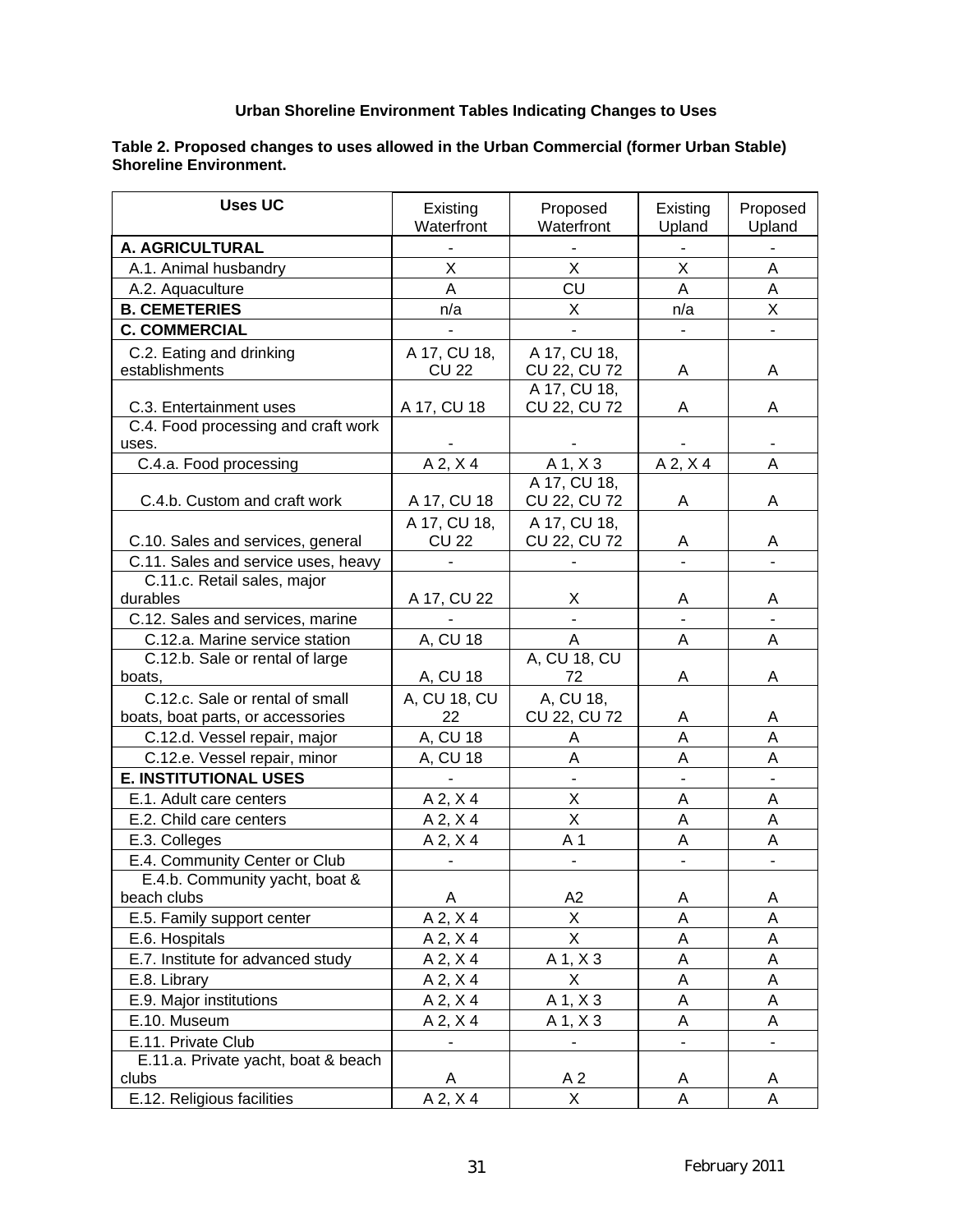| Uses UC                               | Existing<br>Waterfront | Proposed<br>Waterfront | Existing<br>Upland | Proposed<br>Upland |
|---------------------------------------|------------------------|------------------------|--------------------|--------------------|
| E.13. Schools, elementary or          |                        |                        |                    |                    |
| secondary                             | A 2, X 4               | Х                      | A                  | A                  |
| E.14. Vocational or fine arts schools | $A$ 2, $X$ 4           | A 1, X 3               | A                  | A                  |
| <b>F. LIVE-WORK UNITS</b>             | n/a                    | X                      | n/a                | X                  |
| K. RESIDENTIAL USES                   | X 38                   |                        |                    |                    |
| K.1. Accessory Dwelling Unit          | A 9                    | X                      | A 9                | A                  |
| K.2. Adult Family Homes               | A 9                    | X                      | A 9                | A                  |
| K.3. Artist studio/dwelling           | A 9, CU 10             | A 60, CU 10            | A 9                | A                  |
| K.4. Assisted Living Facilities       | A 9                    | X                      | A 9                | Χ                  |
| K.5. Caretaker Quarters               | A 9                    | X                      | A 9                | A                  |
| K.6.Congregate residences             | A 9                    | X                      | A                  | A                  |
| K.7. Detached Accessory Dwelling      |                        |                        |                    |                    |
| Unit                                  | A 9                    | X                      | A 9                | X                  |
| K.8. Domestic Violence Shelter        | n/a                    | X                      | n/a                | X                  |
| K.9. Floating home moorage            | <b>CU, A 30</b>        | A 37                   | n/a                | n/a                |
| K.10. Mobile Park Home                | A 9                    | X                      | A 9                | X                  |
| K.11. Multifamily residences          | A 9, CU 10             | A 60, CU 10            | A                  | A                  |
| K.12. Nursing homes                   | A 9                    | x                      | A                  | A                  |
| K.13. Single-family dwelling units    | A 9, CU 10             | A 60, CU 10            | A                  | A                  |
| <b>L. RESTORATION AND</b>             |                        |                        |                    |                    |
| <b>ENHANCEMENT USES</b>               | n/a                    | A 65                   | n/a                | A 65               |

Table 2 Key A = Allowed  $A(U) =$  Allowed on upland lots only  $CU =$  Conditional Use CCU = Council Conditional Use SU = Special Use WD = Water-dependent uses only WDWR = Water-dependent or water-related uses only

#### **Table 3. Proposed changes to uses allowed in the Urban General Shoreline Environment.**

| <b>Uses UG</b>                  | Existing<br>Waterfront | Proposed<br>Waterfront | Existing<br>Upland | Proposed<br>Upland |
|---------------------------------|------------------------|------------------------|--------------------|--------------------|
| A. AGRICULTURAL                 |                        |                        |                    |                    |
| A.1. Animal husbandry           | X                      | A                      | Χ                  | A                  |
| A.2. Aquaculture                | A                      | CU                     | Α                  | CU                 |
| A.3. Horticulture               | X                      | A                      | X                  | Α                  |
| <b>B. CEMETERIES</b>            | n/a                    | X                      | n/a                | X                  |
| <b>C. COMMERCIAL</b>            |                        |                        |                    |                    |
| C.7. Medical services           | A 78                   | A                      | Α                  | A                  |
| <b>F. LIVE-WORK UNITS</b>       | n/a                    | X                      | n/a                | X                  |
| <b>K. RESIDENTIAL USES</b>      |                        |                        |                    |                    |
| K.1. Accessory Dwelling Unit    | A 37, X                | X                      | A 37, X            | X                  |
| K.2. Adult Family Homes         | X                      | x                      | X                  | X                  |
| K.3. Artist studio/dwelling     | CU                     | SU                     | SU                 | SU                 |
| K.4. Assisted Living Facilities | x                      | X                      | x                  | X                  |
| K.5. Caretaker Quarters         | X                      | X                      | X                  | X                  |
| K.6. Congregate residences      | X                      | X                      | Χ                  | X                  |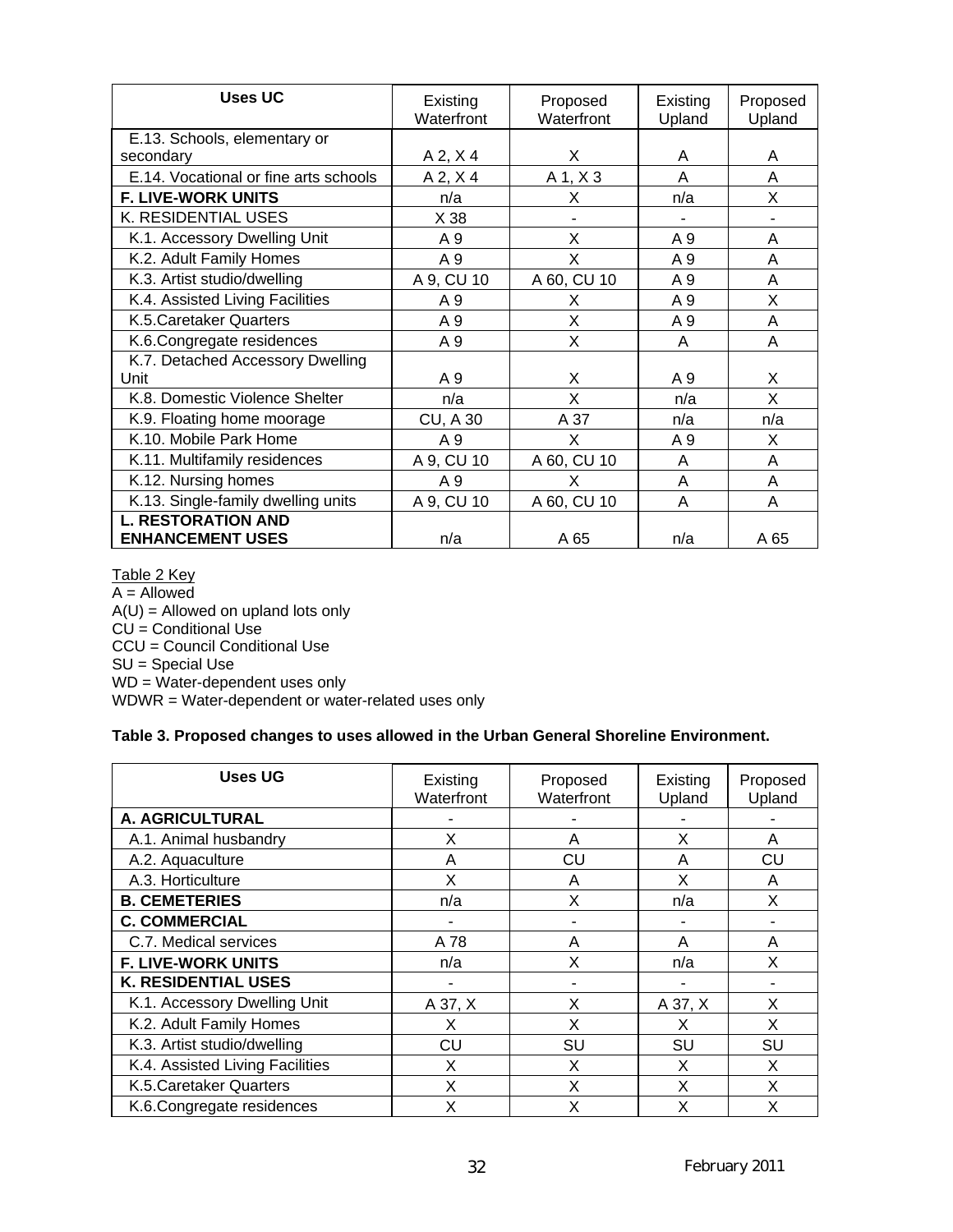| <b>Uses UG</b>                      | Existing<br>Waterfront | Proposed<br>Waterfront | Existing<br>Upland | Proposed<br>Upland |
|-------------------------------------|------------------------|------------------------|--------------------|--------------------|
| K.7. Detached Accessory Dwelling    |                        |                        |                    |                    |
| Unit                                | X                      | X                      | X                  | X                  |
| K.8. Domestic Violence Shelter      | X                      | X                      | X                  | X                  |
| K.9. Floating home moorage          | X                      | X                      | X                  | X                  |
| K.10. Mobile Park Home              | X                      | X                      | X                  | X                  |
| K.11. Multifamily residences        | A 37, X                | X                      | A 37, X            | X                  |
| K.12. Nursing homes                 | X                      | X                      | X                  | X                  |
| K.13. Single-family dwelling units  | A 37, X                | X                      | A 37, X            | X                  |
| <b>L. RESTORATION AND</b>           |                        |                        |                    |                    |
| <b>ENHANCEMENT USES</b>             | n/a                    | A 65                   | n/a                | A 65               |
| <b>N. TRANSPORTATION FACILITY</b>   |                        |                        |                    |                    |
| <b>USES</b>                         |                        |                        |                    |                    |
| N.2. Cargo terminals,               | $A$ 2, $X$ 4           | $A$ 2, $X$ 4           | $A$ 2, $X$ 4       | A                  |
| N.3. Moorage                        |                        |                        |                    |                    |
| N.3.a Boat moorage                  | n/a                    | CU                     | n/a                | CU                 |
| N.3.b. Dry boat storage             | n/a                    | A                      | n/a                | A                  |
| N.5. Passenger terminal             | $A$ 2, $X$ 4           | $A$ 2, $X$ 4           | A 2, X 4           | A                  |
| N.7. Transportation Facilities, Air |                        |                        |                    |                    |
| N.9. Tugboat services               | n/a                    | A                      | n/a                | A                  |
| <b>O. UTILITY USES</b>              |                        |                        |                    |                    |
| O.4. Recycling                      | X                      | $A$ 2, $X$ 4           | X                  | $A$ 2, $X$ 4       |

Table 3 Key A = Allowed  $A(U)$  = Allowed on upland lots only CU = Conditional Use CCU = Council Conditional Use SU = Special Use WD = Water-dependent uses only WDWR = Water-dependent or water-related uses only

#### **Table 4. Proposed changes to uses allowed in the Urban Harborfront Shoreline Environment.**

| <b>Uses UH</b>                      | Existing<br>Waterfront | Proposed<br>Waterfront | Existing<br>Upland | Proposed<br>Upland |
|-------------------------------------|------------------------|------------------------|--------------------|--------------------|
| A. AGRICULTURAL                     |                        |                        |                    |                    |
| A.2. Aquaculture                    | A                      | CU                     | A                  | CU                 |
| <b>B. CEMETERIES</b>                | n/a                    | X                      | n/a                | X                  |
| <b>C. COMMERCIAL</b>                |                        |                        |                    |                    |
| C.1. Animal shelters and kennels    | X                      | Χ                      | X                  | A                  |
| C.2. Eating and drinking            |                        |                        |                    |                    |
| establishments                      | A, CU 22               | A, CU 22 & 72          | A                  | A                  |
| C.3. Entertainment uses             | A, X 59                | A, X 59, CU<br>72      | A, X 59            | A, X 59            |
| C.4. Food processing and craft work |                        |                        |                    |                    |
| uses                                |                        |                        |                    |                    |
| C.4.b. Custom and craft work        | A                      | A, CU 72               | A                  | A                  |
| C.5. Laboratories, research and     |                        |                        |                    |                    |
| development                         | A 1, CU 3              | A 1                    | A 1, CU 3          | A                  |
| C.10. Sales and services, general   | A, CU 22               | A, CU 22 & 72          | A                  | A                  |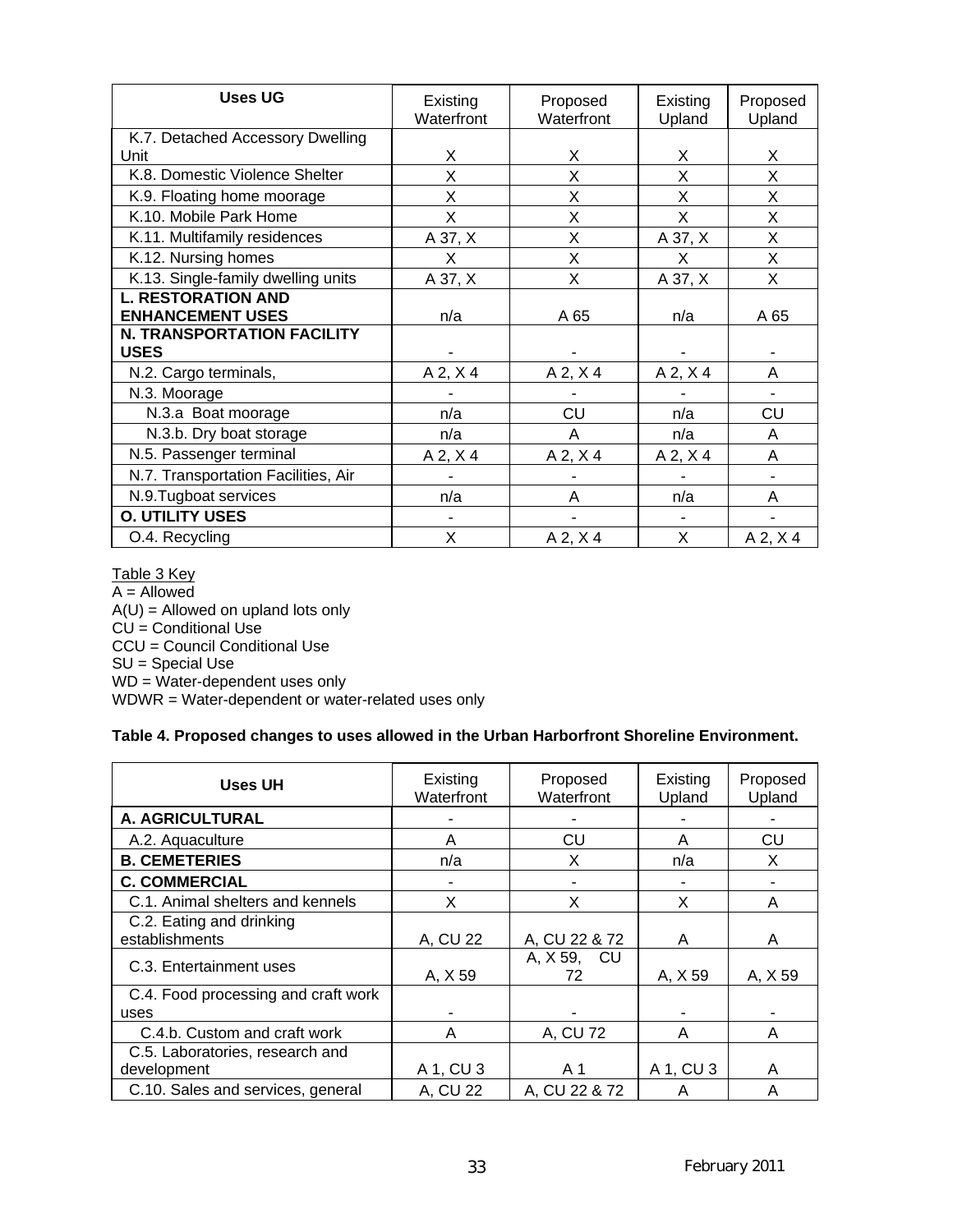| <b>Uses UH</b>                                       | Existing<br>Waterfront | Proposed<br>Waterfront  | Existing<br>Upland       | Proposed<br>Upland |
|------------------------------------------------------|------------------------|-------------------------|--------------------------|--------------------|
| C.11. Sales and service uses, heavy                  |                        |                         |                          |                    |
| C.11.c. Retail sales, major durables                 | <b>CU 22</b>           | X                       | A                        | A                  |
| C.12. Sales and services, marine                     |                        |                         | $\blacksquare$           |                    |
| C.12.a. Marine service station                       | Α                      | X                       | A                        | X                  |
| C.12.b. Sale or rental of large                      |                        |                         |                          |                    |
| boats,                                               | A                      | CU                      | A                        | CU                 |
| C.12.d. Vessel repair, major                         | A                      | X                       | A                        | X                  |
| C.12.e. Vessel repair, minor                         | A                      | A 80                    | A                        | A 80               |
| <b>E. INSTITUTIONAL USES</b>                         |                        |                         |                          |                    |
| E.1. Adult care centers                              | n/a                    | X                       | A                        | A                  |
| E.2. Child care centers                              | A 28, X 29             | A 28                    | A                        | A                  |
| E.8. Library                                         | n/a                    | X                       | A                        | A                  |
| E.9. Major institutions                              | n/a                    | A 2, CU 4               | $\overline{A}$           | A                  |
| E.10. Museum                                         |                        | A 2, CU 4, CU           |                          |                    |
|                                                      | A 42, CU               | 72                      | Α                        | Α                  |
| <b>F. LIVE-WORK UNITS</b>                            | n/a                    | $\overline{\mathsf{x}}$ | n/a                      | A                  |
| <b>H. PARKS AND OPEN SPACE</b><br><b>USES</b>        |                        |                         |                          |                    |
| H.1 General                                          | X                      | A                       | n/a                      | A                  |
| <b>L. RESTORATION AND</b><br><b>ENHANCEMENT USES</b> | n/a                    | A 65                    | n/a                      | A 65               |
| <b>M. STORAGE USES</b>                               |                        |                         | ÷.                       | ÷                  |
| M.3. Warehouses                                      | CU <sub>2</sub>        | CU <sub>2</sub>         | Α                        | CU <sub>2</sub>    |
| <b>N. TRANSPORTATION FACILITY</b><br><b>USES</b>     |                        |                         |                          |                    |
| N.3. Moorage                                         | $\overline{a}$         | $\overline{a}$          | $\mathbf{r}$             | $\mathbf{r}$       |
| N.3.b. Dry boat storage                              | A                      | A 77                    | A                        | A 77               |
| N.4. Parking, principal use                          | $\sf X$                | X                       | A                        | A 74               |
| N.7. Transportation Facilities, Air                  | $\blacksquare$         | $\blacksquare$          | $\overline{\phantom{a}}$ | $\blacksquare$     |
| N.7.d. Helistops                                     | CCU <sub>15</sub>      | X                       | CCU <sub>15</sub>        | X                  |
| N.8. Vehicle storage and                             |                        |                         |                          |                    |
| maintenance                                          |                        |                         |                          |                    |
| L.8.e. Transportation services,                      |                        |                         |                          |                    |
| personal                                             | Χ                      | Χ                       | Α                        | Χ                  |
| <b>O. UTILITY USES</b>                               |                        |                         |                          |                    |
| <b>P. UTILITY LINES</b>                              | SU                     | SU                      | SU                       | A                  |
| <b>Water Dependent Incentives</b>                    | CCU <sub>16</sub>      | CCU <sub>16</sub>       | CCU <sub>16</sub>        | CCU <sub>16</sub>  |

Table 4 Key

A = Allowed

 $A(U)$  = Allowed on upland lots only

 $CU =$  Conditional Use

CCU = Council Conditional Use

SU = Special Use

WD = Water-dependent uses only

WDWR = Water-dependent or water-related uses only

**Table 5. Proposed changes to uses allowed in the Urban Industrial Shoreline Environment.** 

| <b>Uses UI</b> | Existing   | Proposed   | Existing | Proposed |
|----------------|------------|------------|----------|----------|
|                | Waterfront | Waterfront | Upland   | Jpland   |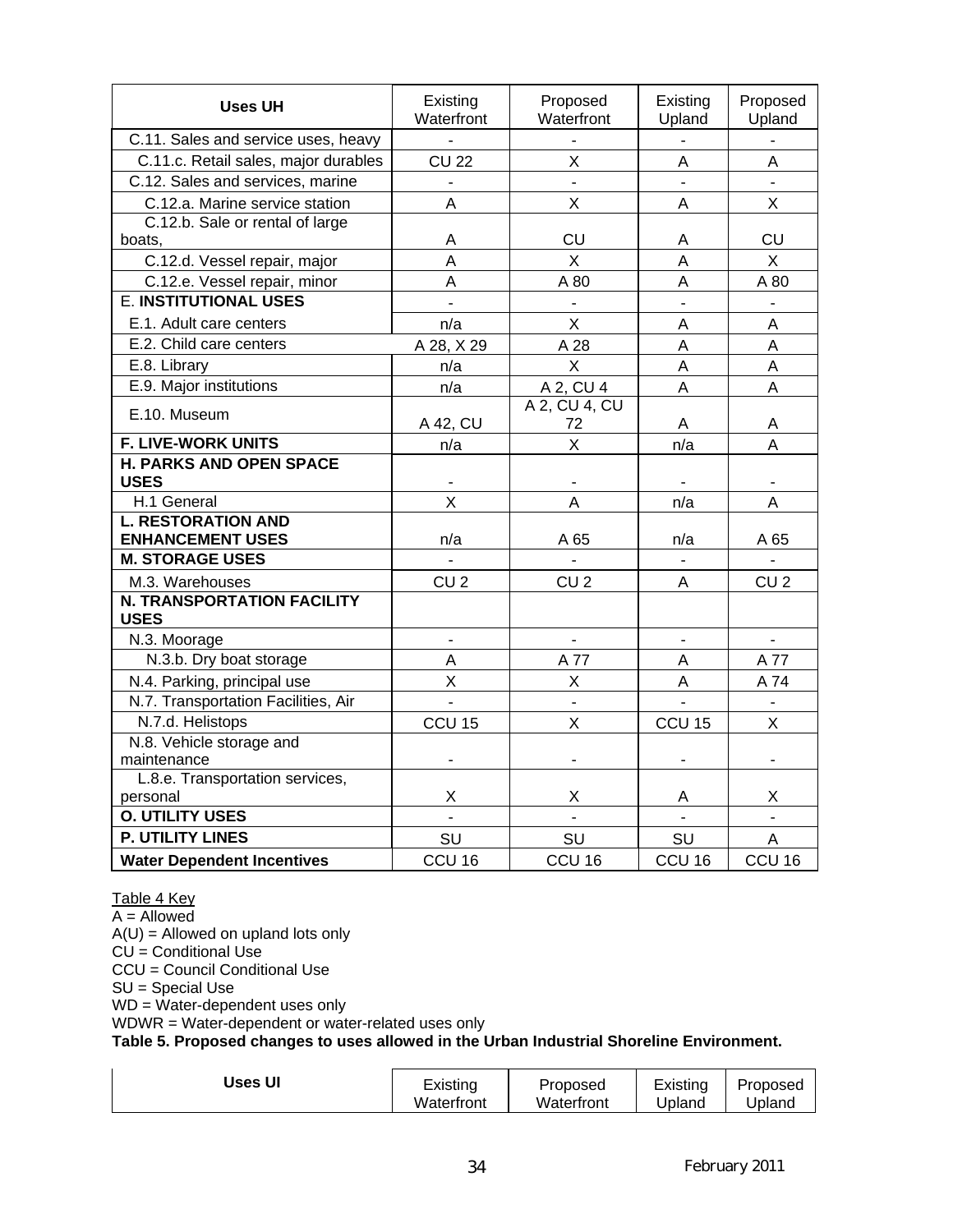| <b>Uses UI</b>                                                  | Existing<br>Waterfront | Proposed<br>Waterfront  | Existing<br>Upland     | Proposed<br>Upland |
|-----------------------------------------------------------------|------------------------|-------------------------|------------------------|--------------------|
| A. AGRICULTURAL                                                 |                        |                         |                        |                    |
| A.2. Aquaculture                                                | A                      | CU                      | A                      | CU                 |
| <b>B. CEMETERIES</b>                                            | n/a                    | X                       | n/a                    | X                  |
| <b>C. COMMERCIAL</b>                                            |                        |                         |                        |                    |
| C.4. Food processing and craft work                             |                        |                         |                        |                    |
| uses.                                                           | A 2, CU 24             | A 2, A 24, A 75         | A                      | Α                  |
| C.5. Laboratories, research and                                 |                        |                         |                        |                    |
| development                                                     | A                      | A 2, CU 3               | Α                      | Α                  |
| C.10. Sales and services, general                               | <b>CU 24</b>           | A 24                    | A                      | A                  |
| C.11. Sales and service uses, heavy                             |                        |                         |                        |                    |
| C.11.a. Commercial sales, heavy                                 | <b>CU 24</b>           | <b>CU 24</b>            | A                      | A                  |
| C.11.b. Commercial services, heavy                              | X                      |                         |                        |                    |
| C.11.b.1 Commercial laundry                                     | X                      | X                       | A                      | A                  |
| C.11.c. Retail sales, major durables                            | X                      | <b>CU 24</b>            | A                      | A                  |
| C.11.d. Retail sales and services,                              |                        |                         |                        |                    |
| non-household                                                   | Χ                      | <b>CU 24</b>            | Α                      | Α                  |
| C.11.e. Wholesale showroom                                      | A                      | A 24                    | Α                      | A                  |
| C.12. Sales and services, marine                                |                        |                         |                        |                    |
| C.12.c. Sale or rental of small boats,                          |                        |                         |                        |                    |
| boat parts, or accessories                                      | <b>CU 24</b>           | Α                       | Α                      | A                  |
| <b>E. INSTITUTIONAL USES</b>                                    |                        |                         |                        |                    |
| E.4. Community Center or Club<br>E.4.a. Community yacht, boat & |                        |                         |                        |                    |
| beach clubs                                                     | <b>CU 35</b>           | х                       | <b>CU 35</b>           | X.                 |
| E.9. Major institutions                                         | X                      | X                       | A 79                   | $A$ 2, $X$ 4       |
|                                                                 |                        |                         |                        |                    |
| E.11. Private Club                                              |                        |                         |                        |                    |
| E.11.a. Private yacht, boat & beach                             |                        |                         |                        |                    |
| clubs                                                           | <b>CU 35</b>           | Χ                       | <b>CU 35</b>           | X                  |
| <b>F. LIVE-WORK UNITS</b>                                       | n/a                    | $\overline{\mathsf{x}}$ | n/a                    | $\overline{X}$     |
|                                                                 |                        |                         |                        |                    |
| <b>G. MANUFACTURING USES</b>                                    |                        |                         |                        |                    |
|                                                                 |                        | A 2, A 4, 24, A         | $A$ 2, CU              |                    |
| G.1. Light manufacturing                                        | A 2, CU 24             | 75                      | 24<br>A 2, CU          | Α                  |
| G.2. General manufacturing                                      | A 2, CU 24             | A 2, A 4, 24            | 24                     | A                  |
|                                                                 |                        |                         | $A$ 2, $C\overline{U}$ |                    |
| G.3. Heavy manufacturing                                        | A 2, CU 24             | SU 1, CU 24             | 24                     | SU                 |
| H. PARKS AND OPEN SPACE                                         |                        |                         |                        |                    |
| <b>USES</b>                                                     |                        |                         |                        |                    |
| <b>K. RESIDENTIAL USES</b>                                      |                        |                         |                        |                    |
| K.1. Accessory Dwelling Unit                                    | A 37, X                | X                       | A 37, X                | X                  |
| K.2. Adult Family Homes                                         | X                      | Χ                       | X                      | Χ                  |
| K.3. Artist studio/dwelling                                     | CU                     | X                       | CU                     | $\mathsf X$        |
| K.4. Assisted Living Facilities                                 | X                      | Χ                       | X                      | Χ                  |
| K.5. Caretaker Quarters                                         | X                      | X                       | X                      | X                  |
| K.6.Congregate residences                                       | X                      | X                       | Χ                      | X                  |
| K.7. Detached Accessory Dwelling                                |                        |                         |                        |                    |
| Unit                                                            | X                      | Χ                       | X                      | X                  |
| K.8. Domestic Violence Shelter                                  | Χ                      | X                       | Χ                      | Χ                  |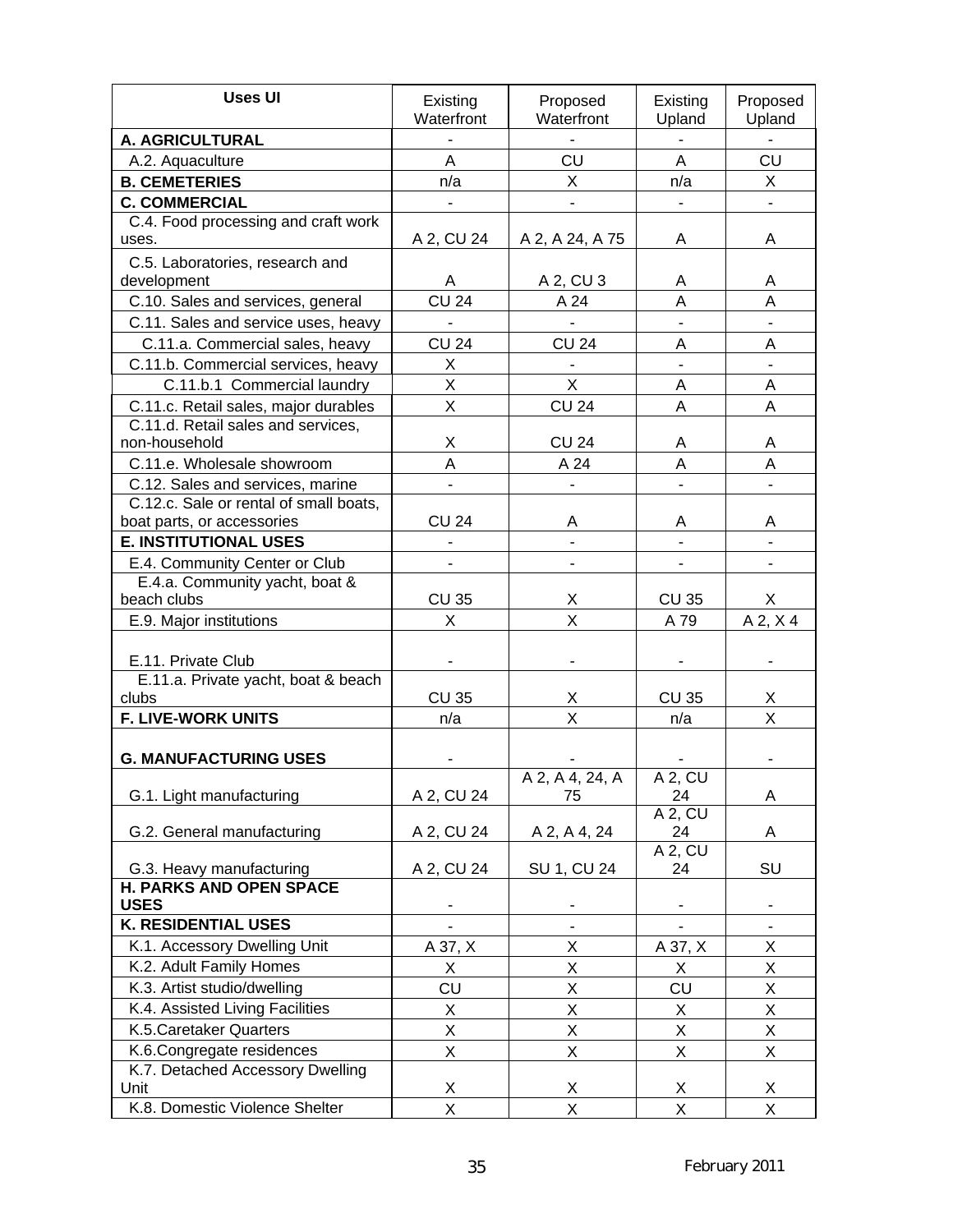| <b>Uses UI</b>                      | Existing<br>Waterfront | Proposed<br>Waterfront | Existing<br>Upland | Proposed<br>Upland |
|-------------------------------------|------------------------|------------------------|--------------------|--------------------|
| K.9. Floating home moorage          | X                      | X                      | X                  | X                  |
| K.10. Mobile Park Home              | X                      | X                      | X                  | X                  |
| K.11. Multifamily residences        | A 37, X                | X                      | A 37, X            | X                  |
| K.12. Nursing homes                 | X                      | X                      | X                  | X                  |
| K.13. Single-family dwelling units  | A 37, X                | X                      | A 37, X            | X                  |
| <b>L. RESTORATION AND</b>           |                        |                        |                    |                    |
| <b>ENHANCEMENT USES</b>             | n/a                    | A 65                   | n/a                | A 65               |
| <b>M. STORAGE USES</b>              |                        |                        |                    |                    |
|                                     | CU 24, 25, X           |                        |                    |                    |
| M.1. Mini-warehouses                | 26                     | A24, 25, X 26          | A                  | A                  |
| M.2. Storage, outdoor               | A                      | A 2, A 24              | A                  | A                  |
| M.3. Warehouses                     | A                      | A 2, A 24, A 75        | A                  | A                  |
| <b>N. TRANSPORTATION FACILITY</b>   |                        |                        |                    |                    |
| <b>USES</b>                         |                        |                        |                    |                    |
| N.2. Cargo terminals,               | $A$ 2, $X$ 4           | A 2, A 75, X 4         | $A$ 2, $X$ 4       | A                  |
| N.3. Moorage                        |                        |                        |                    |                    |
| N.3.a Boat moorage                  |                        |                        |                    |                    |
| N.3.a.2 Recreational marina         | <b>CU 35</b>           | A 37                   | <b>CU 35</b>       | X                  |
| N.5. Passenger terminal             | $A$ 2, $X$ 4           | A 2, A 75, X 4         | $A$ 2, $X$ 4       | $A$ 2, $X$ 4       |
| N.7. Transportation Facilities, Air |                        |                        |                    |                    |
| N.8. Vehicle storage and            |                        |                        |                    |                    |
| maintenance                         |                        |                        |                    |                    |
|                                     |                        |                        |                    |                    |
|                                     |                        |                        |                    |                    |

Table 5 Key

A = Allowed

 $A(U)$  = Allowed on upland lots only

CU = Conditional Use

CCU = Council Conditional Use

SU = Special Use

WD = Water-dependent uses only

WDWR = Water-dependent or water-related uses only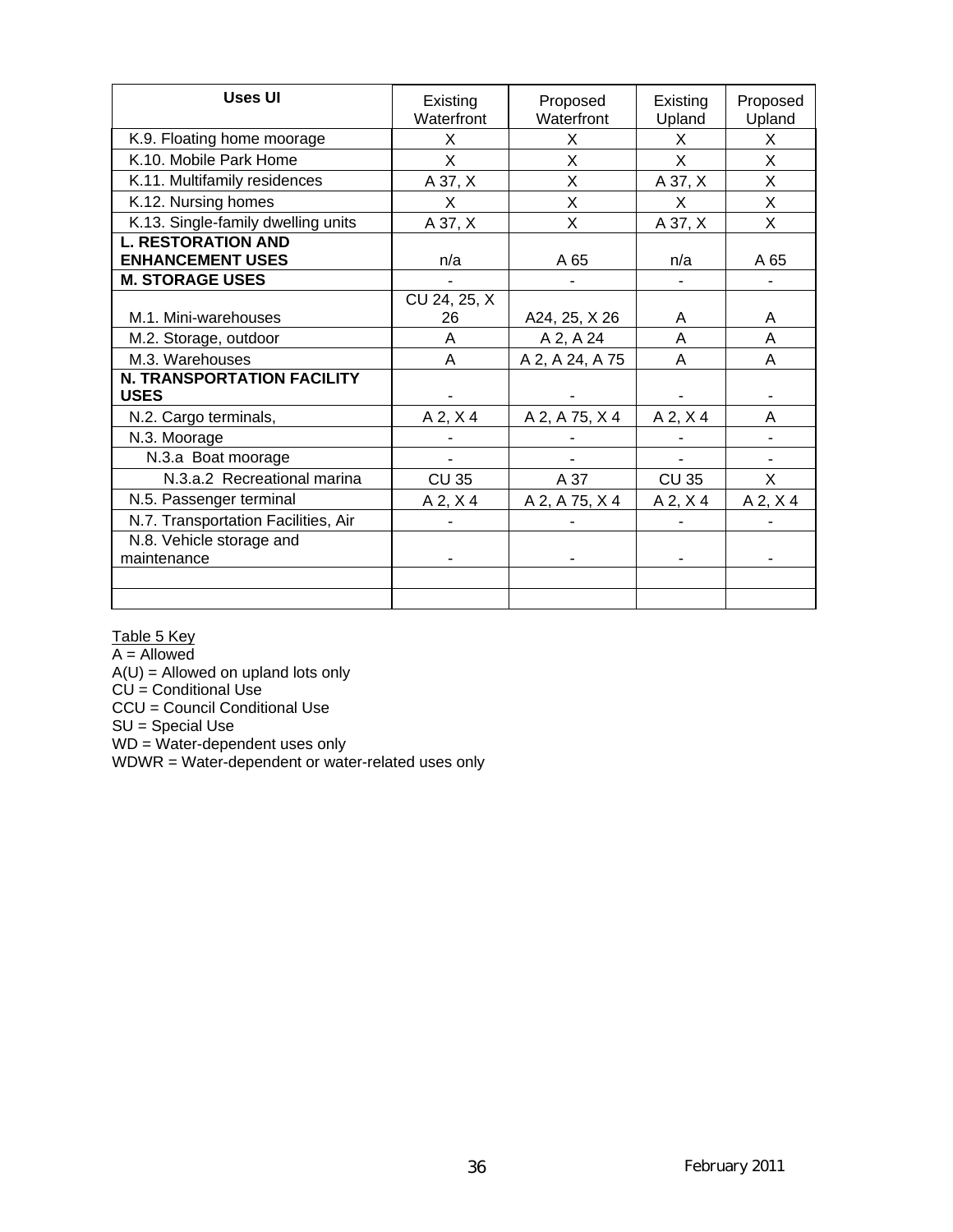## **Table 6. Proposed changes to uses allowed in the Urban Maritime Shoreline Environment.**

| <b>Uses UM</b>                       | Existing<br>Waterfront   | Proposed<br>Waterfront | Existing<br>Upland           | Proposed<br>Upland |
|--------------------------------------|--------------------------|------------------------|------------------------------|--------------------|
| A. AGRICULTURAL                      |                          |                        |                              |                    |
| A.2. Aquaculture                     | A                        | CU                     | Α                            | CU                 |
| <b>B. CEMETERIES</b>                 | n/a                      | X                      | n/a                          | X.                 |
| <b>C. COMMERCIAL</b>                 | $\blacksquare$           |                        |                              |                    |
| C.5. Laboratories, research and      |                          |                        |                              |                    |
| development                          | CU 49, X                 | $A$ 2, $X$ 4           | A                            | A                  |
| C.8. Offices                         | <b>CU 48</b>             | <b>CU 48</b>           | A 31, CU                     | CU                 |
| C.11. Sales and service uses, heavy  |                          | $\overline{a}$         | $\overline{\phantom{0}}$     |                    |
| C.11.a. Commercial sales, heavy      | <b>CU 48</b>             | <b>CU 48</b>           | Α                            | Α                  |
| C.11.b. Commercial services, heavy   |                          |                        |                              |                    |
| C.11.b.1 Commercial laundry          | $\overline{X}$           | X                      | X                            | X                  |
| C.11.b.2 Construction services       | <b>CU 48</b>             | X                      | A                            | A 48               |
| C.11.b.3 Building maintenance        |                          |                        |                              |                    |
| services                             | <b>CU 48</b>             | X                      | A                            | A 48               |
| C.11.c. Retail sales, major durables | <b>CU 48</b>             | <b>CU 48</b>           | A                            | A                  |
| C.11.d. Retail sales and services,   |                          |                        |                              |                    |
| non-household                        | <b>CU 48</b>             | <b>CU 48</b>           | A                            | A                  |
| C.11.e. Wholesale showroom           | A2, CU4, 48              | A2, A 4, 48            | A                            | Α                  |
| <b>E. INSTITUTIONAL USES</b>         |                          |                        |                              |                    |
| E.4. Community Center or Club        |                          |                        | ÷,                           |                    |
| E.4.a. Community yacht, boat &       |                          |                        | CU 35,                       |                    |
| beach clubs                          | <b>CU 35</b>             | X                      | <b>CU 50</b>                 | <b>CU 50</b>       |
| E.10. Museum                         | X                        | X                      | <b>CU 50</b>                 | A2, CU 50          |
| E.11. Private Club                   |                          |                        |                              |                    |
| <b>F. LIVE-WORK UNITS</b>            | n/a                      | $\mathsf{X}$           | n/a                          | X                  |
| <b>G. MANUFACTURING USES</b>         |                          |                        | $\overline{a}$               |                    |
| G.1. Light manufacturing             | A2, CU 48                | A2, A48                | A                            | Α                  |
| G.2. General manufacturing           | A2, CU 48                | A2, A 48               | A                            | Α                  |
| G.3. Heavy manufacturing             | <b>SU2, CU 48</b>        | A2, A 48               | SU                           | SU                 |
| <b>H. PARKS AND OPEN SPACE</b>       |                          |                        |                              |                    |
| <b>USES</b>                          |                          |                        |                              |                    |
| H.1 General                          | X                        | $\mathsf{X}$           | Χ                            | Α                  |
| <b>K. RESIDENTIAL USES</b>           | <b>CU 49</b>             |                        | CU 49,<br><b>CU 50</b>       |                    |
| <b>L. RESTORATION AND</b>            |                          | X                      |                              | <b>CU 50</b>       |
| <b>ENHANCEMENT USES</b>              | n/a                      | A 65                   | n/a                          | A 65               |
| <b>M. STORAGE USES</b>               |                          |                        | $\qquad \qquad \blacksquare$ |                    |
| M.1 Mini-warehouses                  | <b>CU 48</b>             | <b>CU 48</b>           | Α                            | Α                  |
| M.2. Storage, outdoor                | <b>CU 48</b>             | A2, A 48               | Α                            | A                  |
| M.3. Warehouses                      | <b>CU 48</b>             | A2, A 48               | A                            | Α                  |
| <b>N. TRANSPORTATION FACILITY</b>    |                          |                        |                              |                    |
| <b>USES</b>                          |                          |                        |                              |                    |
| N.3. Moorage                         |                          |                        | $\overline{\phantom{0}}$     |                    |
| N.3.a Boat moorage                   | $\overline{\phantom{a}}$ |                        | $\overline{\phantom{a}}$     | $\blacksquare$     |
| N.3.a.2 Recreational marina          | <b>CU 35</b>             | A 37                   | <b>CU35</b>                  | A 37               |
| <b>O. UTILITY USES</b>               |                          |                        | $\blacksquare$               |                    |
| O.4. Recycling                       | X                        | $A$ 2, $X$ 4           | Α                            | Α                  |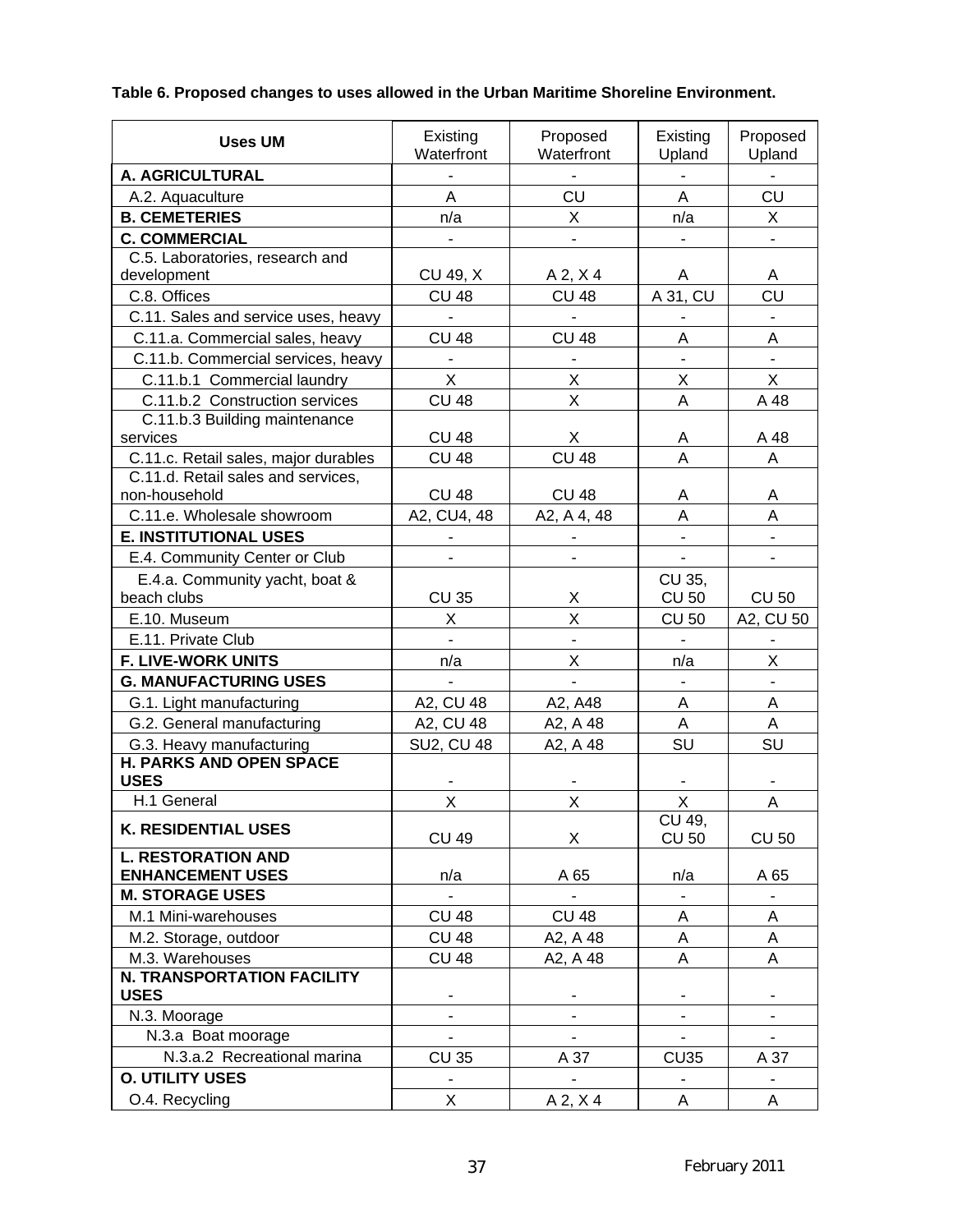Table 6 Key  $A =$  Allowed  $A(U)$  = Allowed on upland lots only  $CU =$  Conditional Use CCU = Council Conditional Use SU = Special Use WD = Water-dependent uses only WDWR = Water-dependent or water-related uses only

#### **Table 7. Proposed changes to uses allowed in the Urban Residential Shoreline Environment.**

| <b>Uses UR</b>                                       | Existing<br>Waterfront | Proposed<br>Waterfront | Existing<br>Upland | Proposed<br>Upland |
|------------------------------------------------------|------------------------|------------------------|--------------------|--------------------|
| <b>B. CEMETERIES</b>                                 | n/a                    | X                      | n/a                | X                  |
| <b>F. LIVE-WORK UNITS</b>                            | n/a                    | X                      | n/a                | X                  |
| <b>K. RESIDENTIAL USES</b>                           |                        |                        |                    |                    |
| K.1. Accessory Dwelling Unit                         | n/a                    | A                      | n/a                | A                  |
| K.2. Adult Family Homes                              | n/a                    | Χ                      | n/a                | A                  |
| K.3. Artist studio/dwelling                          | n/a                    | Χ                      | n/a                | A                  |
| K.4. Assisted Living Facilities                      | n/a                    | X                      | n/a                | A                  |
| K.5. Caretaker Quarters                              | n/a                    | X                      | n/a                | A                  |
| K.8. Domestic Violence Shelter                       | n/a                    | X                      | n/a                | X                  |
| K.9. Floating home moorage                           | A                      | A 37                   | A                  | A                  |
| K.10. Mobile Park Home                               | n/a                    | X                      | n/a                | X                  |
| <b>L. RESTORATION AND</b><br><b>ENHANCEMENT USES</b> | n/a                    | A 65                   | n/a                | A 65               |
| <b>N. TRANSPORTATION FACILITY</b>                    |                        |                        |                    |                    |
| <b>USES</b>                                          |                        |                        |                    |                    |
| N.1. Bridges and tunnels                             | A                      | SU                     | A                  | A                  |
| N.10. Railroads                                      | Α                      | SU                     | A                  | A                  |

Table 7 Key

 $A =$  Allowed

 $A(U)$  = Allowed on upland lots only

 $CU =$  Conditional Use

CCU = Council Conditional Use

SU = Special Use

WD = Water-dependent uses only

WDWR = Water-dependent or water-related uses only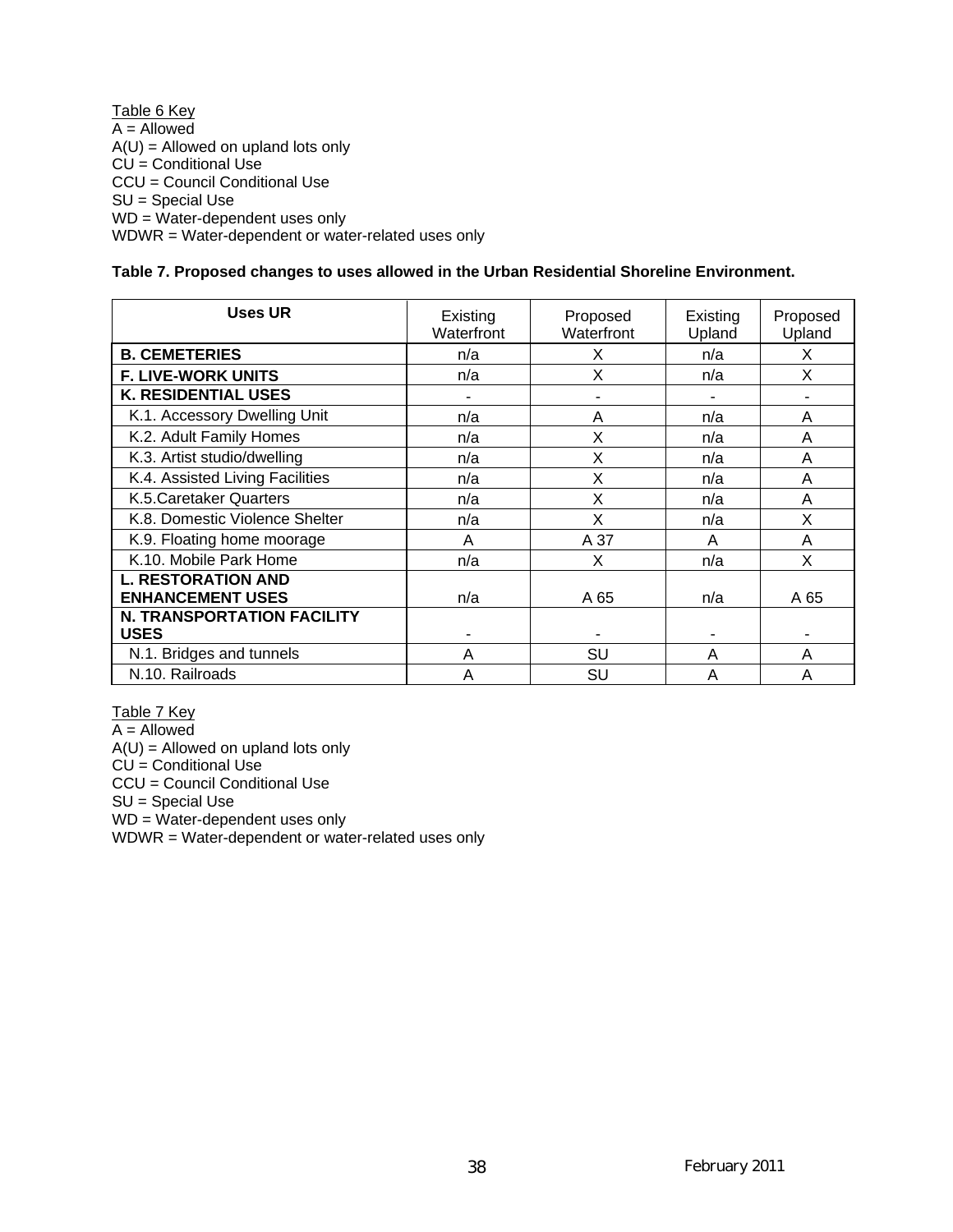### **Conservancy Shoreline Environment Tables Indicating Proposed Changes**

#### **Table 8. Proposed changes to uses allowed in the Conservancy Management Shoreline Environment.**

| <b>Uses CM</b>                                                    | <b>Existing</b>                     | Proposed                         |
|-------------------------------------------------------------------|-------------------------------------|----------------------------------|
| A. AGRICULTURAL                                                   |                                     |                                  |
| A.2. Aquaculture                                                  | A                                   | CU                               |
| <b>B. CEMETERIES</b>                                              | n/a                                 | X                                |
| C. COMMERCIAL                                                     |                                     | $\blacksquare$                   |
| C.2. Eating and drinking establishments                           | X, CU 21,<br><b>CU 22, CU</b><br>23 | X, CU 21, CU 22,<br>CU 23, SU 62 |
| C.3. Entertainment uses                                           | X                                   | <b>SU 62</b>                     |
| C.8. Offices                                                      | X                                   | <b>SU 62</b>                     |
| C.10. Sales and services, general                                 | X, CU 22,<br><b>CU 23</b>           | X, CU 22, CU 23,<br><b>SU 62</b> |
| C.11. Sales and service uses, heavy                               |                                     | X                                |
| C.11.c. Retail sales, major durables                              | X, CU 22,<br><b>CU 23</b>           | X.                               |
| C.12.c. Sale or rental of small boats, boat parts, or accessories | X, CU 21,<br>22, 23                 | SU                               |
| E. INSTITUTIONAL USES                                             |                                     |                                  |
| E.1. Adult care centers                                           | $A(U)$ , $X(W)$                     | SU 62, A(U), X(W)                |
| E.2. Child care centers                                           | $A(U)$ , $X(W)$                     | SU 62, A(U), X(W)                |
| E.3. Colleges                                                     | $A(U)$ , $X(W)$                     | SU 62, A(U),<br>WD(W)            |
| E.4. Community center or club                                     |                                     |                                  |
| E.4.a Yacht, Boat and Beach Clubs                                 | SU 38, A 37                         | SU 62, A(U), SU(W)               |
| E.4.b Other Community centers or clubs                            | X                                   | SU 62, A(U), X(W)                |
| E.5. Family support center                                        | $A(U)$ , $X(W)$                     | SU 62, A(U), X(W)                |
| E.6. Hospitals                                                    | $A(U)$ , $X(W)$                     | SU 62, A(U), X(W)                |
| E.7. Institute for advanced study                                 | A (U), SU 2                         | SU 62, A(U),<br>WD(W)            |
| E.8. Library                                                      | $A(U)$ , $X(W)$                     | SU 62, A(U), X(W)                |
| E.9. Major institutions                                           | $A(U)$ , $X(W)$                     | SU 62, A(U), X(W)                |
| E.10. Museum                                                      | $A(U)$ , SU 2                       | SU 62, A(U),<br>WD(W)            |
| E.11. Private club                                                |                                     |                                  |
| E.11.a Private yacht, boat and beach clubs                        | SU 38, A 37                         | SU 62, A(U), SU(W)               |
| E.11.b Other private clubs                                        | X                                   | SU 62, A(U), X(W)                |
| E.12. Religious facilities                                        | $A(U)$ , $X(W)$                     | SU 62, A(U), X(W)                |
| E.13. Schools, elementary or secondary                            | $A(U)$ , $X(W)$                     | SU 62, A(U), X(W)                |
| E.14. Vocational or fine arts schools                             | $A(U)$ , $X(W)$                     | SU 62, A(U),<br>WD(W)            |
| F. LIVE-WORK UNITS                                                | $A(U)$ , $X(W)$                     | X                                |
| H. PARKS AND OPEN SPACE USES                                      |                                     |                                  |
| H.1 General                                                       | X                                   | $A(U)$ , $X(W)$                  |
| <b>J. RESEARCH USES</b>                                           | n/a                                 | A 64                             |
| L. RESTORATION AND ENHANCEMENT USES                               | n/a                                 | 65                               |

Table 8 Key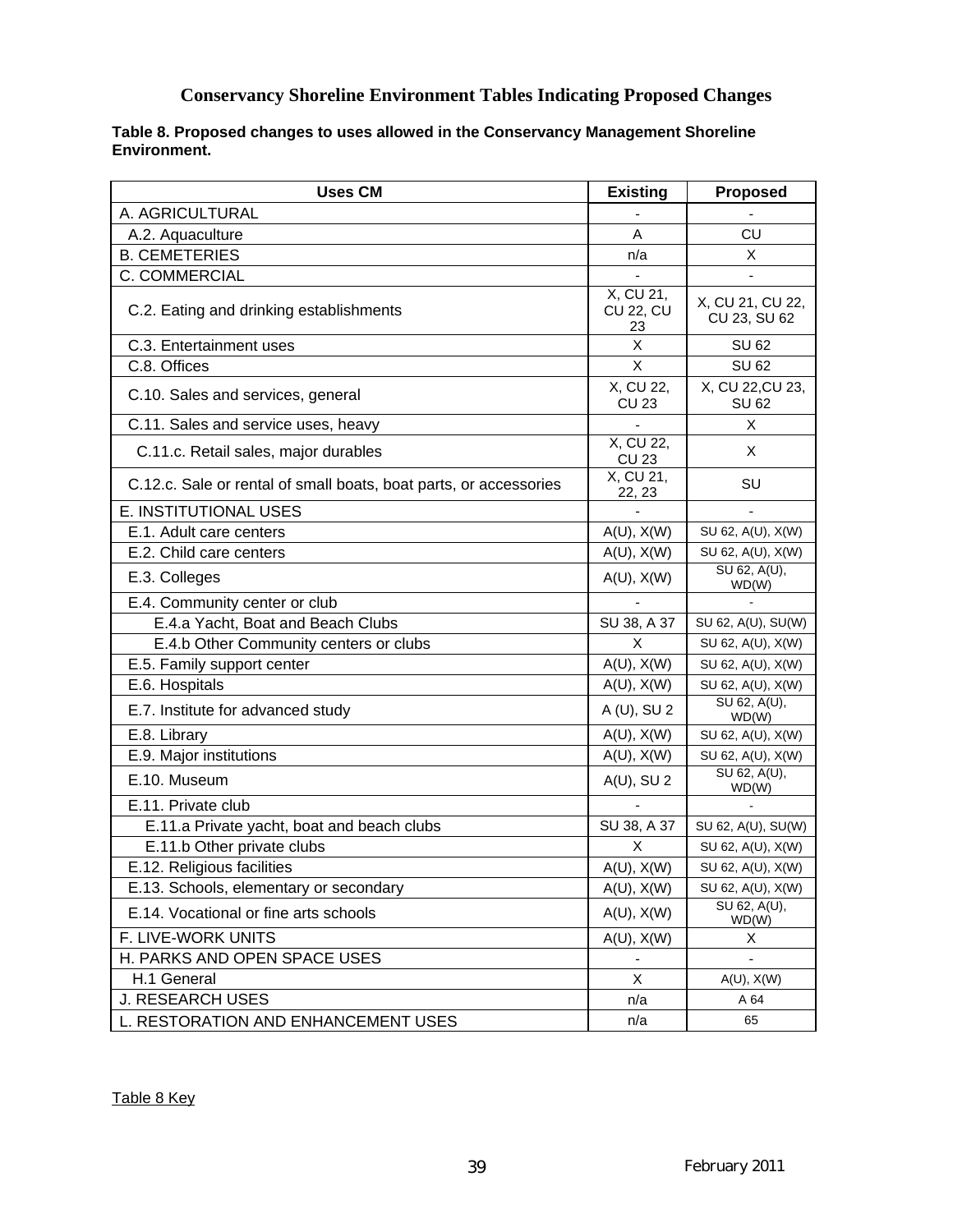A = Allowed CU = Conditional Use SU = Special Use  $(U) = U$ pland lots  $(W) = Waterfront lots$  $WD = Water-dependent$  uses only

#### **Table 9. Proposed changes to uses allowed in the Conservancy Navigation Shoreline Environment.**

| <b>Uses CN</b>                       | Existing | Proposed     |
|--------------------------------------|----------|--------------|
| A. AGRICULTURAL                      |          |              |
| A.1. Animal Husbandry                | n/a      | X            |
| A.2. Aquaculture                     | SU       | CU           |
| <b>B. CEMETERIES</b>                 | n/a      | X            |
| F. LIVE-WORK UNITS                   | n/a      | X            |
| <b>J. RESEARCH USES</b>              | n/a      | A 64         |
| L. RESTORATION AND ENHANCEMENT USES  | n/a      | A 65         |
| N. TRANSPORTATION FACILITY USES      |          |              |
| N.2. Cargo terminals,                | n/a      | X            |
| N.3. Moorage                         | n/a      | X            |
| N.3.a Boat moorage                   | n/a      | X            |
| N.3.a.1 Commercial marina            | n/a      | X            |
| N.3.a.2 Recreational marina          | n/a      | X            |
| N.3.b. Dry boat storage              | n/a      | X            |
| N.4. Parking, principal use          | n/a      | X            |
| N.5. Passenger terminal              | n/a      | X            |
| N.6. Rail Transit Facilities         | A        | A, SU 66     |
| N.8. Transportation Facilities, Air  |          |              |
| N.8.a. Airports, Land-based          | n/a      | X            |
| N.8.b. Airports, water-based         | n/a      | X            |
| N.8.c. Heliports                     | n/a      | X            |
| N.8.d. Helistops                     | n/a      | X            |
| N.9. Vehicle storage and maintenance | n/a      | X            |
| N.10.Tugboat services                | n/a      | X            |
| N.11. Railroads                      | X        | <b>SU 66</b> |
| N.12. Streets                        | X        | <b>SU 66</b> |

Table 9 Key

A = Allowed

CU = Conditional Use

SU = Special Use

 $(U) = U$ pland lots

 $(W) = W$ aterfront lots

 $WD = Water-dependent$  uses only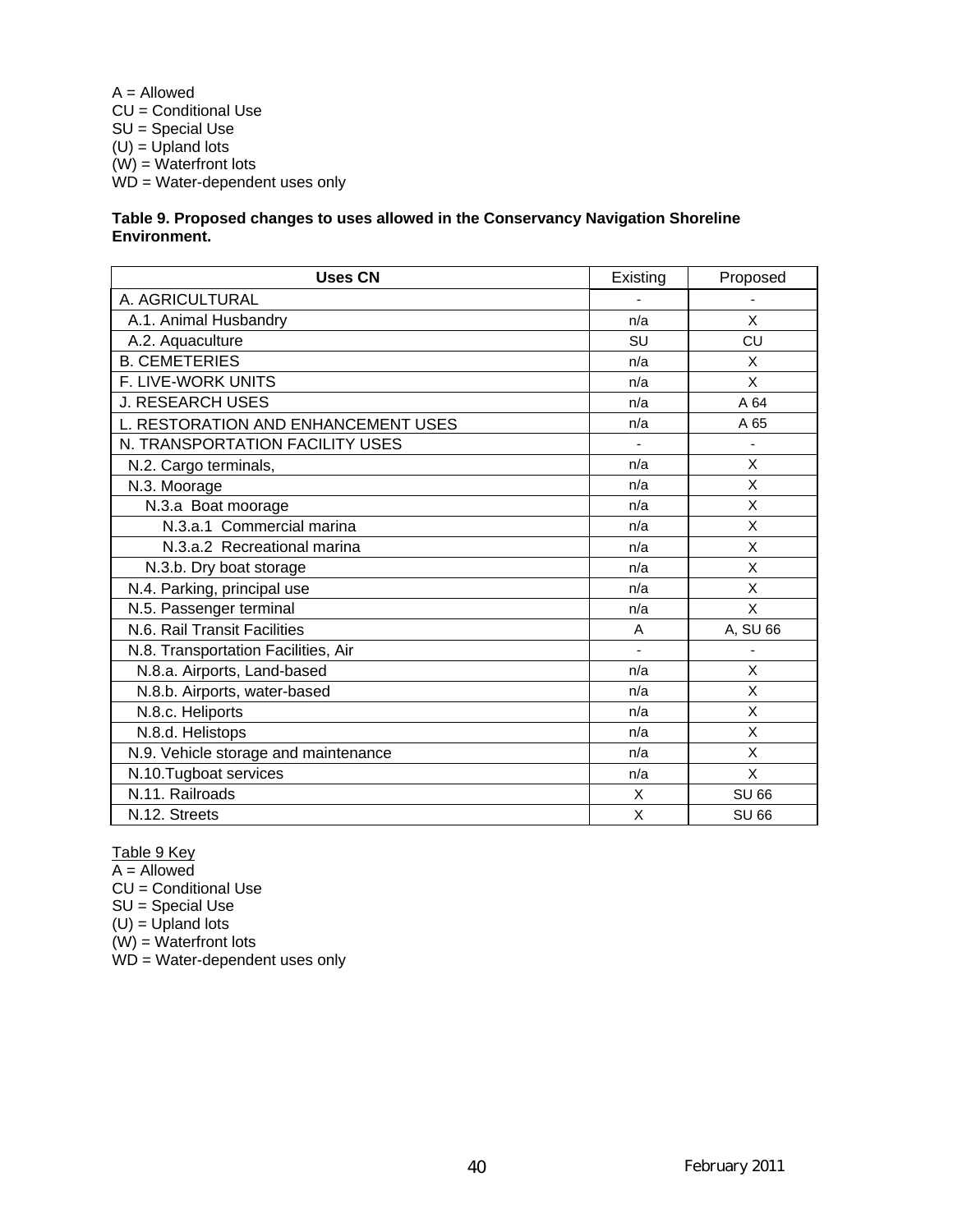#### **Table 10. Proposed changes to uses allowed in the Conservancy Preservation Shoreline Environment.**

| <b>Uses CP</b>                       | Existing        | Proposed           |
|--------------------------------------|-----------------|--------------------|
| A. AGRICULTURAL                      |                 |                    |
| A.2. Aquaculture                     | SU              | <b>CU</b>          |
| <b>B. CEMETERIES</b>                 | n/a             | X                  |
| L. RESTORATION AND ENHANCEMENT USES  | n/a             | A 65               |
| N. TRANSPORTATION FACILITY USES      |                 |                    |
| N.1. Bridges and tunnels             | CU              | <b>CU 66</b>       |
| N.2. Cargo terminals,                | n/a             | X                  |
| N.3. Moorage                         | n/a             | X                  |
| N.3.a Boat moorage                   | n/a             | X                  |
| N.3.a.1 Commercial marina            | n/a             | X                  |
| N.3.a.2 Recreational marina          | n/a             | X                  |
| N.3.b. Dry boat storage              | n/a             | X                  |
| N.4. Parking, principal use          | n/a             | X                  |
| N.5. Passenger terminal              | n/a             | X                  |
| N.7. Transportation Facilities, Air  | n/a             | X                  |
| N.7.a. Airports, Land-based          | n/a             | X                  |
| N.7.b. Airports, water-based         | n/a             | X                  |
| N.7.c. Heliports                     | n/a             | X                  |
| N.7.d. Helistops                     | n/a             | X                  |
| N.8. Vehicle storage and maintenance | n/a             | X                  |
| N.9. Tugboat services                | n/a             | X                  |
| N.10. Railroads                      | CU              | X                  |
| N.11. Streets                        | CU              | CU 7 & 8           |
| P. UTILITY LINES                     | SU <sub>8</sub> | SU and CU 8,<br>68 |

Table 10 Key

A = Allowed

CU = Conditional Use

SU = Special Use

 $(U)$  = Upland lots

(W) = Waterfront lots

WD = Water-dependent uses only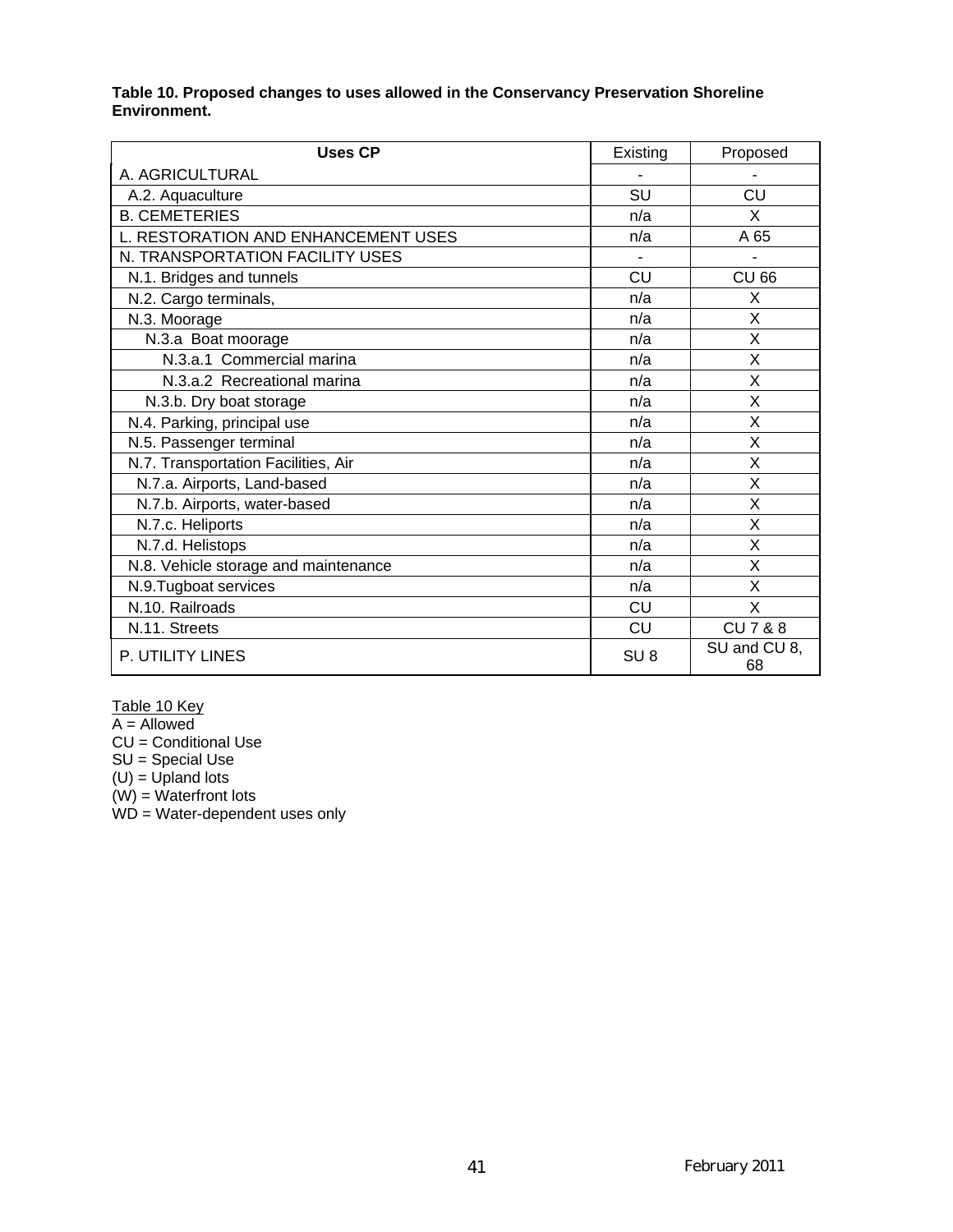#### **Table 11. Proposed changes to uses allowed in the Conservancy Recreation Shoreline Environment.**

| <b>Uses CR</b>                       | Existing        | Proposed         |
|--------------------------------------|-----------------|------------------|
| A. AGRICULTURAL                      |                 |                  |
| A.2. Aquaculture                     | A               | CU               |
| <b>B. CEMETERIES</b>                 | n/a             | X                |
| C. COMMERCIAL                        |                 |                  |
| C.11. Sales and service uses, heavy  |                 |                  |
| C.11.c. Retail sales, major durables | X, CU 23        | X                |
| E. INSTITUTIONAL USES                |                 |                  |
| <b>J. RESEARCH USES</b>              | n/a             | A 64             |
| K.13. Single-family dwelling units   | X, CU<br>11,12  | X, CU 12 & 70    |
| L. RESTORATION AND ENHANCEMENT USES  | n/a             | A 65             |
| <b>M. STORAGE USES</b>               | n/a             | X                |
| N. TRANSPORTATION FACILITY USES      |                 |                  |
| N.1. Bridges and tunnels             | SU              | SU <sub>8</sub>  |
| N.2. Cargo terminals,                | n/a             | Χ                |
| N.3. Moorage                         |                 |                  |
| N.3.a Boat moorage                   |                 |                  |
| N.3.a.1 Commercial marina            | n/a             | X                |
| N.3.b. Dry boat storage              | n/a             | X                |
| N.4. Parking, principal use          | SU              | X                |
| N.7. Transportation Facilities, Air  |                 |                  |
| N.7.a. Airports, Land-based          | SU              | X                |
| N.7.b. Airports, water-based         | SU              | CU               |
| N.7.c. Heliports                     | SU              | Χ                |
| N.7.d. Helistops                     | SU              | X                |
| N.8. Vehicle storage and maintenance | SU              | X                |
| N.11. Streets                        | SU <sub>7</sub> | <b>SU7&amp;8</b> |
| O. UTILITY USES                      |                 |                  |
| O.7. Utility service uses            | X               | <b>CU 57</b>     |

Table 11 Key

A = Allowed

CU = Conditional Use

SU = Special Use

 $(U) = U$ pland lots

(W) = Waterfront lots

WD = Water-dependent uses only